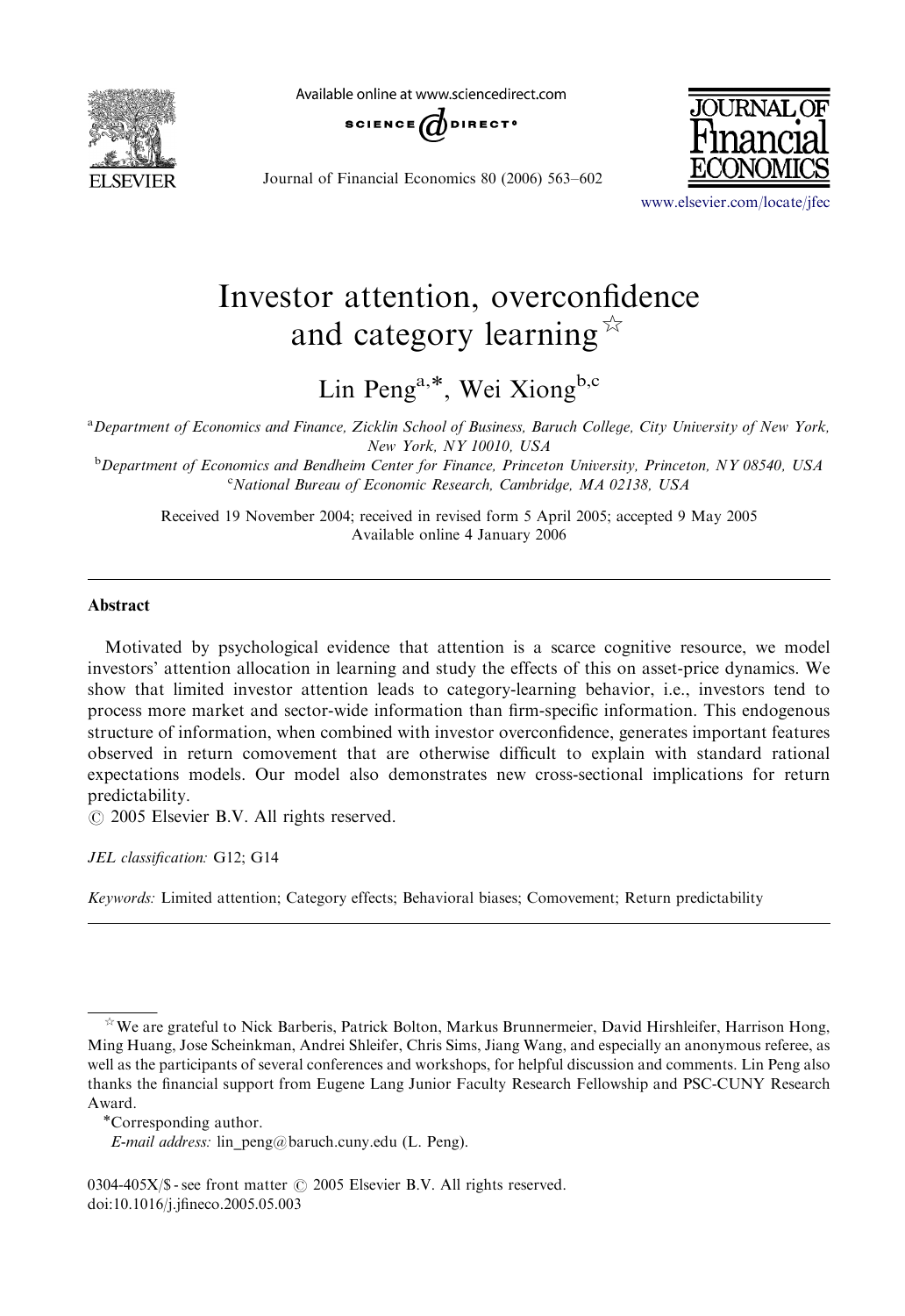## 1. Introduction

Standard asset-pricing models are typically based on the assumption that markets distill new information with lightning speed and that they provide the best possible estimate of all asset values. In reality, such distillation and estimation requires investors' close attention to processing information and to incorporating this knowledge into their decisions. Several recent studies suggest that investor attention could play an important role in determining asset prices. Important news or information is not reflected by prices until investors pay attention to it.<sup>1</sup> Despite the growing empirical evidence, little formal analysis has been done on this issue. In this paper, we study the effects of investor attention on asset-price dynamics.

We emphasize that attention is a scarce cognitive resource ([Kahneman, 1973](#page-38-0)). Attention to one task necessarily requires a substitution of cognitive resources from other tasks. When it comes to investment decisions, given the vast amount of information available and the inevitability of limited attention, investors have to be selective in information processing.

We consider a discrete-time model with an infinite number of periods. There are multiple risky assets and one risk-free asset in the economy. The risk-free asset offers a constant rate of return. The dividend payoff of each risky asset is determined by a linear combination of three unobservable random factors with independent Gaussian distributions: market, sector, and firm-specific.

We study the learning process of a representative investor who has limited attention. Facing unobservable fundamental factors in her portfolio, the investor processes information to infer their values. We view this representative investor as one of many retail investors in the stock market who face similar uncertainty in their portfolios. They access similar information sources, such as newspapers, analyst reports, and media coverage. These investors are also subject to similar attention constraints and behavioral biases in information processing.

We model the investor's learning process as follows. The investor first generates a vector of signals through information processing. This process is affected by the investor's attention constraint and her attention allocation. We adopt the entropy concept from information theory to measure information and impose the attention constraint as the maximum amount of information that the investor can process each period. Given the multiple sources of uncertainty, the investor optimally allocates her attention across them. As the investor allocates more attention to a factor, she processes more information. After gathering the signals, the investor then incorporates them into her beliefs through Bayesian updating.

<sup>&</sup>lt;sup>1</sup>[Huberman and Regev \(2001\)](#page-38-0) provide a vivid example. The publication of an article in the New York Times about a new cancer-curing drug from EntreMed attracted great public attention and generated a daily return of more than 300% in its stocks, even though the same story had already been published more than five months earlier in *Nature* and other newspapers. [Hirshleifer et al. \(2004\)](#page-38-0) show that investors sometimes ignore useful information in firms' financial statements. [Hong et al. \(2005\)](#page-38-0) and [Hou and Moskowitz \(2005\)](#page-38-0) find delays in stock prices' reactions to information contained in prices of other securities. [Della Vigna and Pollett \(2003\)](#page-37-0) show that stock prices do not fully incorporate demographic information that is publicly available. Furthermore, [Corwin](#page-37-0) [and Coughenour \(2005\)](#page-37-0) provide evidence that the limited attention of NYSE specialists affects execution quality (price improvement and transaction cost) in securities that they are responsible for.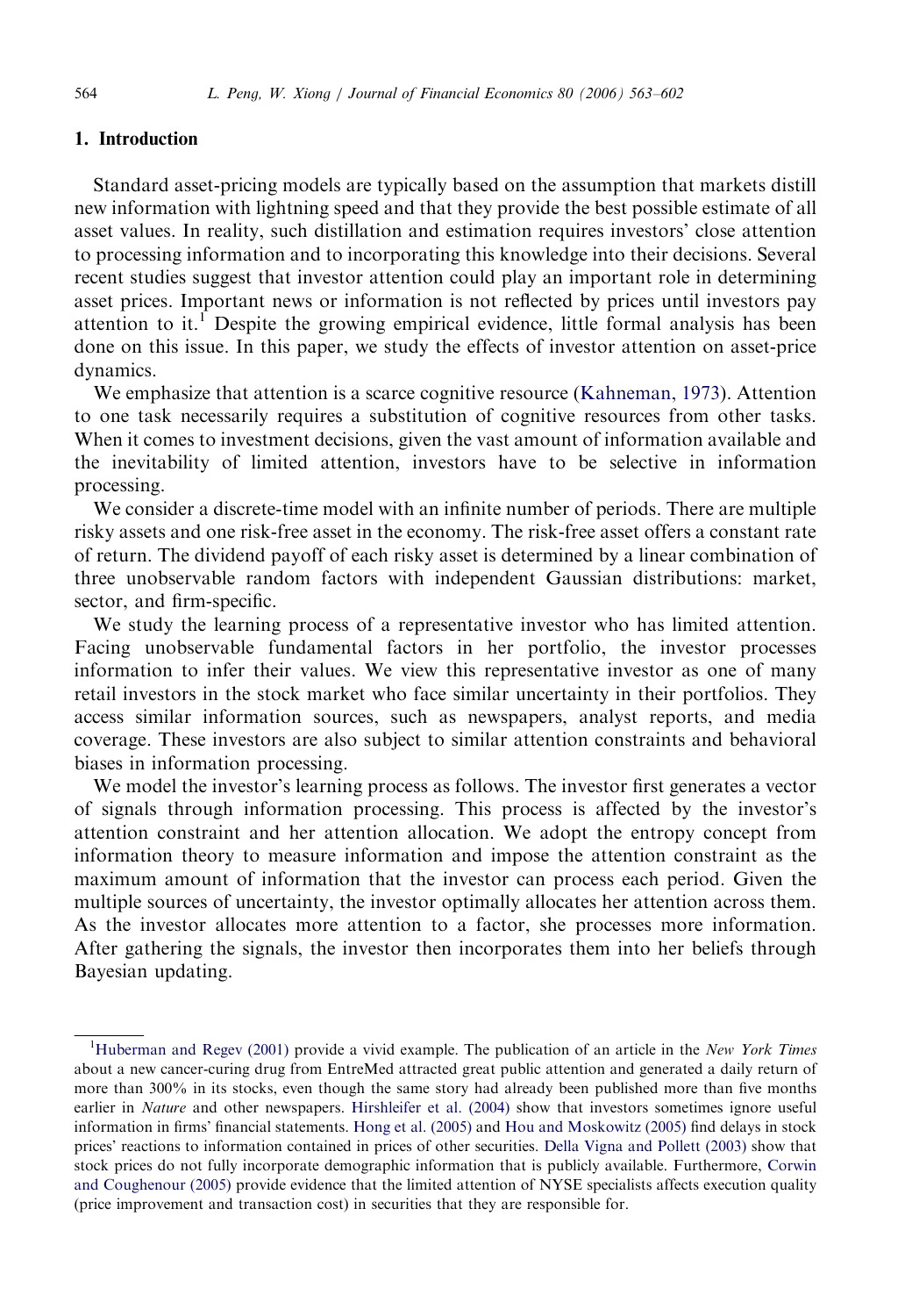To maximize her expected lifetime utility, the investor optimally makes her consumption decisions based on her beliefs about fundamental factors. An exponential utility function and Gaussian distributions for all variables allow a linear equilibrium, in which asset prices are determined through the pricing kernel determined by the investor's marginal utility of consumption. In the equilibrium, the investor allocates attention across fundamental factors to reduce the total uncertainty of her portfolio while asset prices fluctuate as the investor updates her beliefs based on the processed information. In this way, the investor's attention allocation affects the asset-price dynamics.

Our model shows that limited attention leads to category-learning behavior, that is, an attention-constrained investor tends to allocate more attention to market- and sector-level factors than to firm-specific factors. In severely constrained cases, the investor allocates all attention to market- and sector-level information and ignores all the firm-specific data. For instance, during the Internet bubble period, firms that had changed to dot.com names without any fundamental changes in strategies earned significant abnormal returns around their name-change announcements ([Cooper et al., 2001\)](#page-37-0). This example shows how inattentive investors could be to firm-specific information.

The endogenous information structure derived from investors' attention allocation is particularly useful in studying the interaction between investors' attention and their biased reactions to information. Several recent studies suggest that biased reactions to information provide helpful insights in understanding many empirical anomalies that have been discovered over the past two decades.<sup>2</sup> Because biased reactions occur only when investors attend to certain pieces of information or ignore others, the attention allocation decisions studied in our model determine the cross-sectional patterns of these biased reactions.

We give special consideration to one specific form of investor bias, overconfidence. Experimental studies have shown that the trait of overconfidence is particularly severe in those faced with diffuse tasks that require difficult judgments but provide only noisy and delayed feedback (see [Einhoen, 1980\)](#page-37-0). The fundamental valuation of financial securities is a good example of this type of difficult task, one that becomes even more challenging when investors have limited attention. We model overconfidence as the investor's exaggeration of her information-processing ability. As a result, the investor overestimates the precision of her information, in a way consistent with other overconfidence models in the literature.<sup>3</sup>

Our model captures three features of asset-return comovement observed by recent empirical studies. First, return correlations between firms can be higher than their fundamental correlations. This result is generated by the interaction of the investor's category-learning behavior (her tendency to processing more market- and sector-level information) with her overreaction to the processed information. This result is supported by the empirical studies of [Shiller \(1989\)](#page-38-0) and [Pindyck and Rotemberg \(1993\)](#page-38-0) on the comovement between UK and US stock markets and the comovement of individual US stocks.

<sup>&</sup>lt;sup>2</sup>See [Hirshleifer \(2001\)](#page-38-0) and [Barberis and Thaler \(2003\)](#page-37-0) for recent reviews of this literature. For example, in explaining overreaction and underreaction of stock prices in different situations, [Daniel et al. \(1998\)](#page-37-0) analyze overconfidence and self-attribution bias in investors' responses to information, while [Barberis et al. \(1998\)](#page-37-0) consider investor representativeness and conservatism. Along another line, [Hong and Stein \(1999\)](#page-38-0) and [Hirshleifer](#page-38-0) [and Teoh \(2004\)](#page-38-0) analyze models in which some useful public information is either ignored or only gradually recognized by investors.

See, for example, [Kyle and Wang \(1997\),](#page-38-0) [Daniel et al. \(1998\),](#page-37-0) [Odean \(1998\),](#page-38-0) [Bernardo and Welch \(2001\)](#page-37-0), [Gervais and Odean \(2001\),](#page-38-0) and [Scheinkman and Xiong \(2003\).](#page-38-0)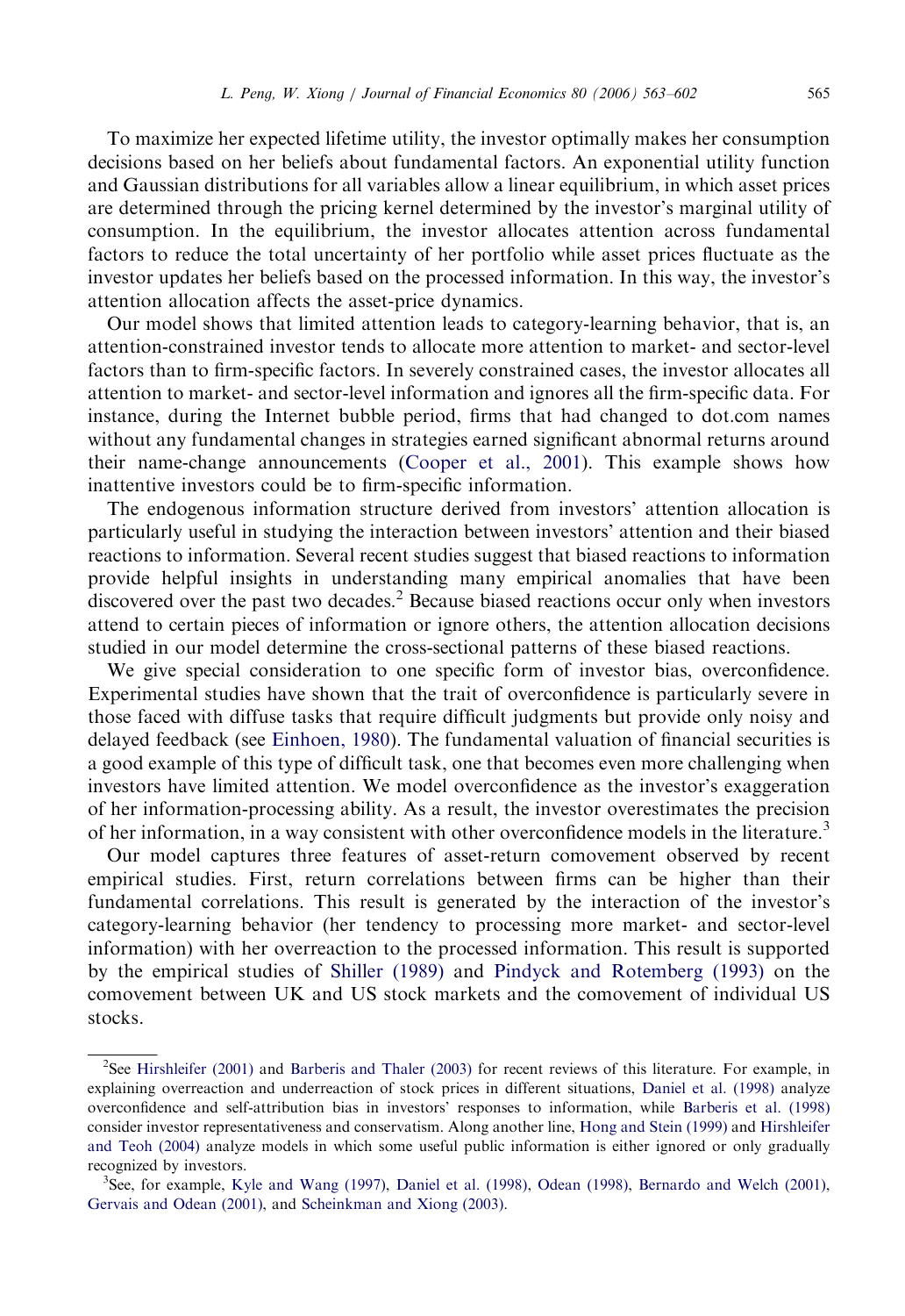Second, our model shows that, across different sectors, a negative relation exists between the average return correlation of firms in a sector and their stock price informativeness. For a sector with a higher information-processing efficiency, instead of treating the sector as a category, the investor allocates relatively more attention to firm-specific information. Consequently, the firms' stock prices are more informative about their future fundamentals, and their returns have relatively more firm-specific variation (or smaller correlations). This result provides an explanation to the findings by [Morck et al. \(2000\)](#page-38-0) and [Durnev et al. \(2003\)](#page-37-0) that stock returns are more informative about changes in future earnings in industries or countries with less correlated stock returns.

Third, our model shows that, as information technology advances over time, investors' attention constraints become less binding and they can allocate relatively more attention to firm-specific information, thereby reducing return correlations. This result explains the finding of [Campbell et al. \(2001\),](#page-37-0) who show a decreasing trend in the return correlation of US stocks over the last 30 years.

It may appear that our model's implications for return comovement could also be derived from a rational expectations model of costly information acquisition. However, [West \(1988\)](#page-39-0) analyzes a rational expectations model and shows that improved information about future cash flows decreases return volatility. The basic intuition is that more information only allows a rational investor to resolve uncertainty earlier but does not increase the level of return variation. Thus, it is difficult for standard rational expectations models to explain the empirical evidence on return comovement based on cross-sectional difference and time-trend in information cost.

The investor's attention allocation decisions also directly affect the cross-sectional patterns of asset-return predictability. When the investor allocates more attention to individual firms in a sector and processes more firm-specific information, there will be more pronounced overreaction-driven predictability in firm-specific returns. In the meantime, more firm-specific information processed leaves an ignored public signal less valuable in predicting firms' future returns. Because the investor's attention allocation to individual firms in a sector is negatively related to the average return correlation in the sector, our model provides two new testable implications. On the one hand, after controlling for the degree of investor overconfidence, firms in a sector with a lower average return correlation tend to have more pronounced overreaction-driven return predictability (e.g., long-run price reversals and short-term price momentum). On the other hand, an ignored public signal (such as certain variables in firms' financial statements) has less predictive power for these firms' returns.

The paper is organized as follows. Section 2 reviews the related studies on attention. We introduce the model and derive the equilibrium in Section 3. Section 4 discusses the investor's category-learning behavior under attention constraints. In Section 5, we describe the cross-sectional and time-series implications of our model for asset-return comovement. Section 6 illustrates the implications of this on return predictability. Section 7 concludes. The Appendix provides technical derivations and proofs.

## 2. Related studies on attention

A large body of psychological research exists on human attention. The studies suggest that people's ability to simultaneously perform different tasks depends on whether they involve only perceptual analysis or more central cognitive analysis requiring memory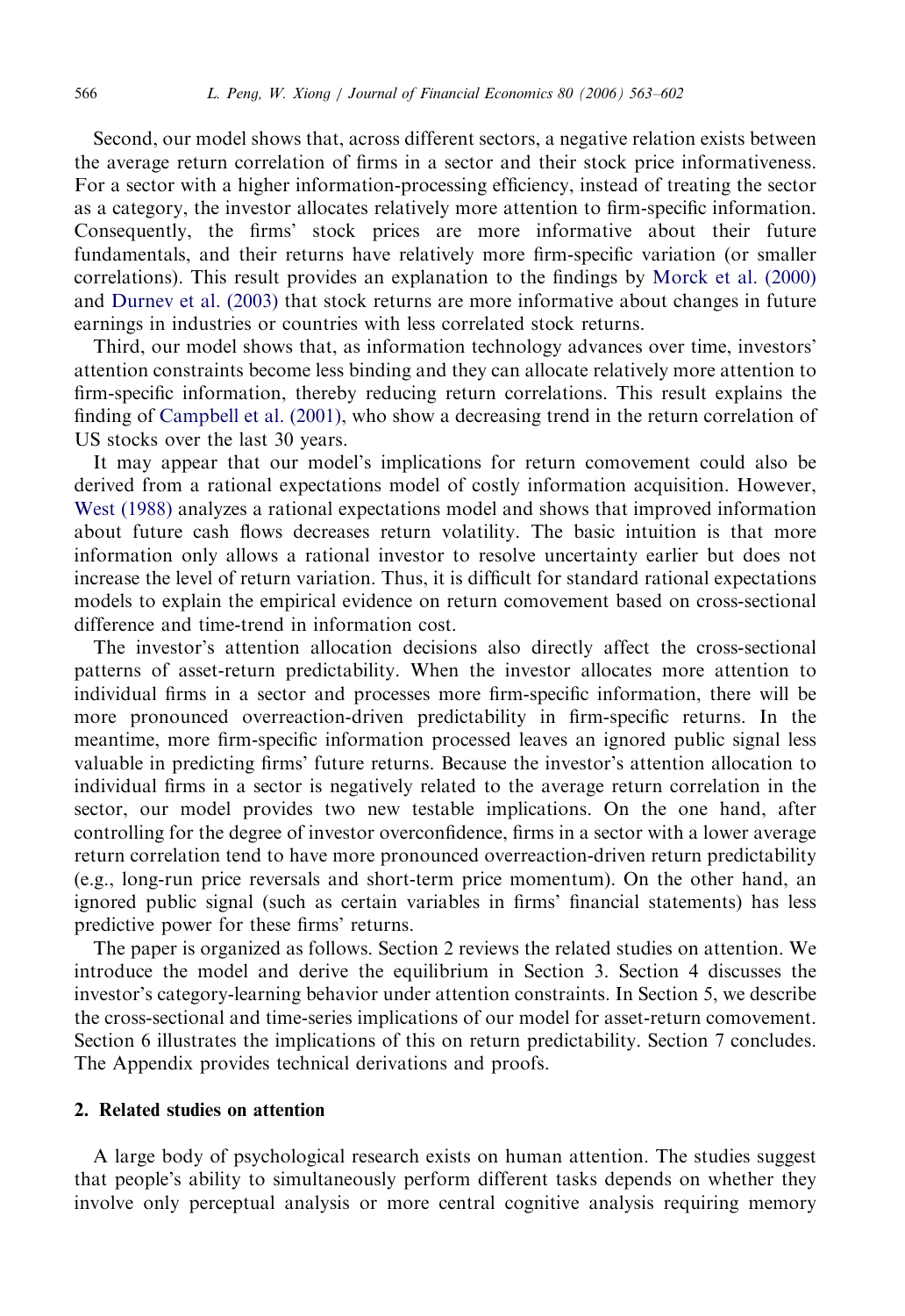retrieval and action planning. Although people can simultaneously handle multiple perceptual tasks at times, such as typing while listening to music, psychological evidence shows that overlap in the central cognitive operations of different tasks does not occur successfully, except in a few special cases.

[Pashler and Johnston \(1998\)](#page-38-0) summarize various supporting evidence that the central cognitive-processing capacity of the human brain has its limits. The operation of human brains is intuitively described by psychologists as similar to that of a single-processor computer. Both deal with multiple tasks by working on one task at a time, alternating between the tasks to respond to inputs in a timely fashion. The rate or efficiency of processing for each task depends on the processing time the computer allocates to the task. We adopt this basic concept to model information processing by investors.

Recent theoretical work in economics and finance has begun to explore some of the consequences of limited investor attention. [Hirshleifer and Teoh \(2003\)](#page-38-0) analyze firms' choices between alternative methods for presenting information and the effects of different presentations on market prices when investors have limited attention and processing power. [Hirshleifer et al. \(2003\)](#page-38-0) address firms' incentives to withhold information from credulous and inattentive investors. [Hirshleifer and Teoh \(2004\)](#page-38-0) provide a model of return predictability based on inattentive investors' negligence of current earnings, different earnings components, and information in investment. Our model also addresses the effect of neglected information on asset returns. In particular, we derive new cross-sectional implications linking the strength of this effect to return correlation.

[Sims \(2003\)](#page-38-0) adopts the concept of channel capacity from information theory to study information-processing constraints in a dynamic control problem without financial assets. [Peng \(2005\)](#page-38-0) studies an information capacity constraint in investors' learning processes. [Van Nieuwerburgh and Veldkamp \(2004\)](#page-39-0) discuss portfolio under-diversification caused by investors' learning constraints. We use an information measure shared by these studies and focus on investors' category-learning behavior and its relationship to return comovement and predictability.

Psychological studies, as reviewed by [Yantis \(1998\),](#page-39-0) suggest that attention can be directed by people's deliberate strategies and intentions. [Gabaix and Laibson \(2003\)](#page-37-0) analyze a model of directed attention of economic agents who allocate thinking time to choose a consumption good from several alternatives, and [Gabaix et al. \(2003\)](#page-37-0) provide some further experimental evidence. Our model also focuses on the effects of actively controlled investor attention.<sup>4</sup>

Investors' limited attention or computational capacity also motivates several recent studies of heuristics that simplifies problem solving, e.g., [Barberis and Shleifer \(2003\),](#page-37-0) [Mullainathan \(2002\),](#page-38-0) and [Hong and Stein \(2003\)](#page-38-0). In particular, Barberis and Shleifer analyze the effects of investors' style strategies (investors allocate investment based on exogenous asset styles and simultaneously move in and out of a style depending on its recent performance) on excessive comovement among assets of the same style. In our model, investors with limited attention form asset categories based on their fundamentals, and the excessive comovement is driven by investors' inattention to firm-specific information. This framework allows us to draw explicit links between the dynamics of information flow and the dynamics of return comovement and predictability.

<sup>4</sup> Attention can sometimes be captured by an abrupt onset of stimulus and other salient events. [Barber and](#page-37-0) [Odean \(2003\)](#page-37-0) examine the stock trading generated by investor attention that is driven by salient events.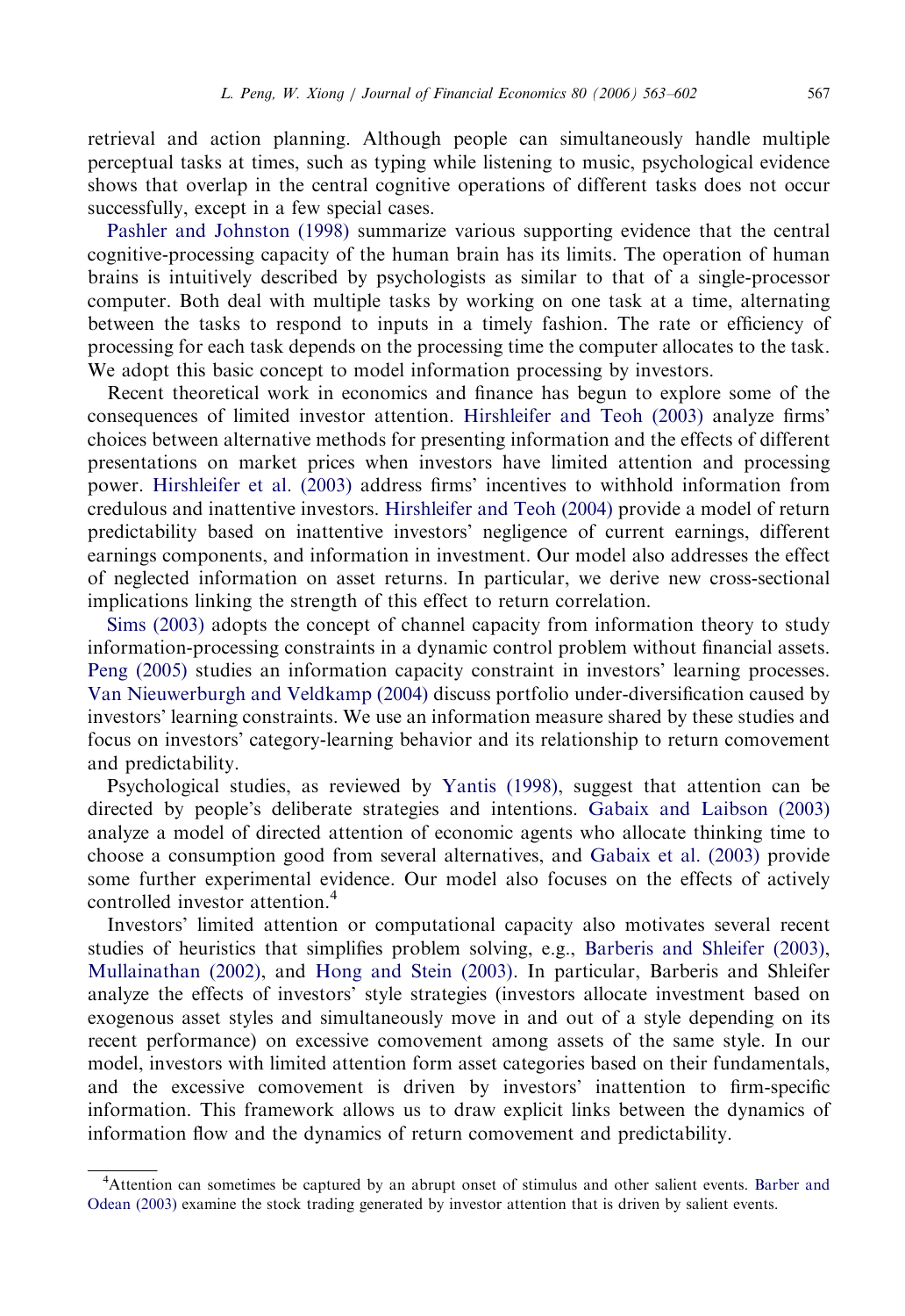## 3. The model

We develop a model with an infinite number of periods,  $t = 1, 2, 3, \ldots, \infty$ . A representative investor invests in a portfolio of risky financial assets. We allow the investor to borrow and lend at a constant risk-free rate of r. We view the representative investor in our model as one of many retail investors in the stock market who face similar uncertainty in their portfolios and who access similar information sources such as newspapers, analyst reports, and media coverage. These investors are also subject to similar behavioral biases and attention constraints in their learning processes.

## 3.1. Investor preference and factor structure of asset fundamentals

The investor has an exponential utility function of consumption:

$$
u(c) = -\frac{1}{\gamma} e^{-\gamma c},\tag{1}
$$

where  $\gamma$  is her absolute risk-aversion coefficient. Each period, the investor chooses a consumption level to maximize her expected lifetime utility:

$$
\max \mathbf{E}_{t} \left[ \sum_{s=t}^{\infty} \delta^{s-t} u(c_{s}) \right]. \tag{2}
$$

 $\delta \in (0, 1)$  is the time preference parameter, and  $c_s$  is the consumption choice in period s.

The investor holds a portfolio that spans  $m$  sectors, with  $n$  firms in each sector. We view a sector as an industry or nation. Each firm pays a dividend every period. We denote the dividend from the jth firm of the *i*th sector in period t by  $d_{i,j,t}$  and summarize the dividends of all assets by a vector

$$
D_{mn \times 1}(t) = (d_{1,1,t}, \dots, d_{1,n,t}, \dots, d_{ij,t}, \dots, d_{m,1,t}, \dots, d_{m,n,t})^{\mathrm{T}},
$$
\n(3)

where 'T' is the transpose operator.

The dividends are linear combinations of random fundamental factors:

$$
d_{i,j,t} = h_t + f_{i,t} + g_{i,j,t}, \quad i = 1, \dots, m, \ j = 1, \dots, n,
$$
\n(4)

where  $h_t$  is a market factor,  $f_{i,t}$  is the common factor for sector i, and  $g_{i,i,t}$  is the firmspecific factor for the jth firm in the ith sector. These factors are unobservable and independent of each other. Their distributions are known to the investor. We assume that these factors are identically and independently distributed across periods:

$$
h_t \sim \mathcal{N}(\bar{h}, \sigma_h^2),\tag{5}
$$

$$
f_{i,t} \sim N(\bar{f}, \sigma_f^2), \quad i = 1, \dots, m, \text{ and}
$$

$$
g_{i,j,t} \sim N(\bar{g}, \sigma_g^2), \quad i = 1, \dots, m, \ j = 1, \dots, n. \tag{7}
$$

In this specification, the market factor has a Gaussian distribution with a mean of  $\bar{h}$  and a variance of  $\sigma_h^2$ ; all sector factors have the same Gaussian distribution with a mean of  $\bar{f}$  and a variance of  $\sigma_f^2$ ; and all firm-specific factors have an identical Gaussian distribution with a mean of  $\bar{g}$  and a variance of  $\sigma_g^2$ . While we make these specific assumptions to simplify our analysis, they are not critical to our main results.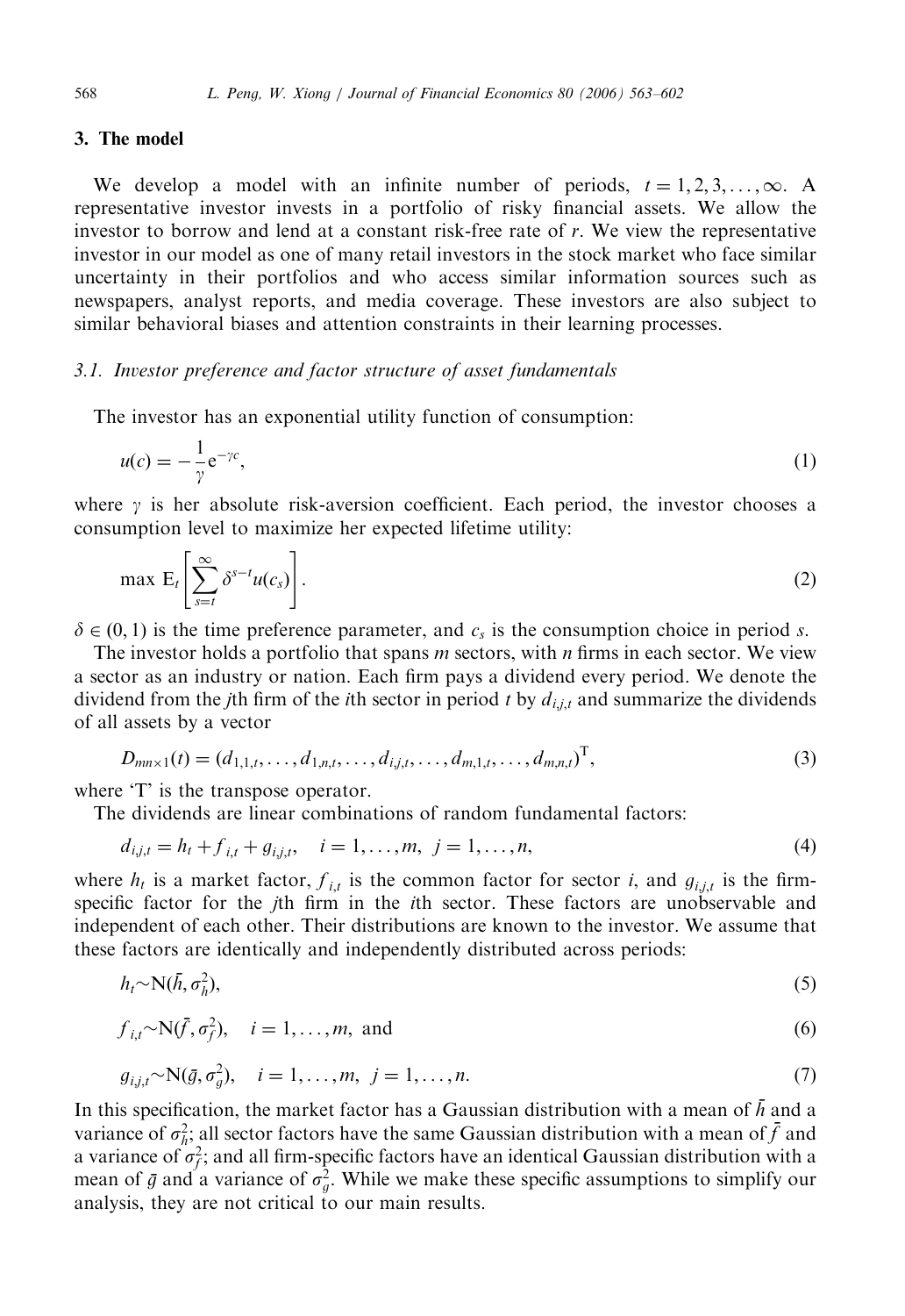## 3.2. The learning process

Although the fundamental factors are unobservable, the investor is able to analyze them one period before their realization in dividends.5 A more precise forecast of future dividends benefits the investor by allowing her to make more efficient intertemporal consumption decisions.

We emphasize two important features in the investor's learning process: limited attention and overconfidence. The investor's limited attention determines the maximum amount of information she can process each period. We treat learning about each of the independent fundamental factors as separate tasks, similar to the way that English and mathematics are studied separately in school. The investor allocates her attention across these tasks.

We use  $\kappa$  to represent the limit in attention. We denote the fraction of attention allocated to the market factor  $h_t$  by  $\lambda_{h,t} \in [0,1]$ , to a sector-wide factor  $f_i$  by  $\lambda_{f,i,t} \in [0,1]$ and to a firm-specific factor  $g_{i,j}$  by  $\lambda_{g,i,j,t} \in [0,1]$ . We summarize the allocations in a vector:

$$
\Lambda_t = (\lambda_{h,t}, \lambda_{f,1,t}, \dots, \lambda_{f,m,t}, \lambda_{g,1,1,t}, \dots, \lambda_{g,i,j,t}, \dots, \lambda_{g,m,n,t})^{\mathrm{T}}.
$$
\n
$$
(8)
$$

The allocations should sum up to be less than or equal to one:

$$
\lambda_{h,t} + \sum_{i=1}^{m} \lambda_{f,i,t} + \sum_{i=1}^{m} \sum_{j=1}^{n} \lambda_{g,i,j,t} \le 1.
$$
 (9)

The investor's learning process involves first collecting firms' information in the public domain, such as news releases, media coverage, and analyst reports. Then she forms her own views. To abstract from these complex activities involved in actual learning processes, the investor in our model devotes her attention to processing information, extracts a noisy signal about the underlying factor, and uses the signal to update her belief according to the Bayes rule. We denote  $s_{h,t}$ ,  $s_{f,i,t}$ , and  $s_{g,i,j,t}$  as the extracted signals for the market, sector, and firm-specific factors, respectively:

$$
s_{h,t} = h_{t+1} + \varepsilon_{h,t}, \quad \varepsilon_{h,t} \sim N(0, \eta_{h,t}^2), \tag{10}
$$

$$
s_{f,i,t} = f_{i,t+1} + \varepsilon_{f,i,t}, \quad \varepsilon_{f,i,t} \sim N(0, \eta_{f,i,t}^2), \quad i = 1, \dots, m,
$$
\n(11)

and

$$
s_{g,i,j,t} = g_{i,j,t+1} + \varepsilon_{g,i,j,t}, \quad \varepsilon_{g,i,j,t} \sim \mathcal{N}(0, \eta_{g,i,j,t}^2), \quad i = 1, \dots, m, \ j = 1, \dots, n,
$$
 (12)

where the signal noises  $\varepsilon_{h,t}$ ,  $\varepsilon_{f,i,t}$ , and  $\varepsilon_{g,i,j,t}$  are assumed to have Gaussian distributions with zero means and variances of  $\eta_{h,t}^2$ ,  $\eta_{f,i,t}^2$ , and  $\eta_{g,i,j,t}^2$ , respectively. The signal noises are independent of each other, because they are generated through separate tasks. Their variances depend on the investor's attention allocations. We summarize all the signals in a vector  $S_t$ .

If the investor devotes more attention to one factor, the extracted signal becomes more precise. Following [Sims \(2003\)](#page-38-0), we use the concept of entropy from information theory to

<sup>&</sup>lt;sup>5</sup>If we were to allow the investor to analyze future fundamental factors several periods ahead, doing so would add more learning tasks to the investor's attention allocation, because the investor can choose to analyze factors of future periods. However, this extension should not affect the relative allocation across factors in a stationary equilibrium.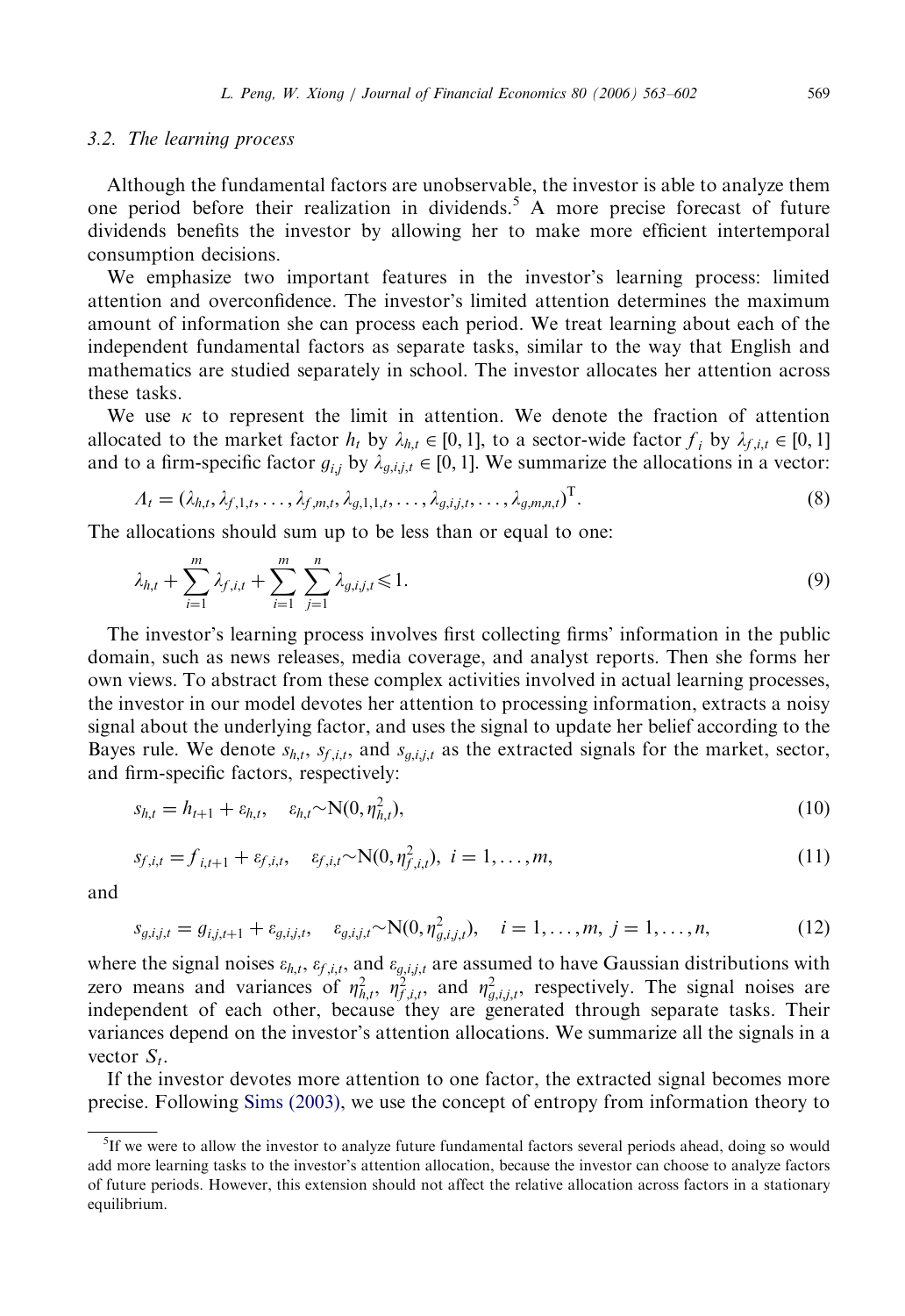measure the amount of information about the underlying factor contained in a signal. Appendix A provides an introduction to the entropy measure. Basically, the entropy of a random variable measures its uncertainty. In the case of the market factor  $h_{t+1}$ , which has a Gaussian distribution N(0,  $\sigma_h^2$ ), its entropy, H, is determined by its variance  $\sigma_h^2$ .

$$
H(h_{t+1}) = \frac{1}{2} \log \sigma_h^2 + 0.5 \log(2\pi e),\tag{13}
$$

where  $\pi$  is Archimedes' constant and e is Euler's constant. This expression is intuitive, because for a Gaussian distribution, more uncertainty is associated with a larger variance parameter. Given the signal,  $s_{h,t}$ , the investor updates her belief about the underlying factor,  $h_{t+1}$ , according to the Bayes rule and forms a posterior belief:

$$
h_{t+1}|s_{h,t} \sim \mathcal{N}(\hat{h}_t, \hat{\omega}_{h,t}^2), \tag{14}
$$

where  $\hat{h}_t$  is the conditional mean and  $\hat{\omega}_{h,t}^2$  is the conditional variance.

Information theory defines the amount of information contained in  $s_{h,t}$  about  $h_{t+1}$ ,  $I(h_{t+1}; s_{h,t})$ , as the reduction in the entropy (uncertainty) of  $h_{t+1}$  stemming from the knowledge of  $s_{h,t}$ :

$$
I(h_{t+1}; s_{h,t}) \equiv H(h_{t+1}) - H(h_{t+1}|s_{h,t}) = \frac{1}{2} \log(\sigma_h^2 / \hat{\omega}_{h,t}^2). \tag{15}
$$

Because the signal  $s_{h,t}$  is the output of the investor's information processing, its information content is determined by the investor's attention input to generating the signal. We assume a linear relation between these two variables:

$$
I(h_{t+1}; s_{h,t}) = \frac{1}{2} \theta_h \kappa \lambda_{h,t},
$$
\n(16)

where  $\kappa \lambda_{h,t}$  is the amount of attention allocated to the market factor, and  $\theta_h > 0$  is an information–efficiency parameter that measures the efficiency of the investor's information processing of the market factor. For a given value of  $\theta_h$ , as the investor allocates more attention to the factor, she processes more information about it.

We allow for the possibility that the investor is overconfident about her informationprocessing ability. We assume that the investor perceives that the amount of information in her signal  $s_{h,t}$  is not exactly given by Eq. (16), but by

$$
\hat{I}(h_{t+1}; s_{h,t}) = \frac{1}{2} \phi \theta_h \kappa \lambda_{h,t},\tag{17}
$$

where she exaggerates the amount of information by an overconfidence parameter  $\phi \geq 1$ . If  $\phi > 1$ , the investor is overconfident about her information-processing ability. If  $\phi$  is equal to one, we obtain the unbiased case.

Eq. (17) implies that the investor could underestimate the variance of her signal noise as  $\hat{\eta}_{h,t}^2$ , instead of  $\eta_{h,t}^2$ . By combining Eqs. (15) and (17) and applying the Bayes rule that

$$
1/\hat{\omega}_{h,t}^2 = 1/\sigma_h^2 + 1/\hat{\eta}_{h,t}^2,\tag{18}
$$

we obtain that

$$
\hat{\eta}_{h,t}^2 = \sigma_h^2 / (\mathrm{e}^{\lambda_{h,t} \theta_h \phi_K} - 1). \tag{19}
$$

This perceived variance is smaller than the actual variance,

$$
\eta_{h,t}^2 = \sigma_h^2 / (e^{\lambda_{h,t} \theta_h \kappa} - 1),\tag{20}
$$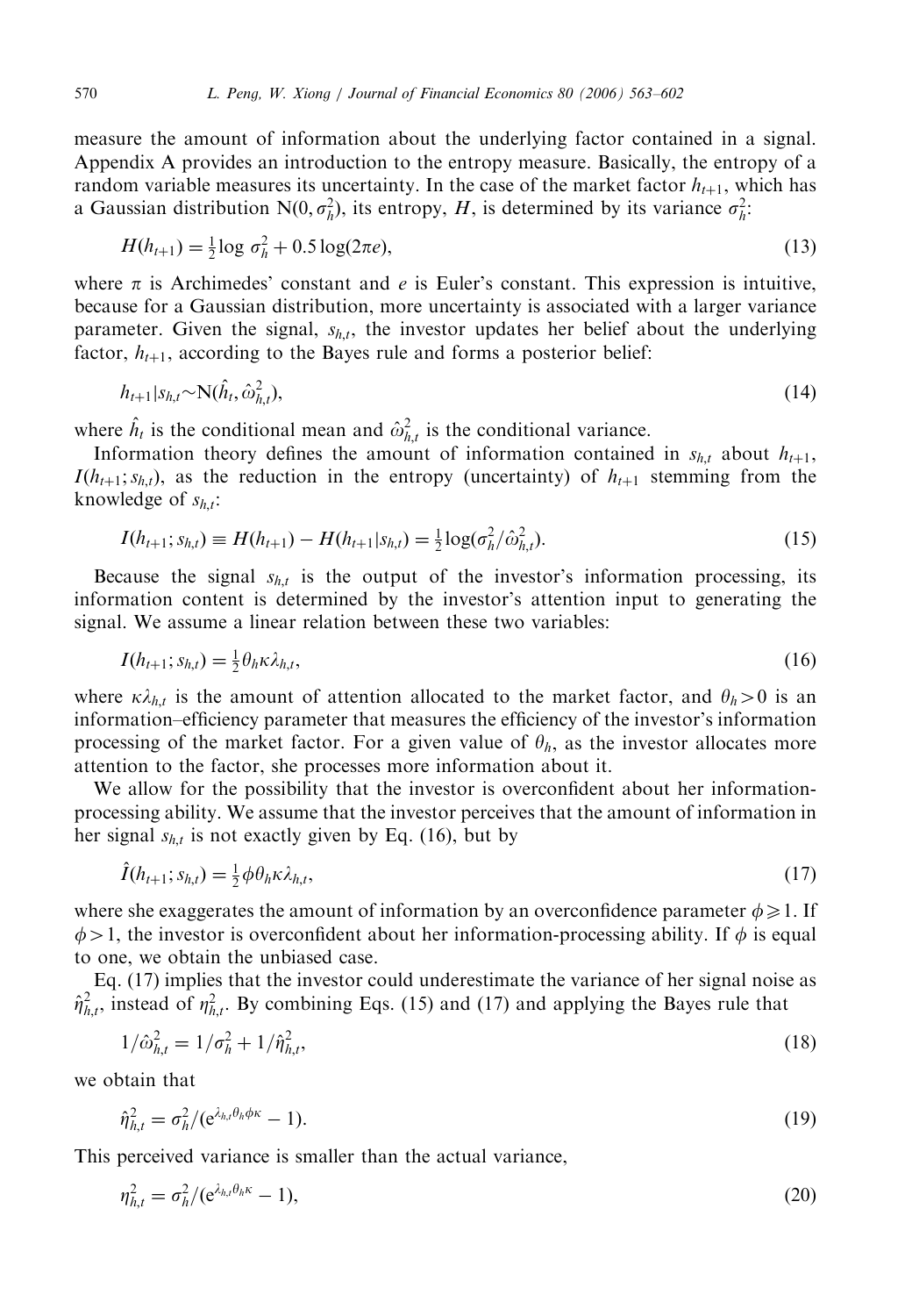which we obtain by combining Eqs. (16) and (17) and applying the Bayes rule. Thus, although we model overconfidence as the overestimation of one's information processing ability, our approach is consistent with earlier studies in the finance literature.

Given the extracted signal and its perceived informativeness, the investor updates her belief of the market factor  $h_{t+1}$  based on the Bayes rule. The variance of her belief is

$$
\hat{\omega}_{h,t}^2 = \sigma_h^2 e^{-\lambda_{h,t}\theta_h\phi_K},\tag{21}
$$

and the mean of her belief is

$$
\hat{h}_t = \bar{h} + (1 - e^{-\lambda_{h,t}\theta_h\phi_K})(s_{h,t} - \bar{h}).
$$
\n(22)

 $(1 - e^{-\lambda_{h,t}\theta_h\phi_K})$ , the responsiveness of  $\hat{h}_t$  to the signal, increases with  $\phi$ . Therefore, overconfidence leads to an overreaction to the signal.

The investor also overestimates the information content of her signals for the sector and firm-specific factors. We let  $\hat{I}(f_{i,t+1}; s_{f,i,t})$ , the perceived information amount in the signal about a sector factor  $f_{i,t+1}$ , be

$$
\hat{I}(f_{i,t+1}; s_{f,i,t}) = \frac{1}{2} \phi \theta_i \kappa \lambda_{f,i,t}, \quad i = 1, \dots, m,
$$
\n(23)

where  $\kappa \lambda_{i,i,t}$  is the amount of attention the investor allocates to the factor and  $\theta_i > 0$  is the information–efficiency parameter of sector i.

A higher value of  $\theta_i$  implies that the investor is able to process more information with a given amount of attention. For example, a higher  $\theta_i$  might correspond to greater analyst coverage, a more transparent financial system and better disclosure, or less complicated fundamentals in sector *i.*  $\theta_i$  could be different from  $\theta_h$ , the information–efficiency parameter of the market factor, and is most likely smaller.

We let  $\hat{I}(g_{i,j,t+1}; s_{g,i,j,t})$ , the investor's perceived information amount in the signal for a firm-specific factor  $g_{i,i,t+1}$ , be

$$
\hat{I}(g_{i,j,t+1}; s_{g,i,j,t}) = \frac{1}{2} \phi \theta_i \kappa \lambda_{g,i,j,t}, \quad i = 1, ..., m, \ j = 1, ..., n,
$$
\n(24)

where  $\kappa \lambda_{a,i,t}$  is the amount of attention allocated to the factor and  $\theta_i$  is the information–efficiency parameter of sector  $i$ . To focus on the difference across various sectors, we let firm-specific factors share the same information–efficiency parameter as their sectors. This assumption is reasonable, because the efficiency of processing information about a firm is positively related to that of the firm's sector.

For the sector and firm-specific factors, we can derive the investor's belief-updating process by following a procedure similar to the one used for the market factor. We denote the investor's posterior belief of a sector factor by

$$
f_{i,t+1}|s_{f,i,t} \sim N(\hat{f}_{i,t}, \hat{\omega}_{f,i,t}^2), \quad i = 1, 2, ..., m,
$$
\n(25)

where the mean and variance are given by

$$
\hat{f}_{i,t} = \bar{f} + (1 - e^{-\lambda_{f,i,t} \theta_i \phi \kappa})(s_{f,i,t} - \bar{f})
$$
\n(26)

and

$$
\hat{\omega}_{f,i,t}^2 = \sigma_f^2 e^{-\lambda_{f,i,t} \theta_i \phi \kappa}.
$$
\n(27)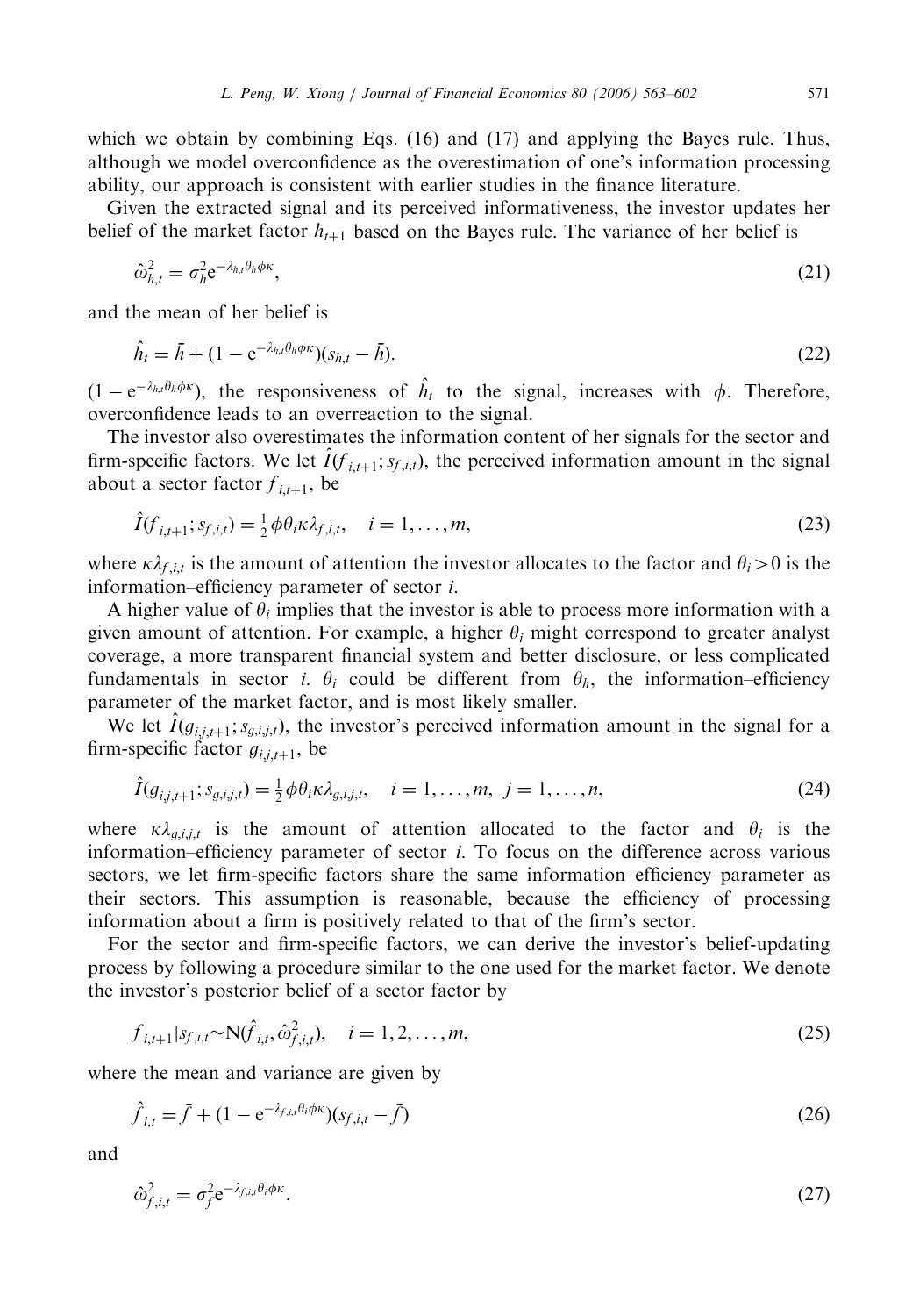The investor's posterior belief in a firm-specific factor is

$$
g_{i,j,t+1}|s_{g,i,j,t} \sim N(\hat{g}_{i,j,t}, \hat{\omega}_{g,i,j,t}^2), \quad i = 1, \dots, m, \ j = 1, \dots, n,
$$
\n(28)

here the mean and variance are given by

$$
\hat{g}_{i,j,t} = \bar{g} + (1 - e^{-\lambda_{g,i,j,t} \theta_i \phi_K})(s_{i,t} - \bar{g})
$$
\n(29)

and

$$
\hat{\omega}_{g,i,j,t}^2 = \sigma_g^2 e^{-\lambda_{g,i,j,t} \theta_i \phi \kappa}.
$$
\n(30)

## 3.3. The equilibrium

We analyze an equilibrium in which the representative investor holds the net supplies of risky assets according to the market-clearing condition. To make an efficient intertemporal consumption decision, the investor allocates her limited attention to analyzing the fundamental factors that affect her portfolio. Following [Lucas \(1978\)](#page-38-0), we determine the equilibrium asset prices as the shadow prices from the pricing kernel determined by the investor's marginal utility of consumption.

Because the asset fundamentals are independent across periods (no persistence) and the investor has constant risk aversion, the investor's cash holdings would be the only state variable in her optimization problem. In period  $t$ , we rewrite her optimization problem in Eq. (2) as a recursive Bellman equation:

$$
J_t(K_t) = \max_{A_t} \mathbb{E}\bigg\{\max_{c_t} u(c_t) + \delta \mathbb{E}_t[J_{t+1}(K_{t+1})|S_t]\bigg\},\tag{31}
$$

where *J* is the investor's value function,  $K_t$  is her cash holdings, and  $S_t$  is the vector of signals processed by the investor in period  $t$ .

Eq. (31) illustrates the investor's two optimization decisions. First, she needs to determine her attention allocation  $\Lambda_t$  in information processing, subject to the attention constraint in Eq. (9). Second, based on the processed information, she needs to determine her current period consumption  $c_t$ , which trades off her next-period wealth. The investor's next-period cash holding,  $K_{t+1}$ , is determined by her current cash holdings, her consumption choice, and the dividends from her risky assets:

$$
K_{t+1} = (K_t - c_t)(1+r) + \sum_{i=1}^{m} \sum_{j=1}^{n} d_{i,j,t+1}.
$$
\n(32)

We denote the stock price of firm j in sector i at period t by  $p_{i,i,t}$  and summarize the prices by a vector:

$$
P_{mn \times 1}(t) = (p_{1,1,t}, \dots, p_{1,n,t}, \dots, p_{i,j,t}, \dots, p_{m,1,t}, \dots, p_{m,n,t})^{\mathrm{T}}.
$$
\n(33)

The asset prices are determined by the investor's marginal utility of consumption:

$$
P_{t} = \mathcal{E}_{t} \bigg[ \delta \frac{u'(c_{t+1})}{u'(c_{t})} (P_{t+1} + D_{t+1}) \bigg]. \tag{34}
$$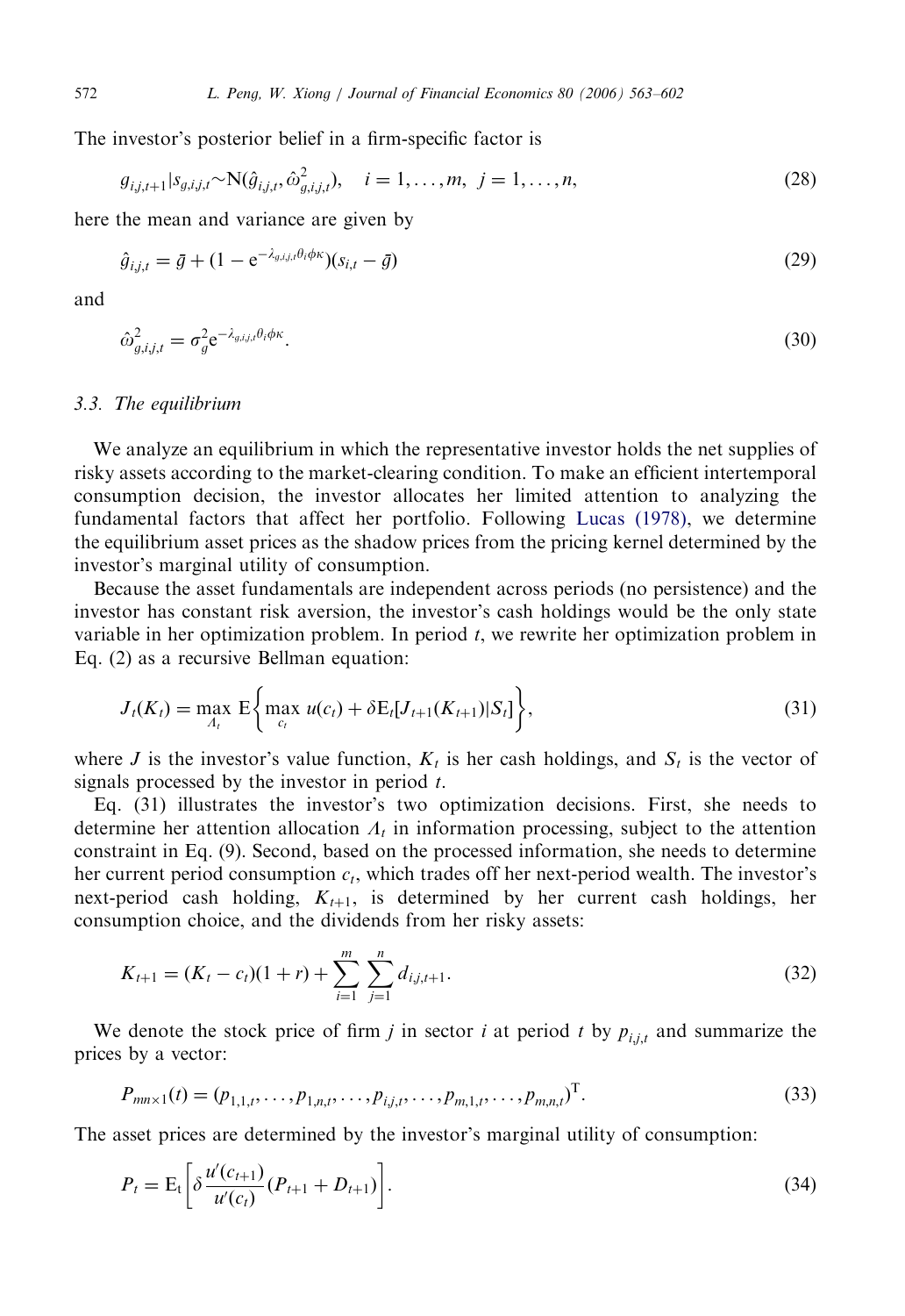We derive the investor's optimization problem, solve the equilibrium price functions, and verify the equilibrium conditions in Appendix B. The main results of this can be summarized with Theorem 1.

Theorem 1. The investor's attention allocation problem is

$$
V_{t} = \min_{A_{t}} Var_{t} \left( \sum_{i=1}^{m} \sum_{j=1}^{n} d_{i,j,t+1} \middle| S_{t} \right). \tag{35}
$$

The equilibrium asset prices are given by

$$
P_t = \frac{1}{1+r} [E(D_{t+1}|S_t) + L_t],
$$
\n(36)

where  $L_t$  is a deterministic vector.

Theorem 1 states that the objective of the investor's attention allocation is to minimize the variance of her belief about the next-period dividend payments to her portfolio. Minimizing future uncertainty allows the investor to make more efficient intertemporal consumption choices. The objective of the investor's attention allocation is independent of the level of asset fundamentals, because these fundamentals are independent over time. In addition, Theorem 1 shows that asset prices are determined by the investor's conditional expectation of the next period's dividends and therefore fluctuate with the processed information.

Given the linear factor structure in Eq. (4) and the variances of the investor's conditional beliefs in Eqs. (19), (27), and (30), we transform the investor's attention allocation problem in Eq. (35) into

$$
V_{t} = \min_{A_{t}} m^{2} n^{2} \sigma_{h}^{2} e^{-\lambda_{h,t} \theta_{h} \phi_{K}} + \sum_{i=1}^{m} n^{2} \sigma_{f}^{2} e^{-\lambda_{f,i,t} \theta_{i} \phi_{K}} + \sum_{i=1}^{m} \sum_{j=1}^{n} \sigma_{g}^{2} e^{-\lambda_{g,i,j,t} \theta_{i} \phi_{K}}
$$
(37)

subject to 
$$
\lambda_{h,t} + \sum_{i=1}^{m} \lambda_{f,i,t} + \sum_{i=1}^{m} \sum_{j=1}^{n} \lambda_{g,i,j,t} \le 1,
$$
 (38)

$$
\lambda_{h,t} \geq 0, \quad \lambda_{f,i,t} \geq 0, \quad \lambda_{g,i,j,t} \geq 0, \quad \forall i \in \{1,\ldots,m\}, \ j \in \{1,\ldots,n\}.
$$

Inequality Eq. (38) imposes a constraint on the aggregate attention allocation, and inequalities in Eq. (39) require that attention allocation to any factor cannot be negative. Theorem 2 establishes the existence of a unique solution to this optimization problem. The proof appears in Appendix C.1.

Theorem 2. A unique solution exists to the investor's attention allocation problem.

We solve the optimization problem using the Lagrange method:

$$
L = m^{2} n^{2} \sigma_{h}^{2} e^{-\lambda_{h,i} \theta_{h} \phi_{K}} + \sum_{i=1}^{m} n^{2} \sigma_{f}^{2} e^{-\lambda_{f,i,i} \theta_{i} \phi_{K}} + \sum_{i=1}^{m} \sum_{j=1}^{n} \sigma_{g}^{2} e^{-\lambda_{g,i,j} \theta_{i} \phi_{K}}
$$

$$
- \mu_{\kappa,t} \left( 1 - \lambda_{h,t} - \sum_{i=1}^{m} \lambda_{f,i,t} - \sum_{i=1}^{m} \sum_{j=1}^{n} \lambda_{g,i,j,t} \right) - \mu_{h,t} \lambda_{h,t}
$$

$$
- \sum_{i=1}^{m} \mu_{f,i,t} \lambda_{f,i,t} - \sum_{i=1}^{m} \sum_{j=1}^{n} \mu_{g,i,j,t} \lambda_{g,i,j,t}, \qquad (40)
$$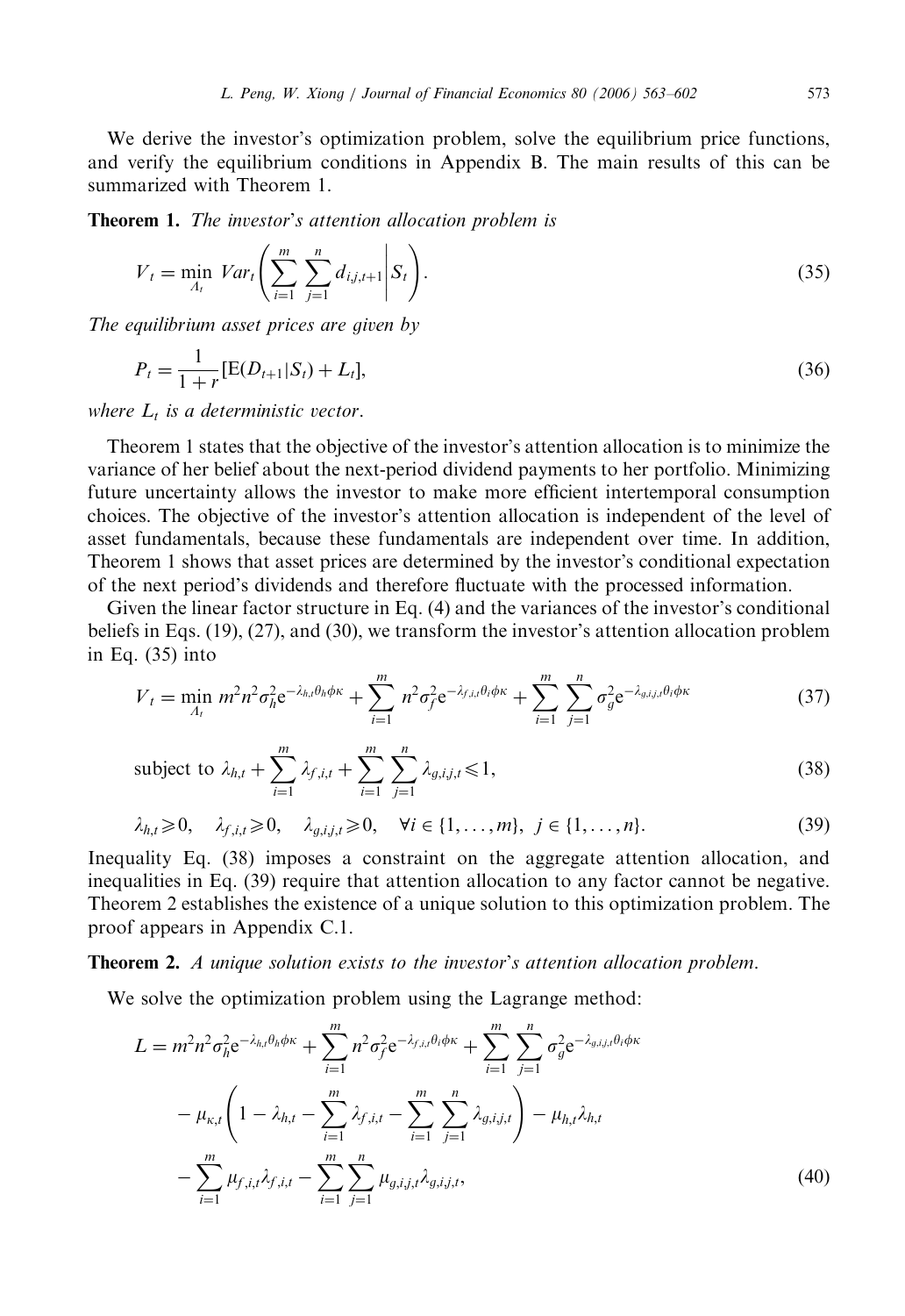where  $\mu_{\kappa}$ , is the Lagrange multiplier associated with the net allocation constraint in Eq. (38) and  $\mu_h$ ,  $\mu_{f,i}$  and  $\mu_{a,i}$  are the Lagrange multipliers associated with the nonnegativity constraints in Eq. (39) on the allocation to the market, sector, and firm-specific factors, respectively.

We obtain the following first-order conditions:

$$
\mu_{\kappa,t} = \theta_h \phi \kappa (m^2 n^2 \sigma_h^2) e^{-\lambda_{h,t} \theta_h \phi \kappa} \quad \text{if } \lambda_{h,t} > 0,
$$
  
\n
$$
\mu_{\kappa,t} > \theta_h \phi \kappa (m^2 n^2 \sigma_h^2) \qquad \text{if } \lambda_{h,t} = 0,
$$
\n(41)

$$
\mu_{\kappa,t} = \theta_i \phi \kappa (n^2 \sigma_f^2) e^{-\lambda_{f,i,t} \theta_i \phi \kappa} \quad \text{if } \lambda_{f,i,t} > 0
$$
\n
$$
\mu_{\kappa,t} > \theta_i \phi \kappa (n^2 \sigma_f^2) \qquad \text{if } \lambda_{f,i,t} = 0 \quad \forall i \in \{1, \dots, m\}, \text{ and} \tag{42}
$$

$$
\mu_{\kappa,t} = \theta_i \phi \kappa \sigma_g^2 e^{-\lambda_{g,i,j,t} \theta_i \phi \kappa} \quad \text{if } \lambda_{g,i,j,t} > 0
$$
\n
$$
\mu_{\kappa,t} > \theta_i \phi \kappa \sigma_g^2 \qquad \text{if } \lambda_{g,i,j,t} = 0 \quad \forall i \in \{1, \dots, m\}, j \in \{1, \dots, n\}. \tag{43}
$$

The multiplier  $\mu_{k,t}$  represents the opportunity cost of allocating a unit of attention in period  $t$ , i.e., more attention to one factor decreases the attention available for processing information about other factors. The first-order conditions in Eqs. (41)–(43) show that a factor receives a positive amount of attention allocation if and only if its marginal benefit can justify the opportunity cost.

# 3.4. Comments on the model

One might argue that an attention-constrained investor can choose to free ride upon the information revealed through prices, instead of processing the information on her own. However, learning from prices is not free. It still requires attention and knowledge. This learning channel requires knowledge of the market structure, including the presence and risk preference of other traders, their information quality, and the intensity of liquidity trades ([Grossman and Stiglitz, 1980\)](#page-38-0). The requirements for using price-based information make this method especially challenging for a retail investor, who typically lacks the knowledge of other market participants' trading motives and cannot observe others' trades in a timely fashion. In addition to these technical difficulties, overconfidence can cause an investor to ignore potentially useful information embedded in prices and to rely only on her own analysis. For simplicity, we restrict the investor in our model from learning through prices.

We also emphasize that in reality retail investors are often exposed to similar information sources, such as media coverage and analysts reports. Thus, even when investors process information independently, their beliefs are likely to be influenced by noise in the common information sources, causing the errors in their beliefs to be correlated. This correlation prevents the cancellation of investors' learning errors in aggregation.<sup>6</sup> To simplify our exposition, we analyze the learning process of a representative retail investor. Our main results would be viable as long as different investors share common information sources.

<sup>6</sup> Recent empirical studies, e.g., [Barber et al. \(2003\)](#page-37-0) and [Kumar and Lee \(2003\)](#page-38-0), confirm that the buy–sell activities of retail investors are correlated. However, [Kaniel et al. \(2004\)](#page-38-0) note that the investor sentiment across stocks have low correlations.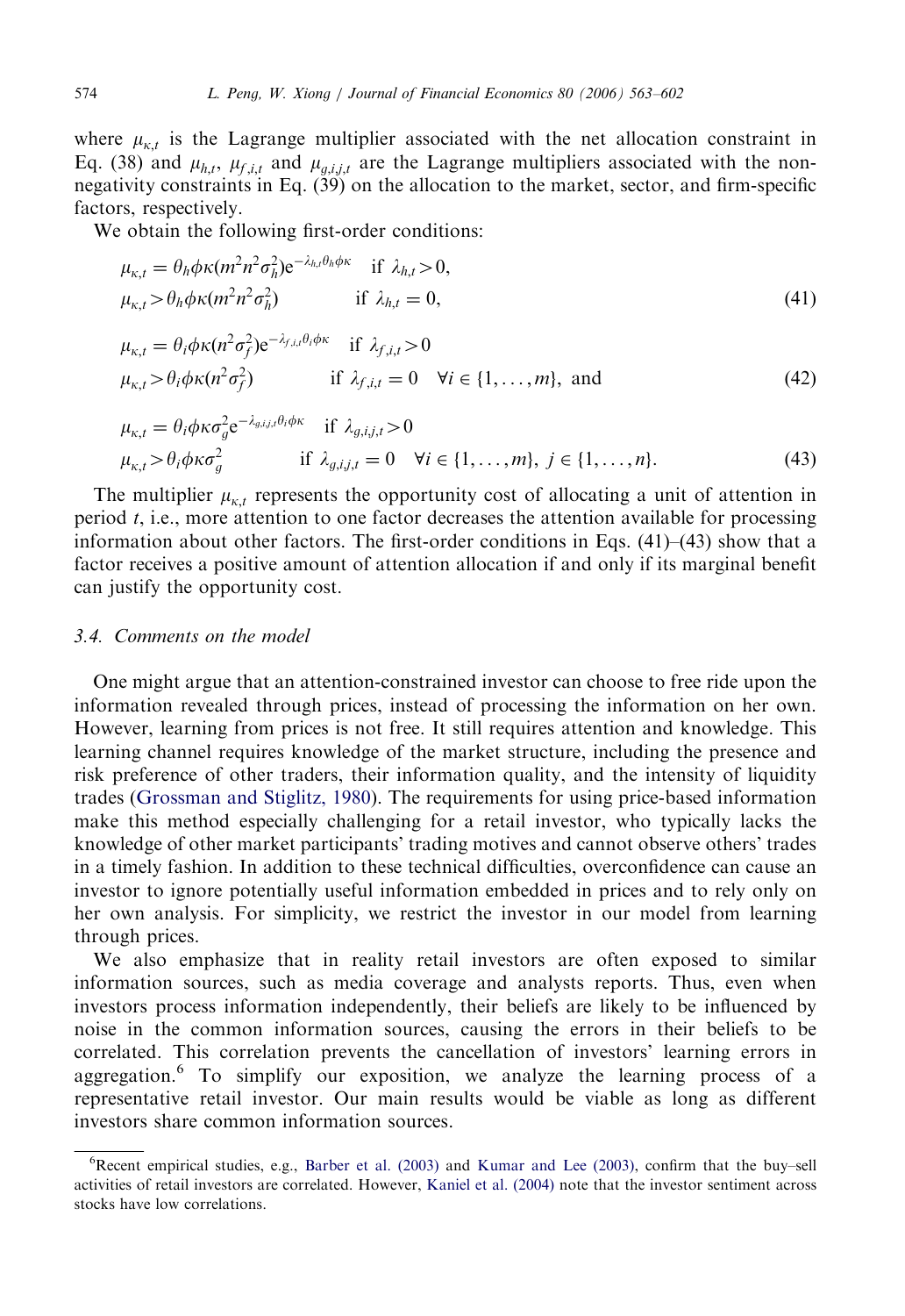We analyze an equilibrium in which the representative investor holds the net supply of the risky assets. In a more general model with heterogeneous investors, an individual investor might choose to hold a subset of assets so that she can concentrate her limited attention on a smaller number of uncertain factors. By doing so, she trades off portfolio diversification for learning efficiency. In this paper, we use the representative-investor equilibrium to focus on the effects of investors' category-learning behavior, which we believe is one of the key implications of limited investor attention and is important for financial markets. The interaction among attention-constrained investors is an interesting issue in its own right. Because of the technical difficulty of incorporating this feature into our current model, we leave it for future research.

We do not explicitly analyze the reasons that professional investors fail to eliminate the price effects generated by the attention constraints and behavioral biases of individual investors. Instead, we rely on results from earlier papers, e.g., [Shleifer and Vishny](#page-38-0) [\(1997\)](#page-38-0), which conclude that deviations from efficient prices can be persistent in markets because arbitrage is limited. Arbitrageurs face great risk when trading against unpredictable investor sentiment. At least in the short run, these biased reactions can become even more extreme, moving stock prices further away from their fundamental values and causing losses to arbitrage positions. Because extensive theoretical studies have been done on the limits of arbitrage and because empirical studies also confirm that investors' inattention to public information could affect stock prices, we opt to focus on the implications that arise from studying the learning processes of attention-constrained, overconfident investors.<sup>7</sup>

## 4. Category-learning behavior

Limited investor attention can lead to category-learning behavior, i.e., the investor tends to focus more on the market and sector information and less on firm-specific information. We compare the investor's attention allocation for common factors and firm-specific factors.

We consider the case in which the information–efficiency parameters for all factors are identical and stay constant over time. The investor's attention allocation is therefore also constant over time. In addition, because all the sector factors are symmetric, with the same prior variances and the same information–efficiency parameters, they receive identical attention allocations. All firm-specific factors also receive identical attention allocations. Proposition 1 compares the allocations given to different factors. Appendix C.2 provides the proof.

**Proposition 1.** If  $m^2\sigma_h^2 > \sigma_f^2$  and  $n^2\sigma_f^2 > \sigma_g^2$ , then the investor allocates more attention to the market factor than to a sector factor and more attention to a sector factor than to a firmspecific factor. When the investor is severely attention-constrained, i.e.,  $\kappa <$ (m/ $\phi$ θ)log(n<sup>2</sup> $\sigma_f^2/\sigma_g^2$ ), she devotes attention only to the market and sector factors and pays no attention to firm-specific factors.

Proposition 1 confirms that the investor tends to allocate more attention to common factors, because it is more effective to concentrate on factors that generate more

 $7$ [Barberis and Thaler \(2003\)](#page-37-0) provide a review of these studies.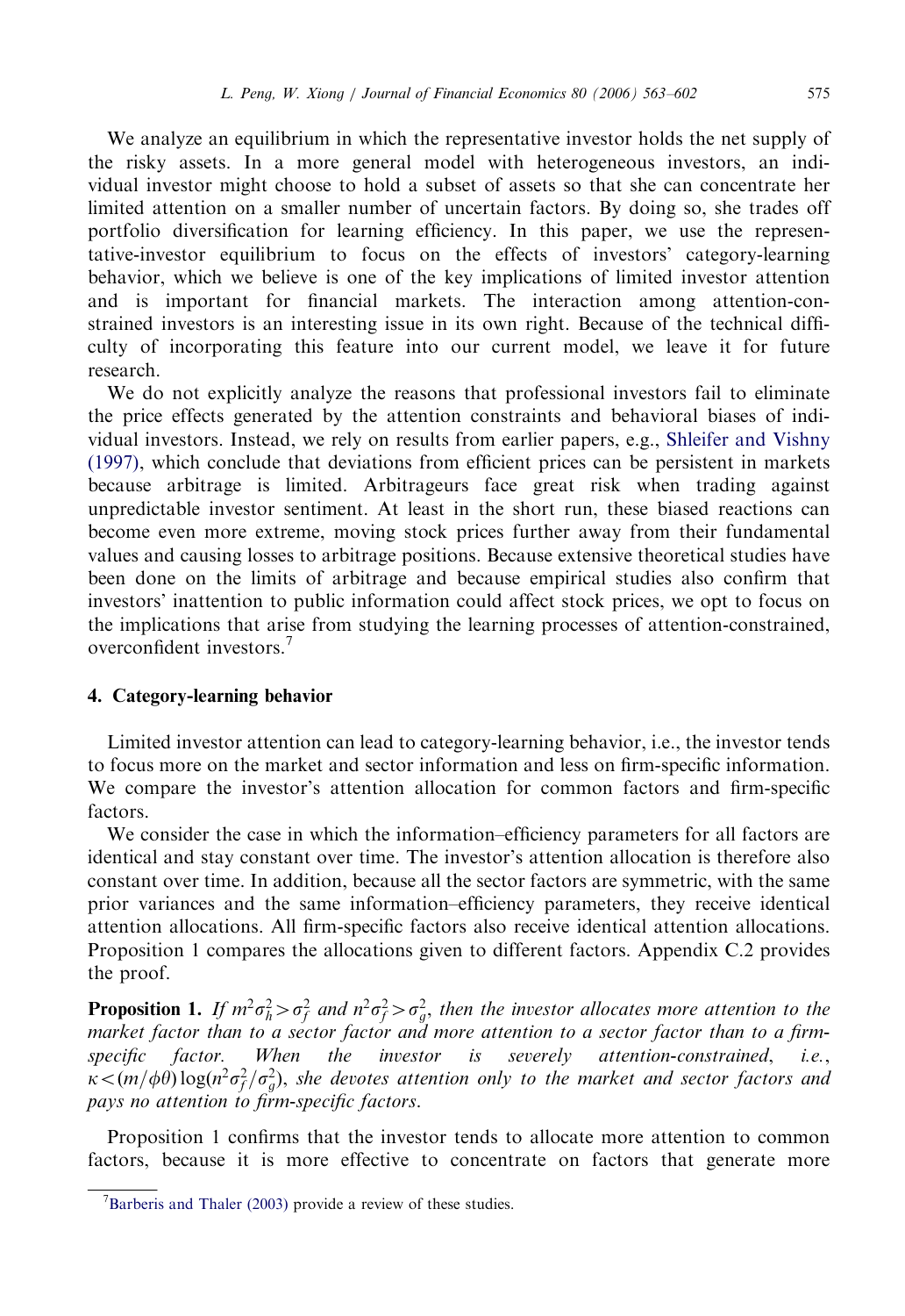uncertainty in the portfolio.<sup>8</sup> The conditions that make it possible for this situation to occur,  $m^2\sigma_h^2 > \sigma_f^2$  and  $n^2\sigma_f^2 > \sigma_g^2$ , are realistic. Because there are usually a large number of sectors in the economy and a large number of firms in a sector  $(n \geq 1$  and  $m \geq 1$ ), these conditions would hold easily when the uncertainty in the common factors and firm-specific factors have comparable magnitudes. In the extreme case when the investor's attention is severely constrained, she would focus exclusively on common factors and ignore all firm-specific information. Essentially, the investor treats all the stocks in a sector as a single category and processes information only at the category level. She then makes all pricing and investment decisions based purely on this information.

The investor's attention allocation in the severely constrained case dovetails with an observation made by [Barberis and Shleifer \(2003\)](#page-37-0) that investors often organize their investment decisions based on style strategies, i.e., they categorize securities into exogenous style classes and shift investment in and out of these classes simultaneously. By analyzing the composition of information processed by an attention-constrained investor, our model allows a more general form of category behavior, i.e., the investor tends to focus more on category-level information than on firm-specific information, and the degree of categorization depends on her attention constraints. This generalization allows us to draw explicit links between the dynamics of information flow and the dynamics of both return comovement and predictability.

We base the categories in our model on asset fundamentals. Although categories are sometimes created through nonfundamental factors, those that are based on fundamentals, such as industries and countries, are certainly important in practice. [Cooper et al. \(2001\)](#page-37-0) show that, during the period 1998–1999, more than one hundred companies tried to associate themselves with the high-flying Internet industry by changing their company names to dot.com names. Stocks for these companies earned an average abnormal return of 74%, a figure that includes those firms that changed their names but did not adopt any specific Internet-related investment or strategies. This example demonstrates that, to a great extent, Internet stocks during the period were evaluated based solely on their investors' beliefs of the industry as a whole. It also demonstrates how inattentive investors can be to firm-specific information.

#### 5. Implications for return comovement

Information flow is widely regarded as an important source of asset-return fluctuation, e.g., [French and Roll \(1986\)](#page-37-0). [Roll \(1988\)](#page-38-0) further links the comovement of asset returns to the composition of market and firm-specific information. As more information flows into the market, it seems intuitive that asset prices become more informative about future fundamentals while asset returns become more volatile. Furthermore, if there is more market information relative to firm-specific information, asset returns should be more correlated.

<sup>8</sup> Overconfidence also affects the investor's attention allocation. However, because overconfidence makes the investor overestimate both the opportunity cost and the marginal productivity of her attention, the net effect is secondary relative to the effect of uncertainty across factors.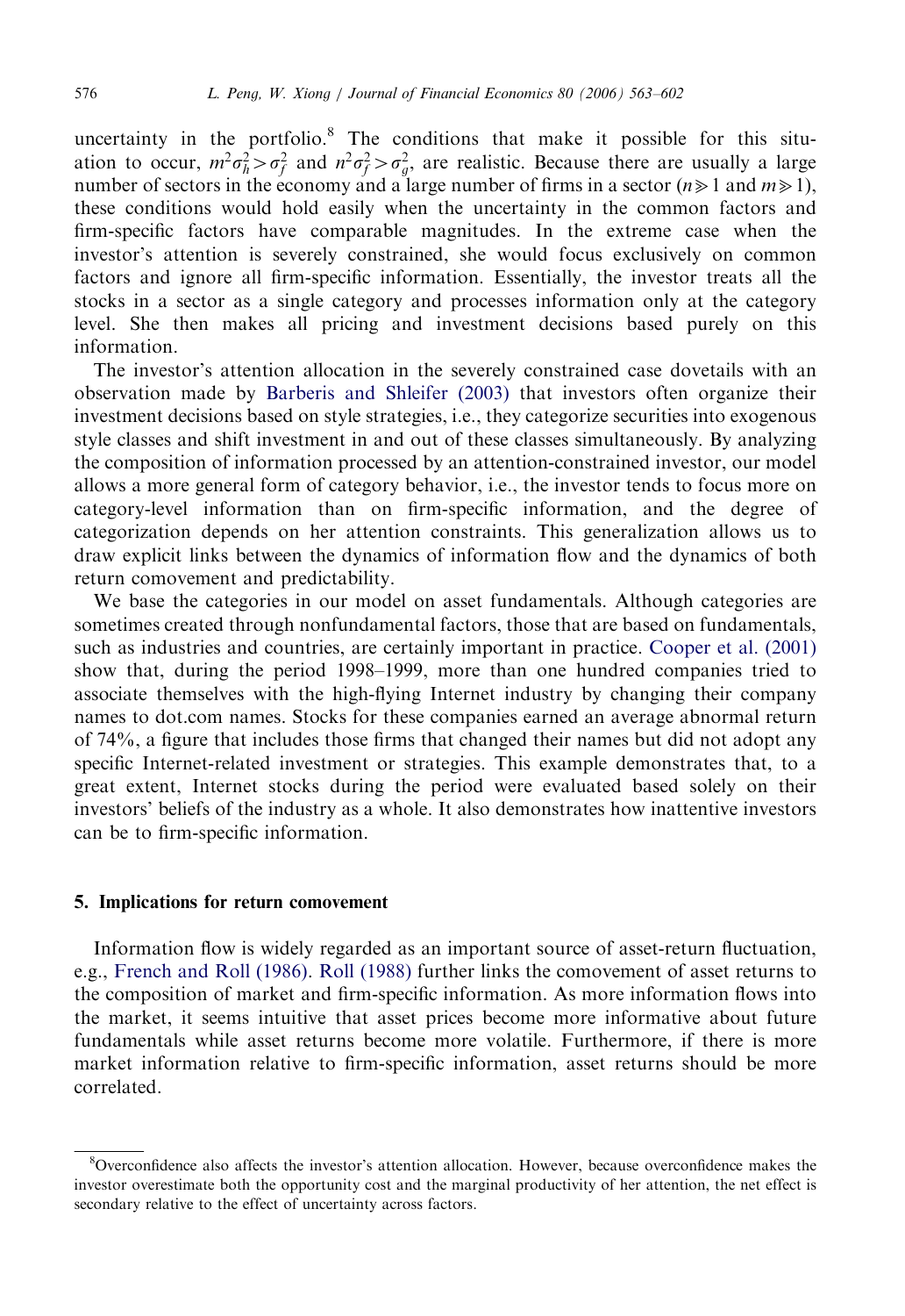#### 5.1. Information flow and return variability

We first clarify the relation between the amount of information incorporated into prices and the corresponding return variability. We take the amount of information as given and examine its impact on return variance.

We consider the excess return of firm  $i$  in sector  $i$ :

$$
q_{i,j,t} = p_{i,j,t} + d_{i,j,t} - (1+r)p_{i,j,t-1}.
$$
\n(44)

By substituting the linear price function in Theorem 1 and the factor structure in Eq. (4) into  $q_{i,i,t}$ , we can decompose its return variance into three components:

$$
Var(q_{i,j,t}) = Var\left(\frac{1}{1+r}\hat{h}_t + h_t - \hat{h}_{t-1}\right) + Var\left(\frac{1}{1+r}\hat{f}_{i,t} + f_{i,t} - \hat{f}_{i,t-1}\right) + Var\left(\frac{1}{1+r}\hat{g}_{i,j,t} + g_{i,j,t} - \hat{g}_{i,j,t-1}\right).
$$
\n(45)

These components respectively correspond to the three fundamental factors: market, sector, and firm-specific.

As an illustration, we consider the return variance component related to a sector factor  $f_i$ . Our discussion in this subsection applies equally to all the other factors. There are two parts in the return fluctuation component,  $Var(\frac{1}{1+r}\hat{f}_{i,t} + f_{i,t} - \hat{f}_{i,t-1})$ . The first part,  $1/(1 + r)\hat{f}_{i,t}$ , represents the fluctuation in price as the investor updates her belief  $(\hat{f}_{i,t})$  in response to information on  $f_{i,t+1}$ , the value of the factor in the following period. The second part,  $f_{i,t} - \hat{f}_{i,t-1}$ , represents the resolution of the remaining uncertainty in the value of  $f_{i,t}$  through the realization of the current-period dividend. The assumption that fundamental factors are independent across periods implies that these two parts are independent. Thus, we can further decompose the return variance component generated by  $f_i$  as

$$
Var\left(\frac{1}{1+r}\hat{f}_{i,t} + f_{i,t} - \hat{f}_{i,t-1}\right) = \frac{1}{(1+r)^2} Var(\hat{f}_{i,t}) + Var(f_{i,t} - \hat{f}_{i,t-1}).
$$
\n(46)

The amount of information about  $f_i$  affects the two return variance components in Eq. (46) differently. The joint effect depends on the investor's overconfidence and is summarized in Proposition 2. The proof appears in Appendix C.3.

When the investor responds to information correctly, as more information is processed, more uncertainty is resolved and the investor's belief updating increases the first part of return variance,  $1/(1 + r)^2 Var(\hat{f}_{i,t})$ . However, more information processed decreases the remaining uncertainty, thus the other return variance part,  $Var(f_{i,t} - \hat{f}_{i,t-1})$ , becomes smaller. When the discount rate is zero, more information changes the timing of uncertainty resolution without affecting the return variance. When the discount rate is positive, more information decreases the return variance because of the discount factor  $1/(1+r)^2$  in the first part of the return variance. This result is given in Part A of Proposition 2, and it confirms the intuition of [Campbell et al. \(2001, p. 39\)](#page-37-0) that ''improved information about future cash flows increases the volatility of the stock-price level, but it reduces the volatility of the stock return because news arrives earlier, at a time when the cash flows in question are more heavily discounted.'' Also, this result is not unique to our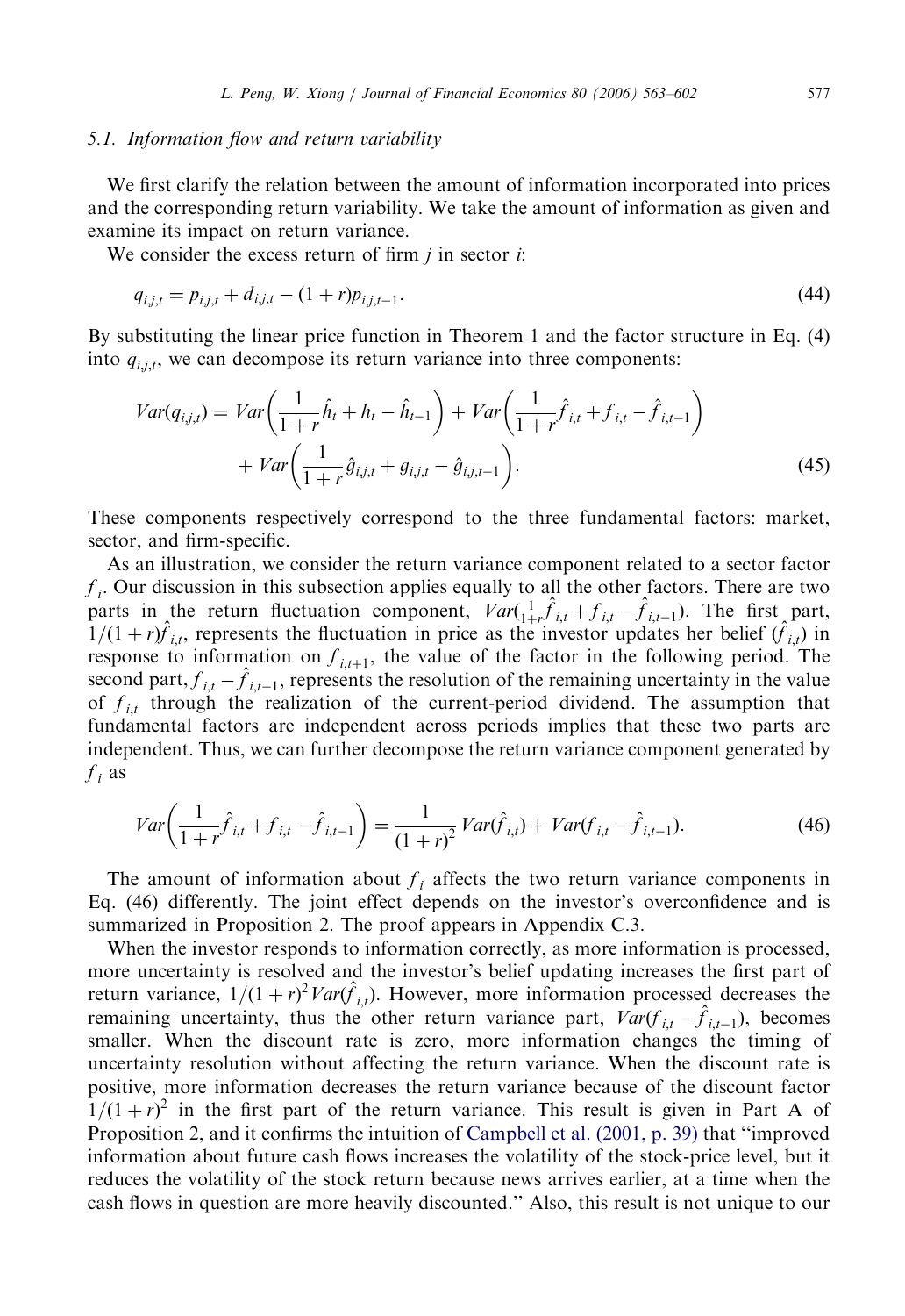model specification. [West \(1988\)](#page-39-0) provides similar results with a more general ARMA-type (autoregressive moving average) dividend process.

It seems possible to use a static model with two periods to discuss the relation between information and return variation. For example, in the first period, investors incorporate information to update their beliefs and determine the equilibrium asset prices; in the second period, assets are liquidated. In such a static model, the return variation in the first period reflects only uncertainty resolution through investors' belief updating, while the return variation in the second period reflects only the resolution of the remaining fundamental uncertainty through liquidation. Because both parts of uncertainty resolution are important for understanding return variation, we analyze a dynamic model to avoid any potential confusion. Such a dynamic setup also allows us to discuss the time-series properties of return comovement.

**Proposition 2.** The relation between information and return variability depends on the level of the investor's overconfidence.

- (A) When the investor uses perfect Bayesian updating  $(\phi = 1)$ , the return variance generated by a fundamental factor is independent of the amount of the information about the factor if the discount rate for future cash flows is zero and decreases with the amount of information if the discount rate is positive.
- (B) If the investor is sufficiently overconfident,

$$
\phi > 1 + \frac{(1+r)^2 - 1}{(1+r)^2 + 1},\tag{47}
$$

and given that the amount of information is below a threshold level, the return variance increases with the amount of information and the overconfidence parameter  $\phi$ .

Part B of Proposition 2 shows that, when the investor is overconfident, more information can lead to a higher return variability. Overconfidence causes the investor to overreact to the self-processed noisy signal, thus amplifying the effect of signal noise on prices. The magnitude of the noise amplification effect depends on two forces. On the one hand, as a signal becomes more precise, the investors' overreaction to the signal gets stronger, thus further amplifying noise. On the other hand, a more precise signal contains less noise. The trade-off between these two forces determines that when the investor's overconfidence parameter is sufficiently high and the amount of information in the signal is below the threshold level, the noise amplification effect can dominate the discount rate effect. Thus, in the presence of investor overconfidence, more information can lead to a higher return variance. We combine this result with the investor's attention allocation to analyze return comovement.

In Appendix D, we numerically illustrate values of the threshold on the amount of information, based on various parameter sets. These threshold values are high for individual investors' learning processes. We also show that the restriction on the overconfidence parameter in Eq. (47) is modest for reasonable values of the discount rate. Therefore, we focus the rest of our analysis on cases in which the conditions in Part B of Proposition 2 are satisfied.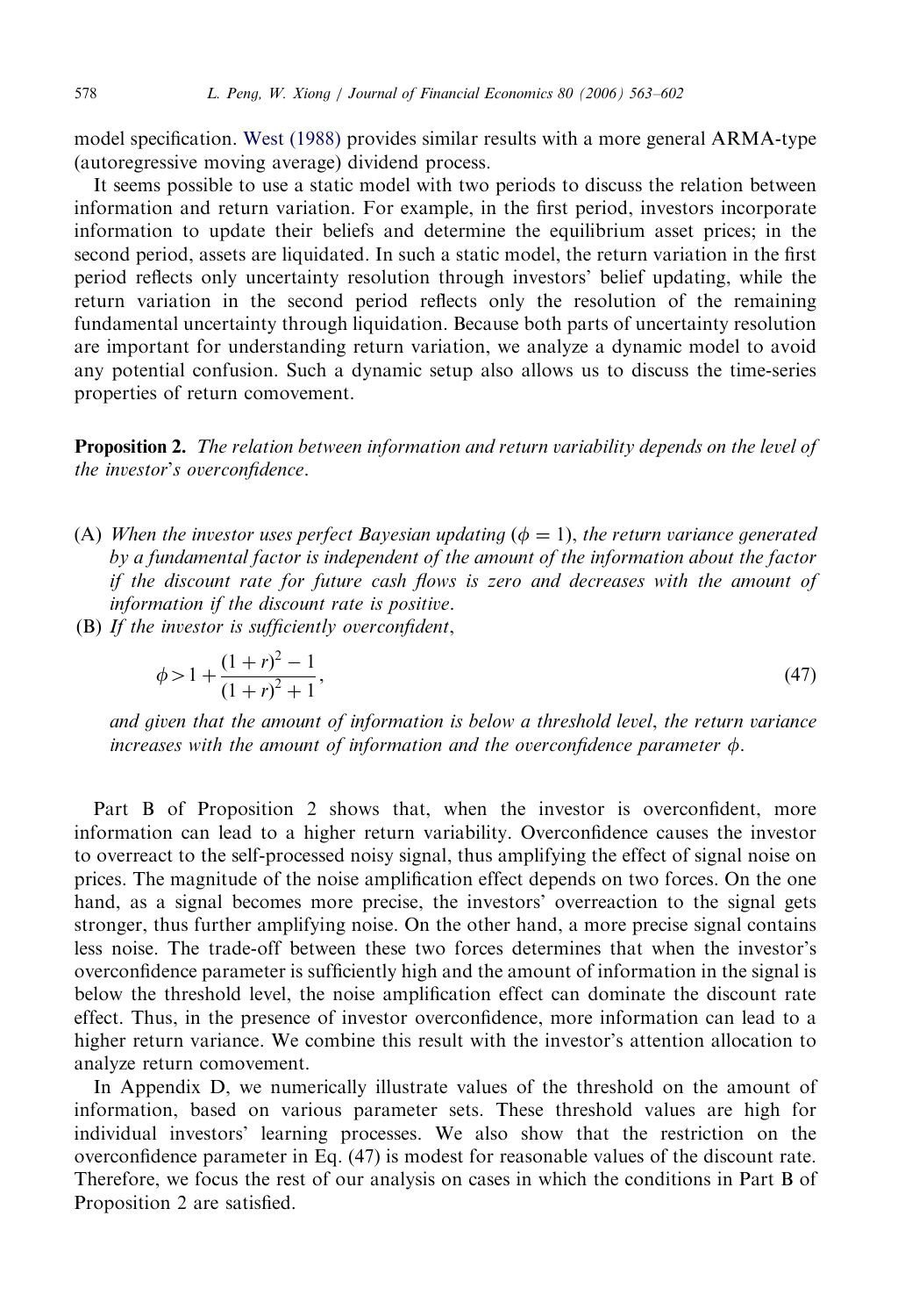#### 5.2. Excess comovement

The return correlation between two firms depends on the fraction of their return variances that is driven by common sources. We compare the correlations in firms' returns with the correlations in their fundamentals.

We define  $\rho$  as the return correlation between two firms from different sectors:

$$
\rho \equiv Corr(q_{i,j,t}, q_{k,l,t}), \quad i \neq k. \tag{48}
$$

Because these two firms are from different sectors, according to Eq. (45) the shared part of their return variances can be related only to the market factor:

$$
\rho = \frac{Var(1/(1+r)\hat{h}_t + h_t - \hat{h}_{t-1})}{\sqrt{Var(q_{i,j,t})Var(q_{k,l,t})}}.
$$
\n(49)

We define  $\rho_i$  as the return correlation between any two firms in sector *i*:

$$
\rho_i \equiv Corr(q_{i,j,t}, q_{i,k,t}), \quad j \neq k. \tag{50}
$$

According to Eq. (45),  $\rho_i$  depends on the return variances caused by the market factor and the sector factor:

$$
\rho_{i} = \frac{Var(\frac{1}{(1+r)}\hat{h}_{t} + h_{t} - \hat{h}_{t-1}) + Var(\hat{f}_{i,t} + f_{i,t} - \hat{f}_{i,t-1})}{\sqrt{Var(q_{i,j,t})Var(q_{i,k,t})}}.
$$
(51)

Proposition 3 compares the return correlations with the corresponding fundamental correlations. The proof appears in Appendix C.4.

**Proposition 3.** Under the conditions in Part B of Proposition 2, and given that  $m^2\sigma_h^2 > \sigma_f^2$ ,  $m^2\sigma_f^2$   $>$   $\sigma_g^2$ , the return correlation between any two firms is higher than their fundamental correlation.

Proposition 3 shows that limited attention and investor overconfidence can amplify the return correlation between any two firms, either in the same sector or from different sectors, so that the return correlation is higher than their fundamental correlation. This result is a consequence of the investor's category-learning behavior. Her tendency to process more market than sector information and to process more sector than firmspecific information, together with her overreaction to this processed information, creates more return variation in common factors and therefore generates excessive comovement.

The result of excess comovement at the market level is supported by empirical evidence of [Shiller \(1989\)](#page-38-0) and [Pindyck and Rotemberg \(1993\).](#page-38-0) Shiller finds that the comovement of real stock prices between the United Kingdom and the United States appear too large to be accounted for in terms of the comovement of real dividends between the two countries. Pindyck and Rotemberg show a similar result for the comovement of individual stocks in US markets. The result of excess comovement at the sector level also complements the analysis of [Barberis and Shleifer \(2003\)](#page-37-0) and [Barberis et al. \(2005\),](#page-37-0) who focus on excess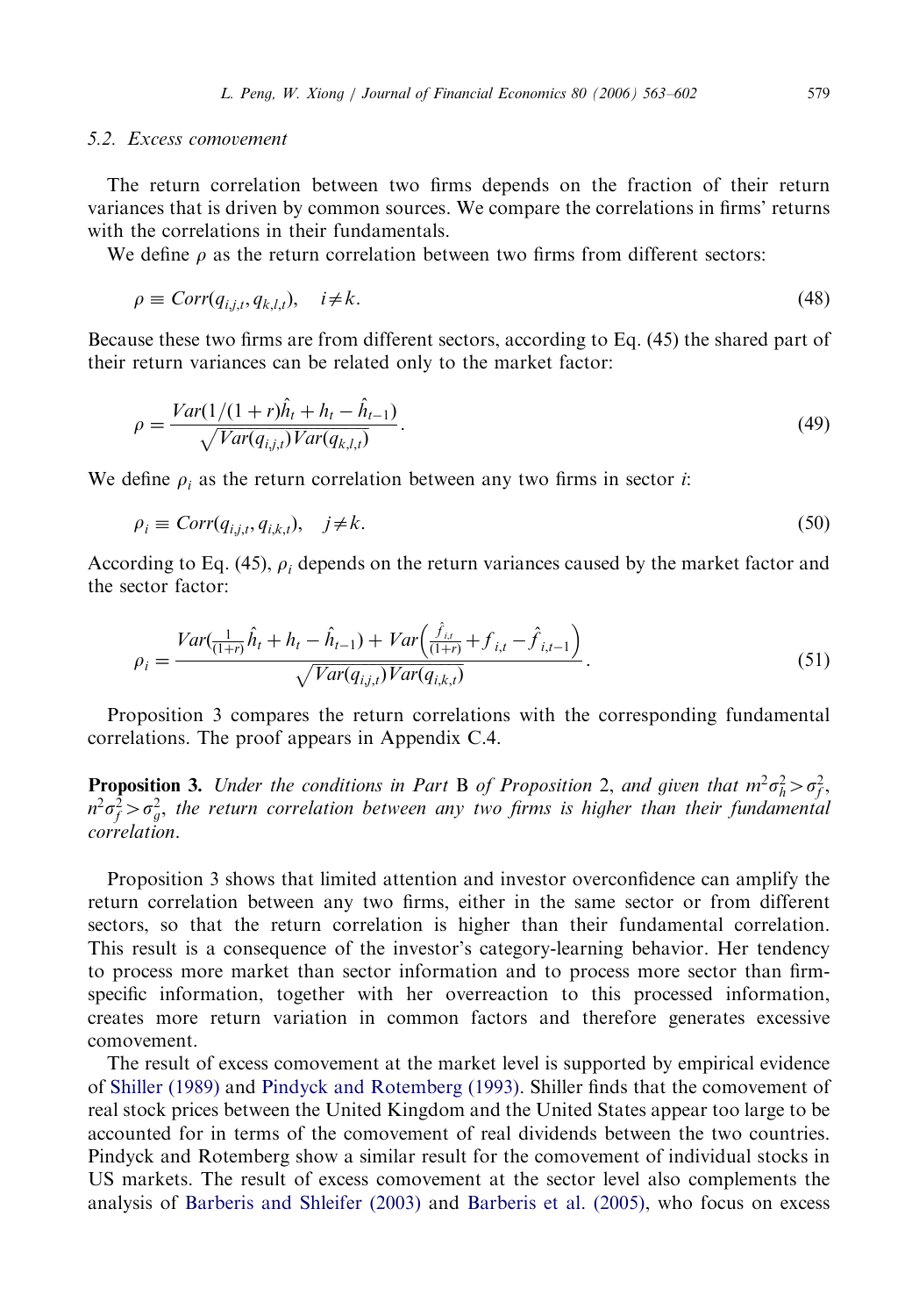comovement generated by investors' style strategies among assets with no fundamental correlation<sup>9</sup>

#### 5.3. Comovement and price informativeness

The degree to which the investor treats firms in a sector as a single category depends on the information–efficiency parameter of the sector. We compare cross-sectoral differences in the information–efficiency parameters with a focus on return correlation and price informativeness.

We capture a firm's stock price informativeness through its inverse relationship to remaining uncertainty, which is to be resolved through the realization of dividends:

$$
Var(h_t - \hat{h}_{t-1}) + Var(f_{i,t} - \hat{f}_{i,t-1}) + Var(g_{i,j,t} - \hat{g}_{i,j,t-1}).
$$
\n(52)

The firm's stock price informativeness depends on the amount of information about the firm that the investor processes. For a given overconfidence parameter, Lemma 3 in Appendix C.3 shows that, as the investor processes more information, the stock price becomes more informative and the remaining uncertainty is lower.

Proposition 4 compares the return correlation and price informativeness in two sectors with different information–efficiency parameters. The proof is in Appendix C.5.

**Proposition 4.** Assume that  $m^2\sigma_h^2 > \sigma_f^2$  and  $n^2\sigma_f^2 > \sigma_g^2$ . Consider two sectors, 1 and 2, with different information–efficiency parameters,  $\theta_1 > \theta_2$ . In sector 1, the investor not only processes more sector and firm-specific information, but also processes relatively more firmspecific information, treating firms in this sector less as a single category and more as individual firms. If the conditions in Part B of Proposition 2 are satisfied and all factors receive positive attention allocation, stock prices in sector 1 are more informative and the return correlation between firms in sector 1 is lower.

Proposition 4 illustrates a negative cross-sectoral relation between return comovement and stock price informativeness. Sector 1 has a higher information–efficiency parameter, e.g., either a better disclosure system or a less complicated industry structure. As a result, it is effective for the investor to allocate more attention to all factors in sector 1, leading to more informative prices in the sector. In this scenario, she would also allocate relatively more attention to firm-specific factors in sector 1. This allows her to consider firms within this higher efficiency sector individually instead of as members of a sector category, resulting in lower average return correlation.

We can quantify price informativeness empirically by the power of stock returns in predicting future changes in firms' earnings or other fundamental variables.<sup>10</sup> We can also measure the return correlation between firms in a sector by the average  $R^2$  statistic of regressing individual stock returns in the sector onto the market return and the sector's aggregate return.

Proposition 4 is consistent with several recent empirical studies that examine the relation between comovement and stock price informativeness. According to [Morck et al. \(2000\),](#page-38-0) return synchronicity, as measured by the average  $R^2$  statistic, is high in those emerging countries having less developed legal and investor protection systems that discourage

<sup>9</sup> See also [Boyer \(2004\)](#page-37-0) for a study of excessive comovement among stocks with similar book-to-market ratios.  $10$ Durnev et al. (2003) provide a detailed discussion of the empirical measures.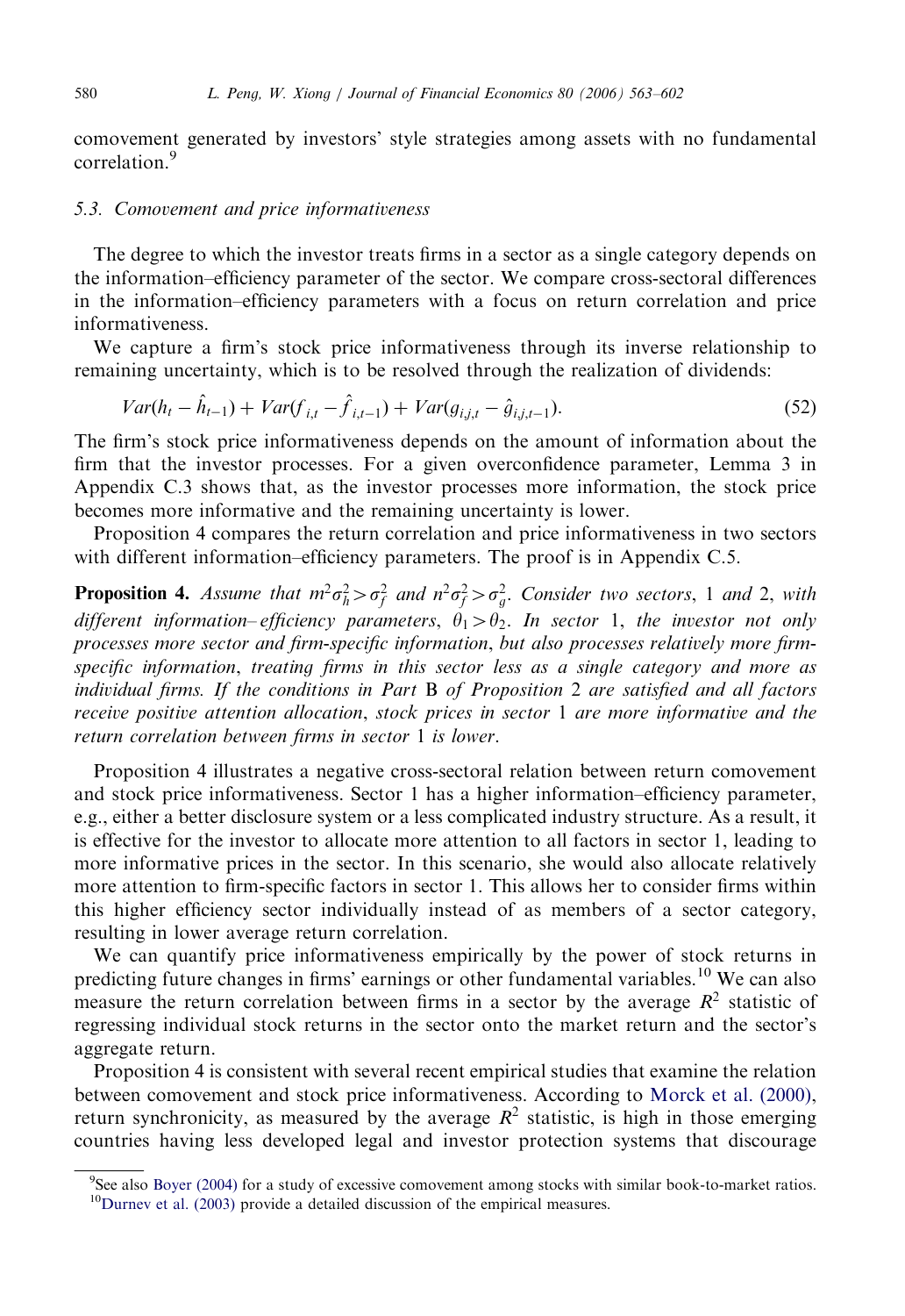information processing. [Durnev et al. \(2003\)](#page-37-0) show that in industries with less synchronous returns, stock prices are more informative. [Wurgler \(2000\)](#page-39-0) finds that the efficiency of capital allocation across countries is negatively correlated with the synchronicity in stock returns of domestically traded firms, and [Durnev et al. \(2004\)](#page-37-0) show that US firms with higher firm-specific return variability make more value-enhancing investments. Overall, these studies find broad evidence that a sector's stock price informativeness is negatively related to the return correlation of firms in the sector.

Proposition 4 also suggests that the degree to which the investor treats firms in a sector as a single category is determined by her attention allocation to the sector factor relative to firm-specific factors, and that this degree is inversely related to the average return correlation of firms in the sector. Although it is difficult to directly measure the investor's attention allocations, we can use the average return correlation as an indirect measure. This is a useful gauge for analyzing cross-sectional implications of investors' attention.

## 5.4. Time trend in return correlation

Over the last 50 years, enormous developments in information technology have made it easier for investors to collect and process information about the overall economy and to gain specific knowledge about industries and firms. We capture these technological advances by allowing an increasing time trend in the information–efficiency parameter. We assume that all factors share the same information–efficiency parameter  $\theta$ , which increases over time. Proposition 5 describes the result. The proof appears in Appendix C.6.

**Proposition 5.** Suppose that  $m^2\sigma_h^2 > \sigma_f^2$ ,  $n^2\sigma_f^2 > \sigma_g^2$  and that the conditions in Part B of Proposition 2 are satisfied. As  $\theta$  increases over time, the investor allocates relatively more attention to firm-specific factors. Consequently, the firm-specific return volatility rises relative to the sector-level volatility, and the return correlation between any two firms decreases.

Proposition 5 indicates that, as information technology improves over time, the investor's attention constraints become less binding, giving her the capacity to process more information for all factors. There is a larger increase in the amount of information she processes for firm-specific factors and, therefore, a larger increase in assets' return variances related to firm-specific information. As a result, firm-specific volatility rises and return correlation decreases.

This implication is supported by [Campbell et al. \(2001\),](#page-37-0) who find a decreasing trend in the return correlation of US stocks over the last 30 years. The average correlation among individual stocks has fallen from 0.28 in the early 1960s to 0.08 in 1997, and the average  $R^2$ statistics for individual stocks from a market model has declined in tandem. They identify increased firm-specific volatility as the main cause of the decreasing correlation in US stock returns.

The variation in information acquisition cost alone is not sufficient to explain either the cross-sectional or the time-series properties of return comovement that our model generates. More information in a rational expectations model with a positive discount rate reduces, instead of increases, return volatility. Without exploring investor behavior such as overconfidence and limited attention, standard rational expectations models cannot reconcile these aforementioned empirical observations.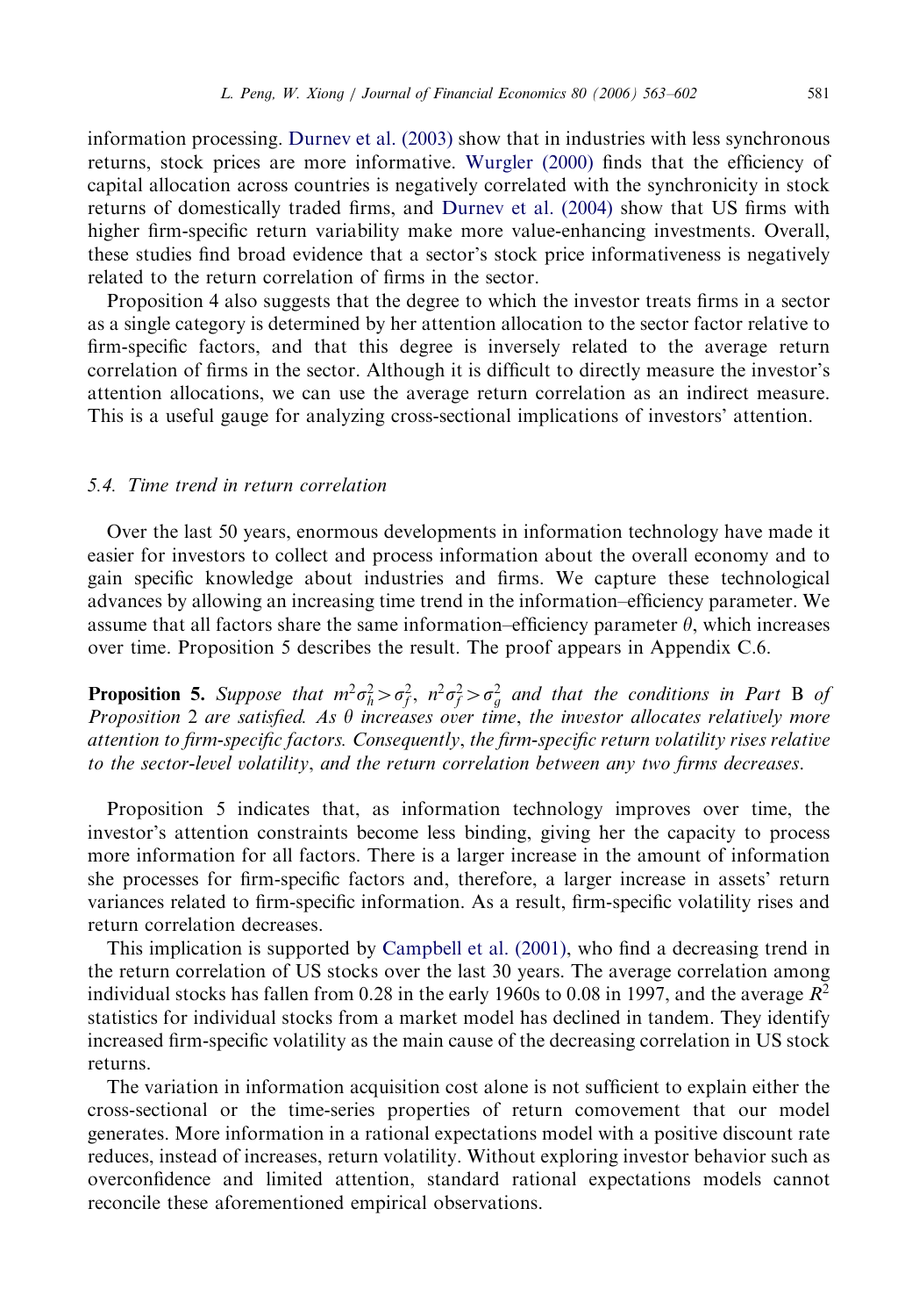## 6. Cross-section of return predictability

Over the past two decades, researchers have discovered that they can use past stock prices and other publicly available variables to predict stock returns.<sup>11</sup> The findings have challenged standard asset-pricing models and motivated studies on the effects of investor biases.

We focus on two types of information related biases: investors' overreaction to their information and their ignorance of useful public information. Investors' attention allocation could play important roles for both types of biases. Biased reactions to information occur only when investors attend to information, and the predictive power of a piece of ignored information depends on how much the investor already knows. Thus, the investor's attention allocation in our model provides cross-sectional implications for both types of return predictability.

## 6.1. Predictability by overreactions to information

Overconfidence causes the investor to overreact to her information, causing asset prices to deviate from their fundamental levels. Because the overreactions eventually are corrected and asset prices mean-revert to the fundamental levels in the long run, asset returns become predictable. Such predictability is displayed through a negative autocovariance in returns.12

Proposition 6 summarizes our results on overreaction driven predictability. We provide the proof in Appendix C.7.

**Proposition 6.** If the investor is overconfident  $(\phi > 1)$ , the first-order autocovariance of any firm's stock return is negative. Under the condition in Part B of Proposition 2, the autocovariance in the firm-specific returns decreases with the amount of firm-specific information processed. If the investor attends only to information on common factors, the negative autocovariance is present in the common return components, but not in the firmspecific returns.

Proposition 6 shows that, when the investor treats the sector more as a category in itself and processes less firm-specific information, there is less overreaction-driven return predictability at the firm level. In extreme cases in which the investor treats all firms in the sector identically as a category and pays no attention to firm-specific information, negative autocovariances are present only in the common return components, such as market- and sector-related returns. Even though stock prices in these cases could be inefficient, in that they do not reflect firm-specific fundamentals, there is no overreaction-driven predictability in the sector's firm-specific returns.

Empirically, it is difficult to directly measure the degree to which the investor treats firms in a sector as a category. However, our analysis in Section 5.3 shows that such a degree is negatively related to the average return correlation of firms in the sector. Thus, our model

 $11$  For example, the literature has identified the so-called short-term momentum effect, long-term reversal effect, post earnings announcement drift effect, and accrual effect, among others. See [Hirshleifer \(2001\)](#page-38-0) and [Barberis and](#page-37-0) [Thaler \(2003\)](#page-37-0) for reviews of these studies.<br><sup>12</sup>Lo and MacKinlay (1988) and [Poterba and Summers \(1988\)](#page-38-0) find that US stock returns over one year or

longer horizons have a negative autocovariance.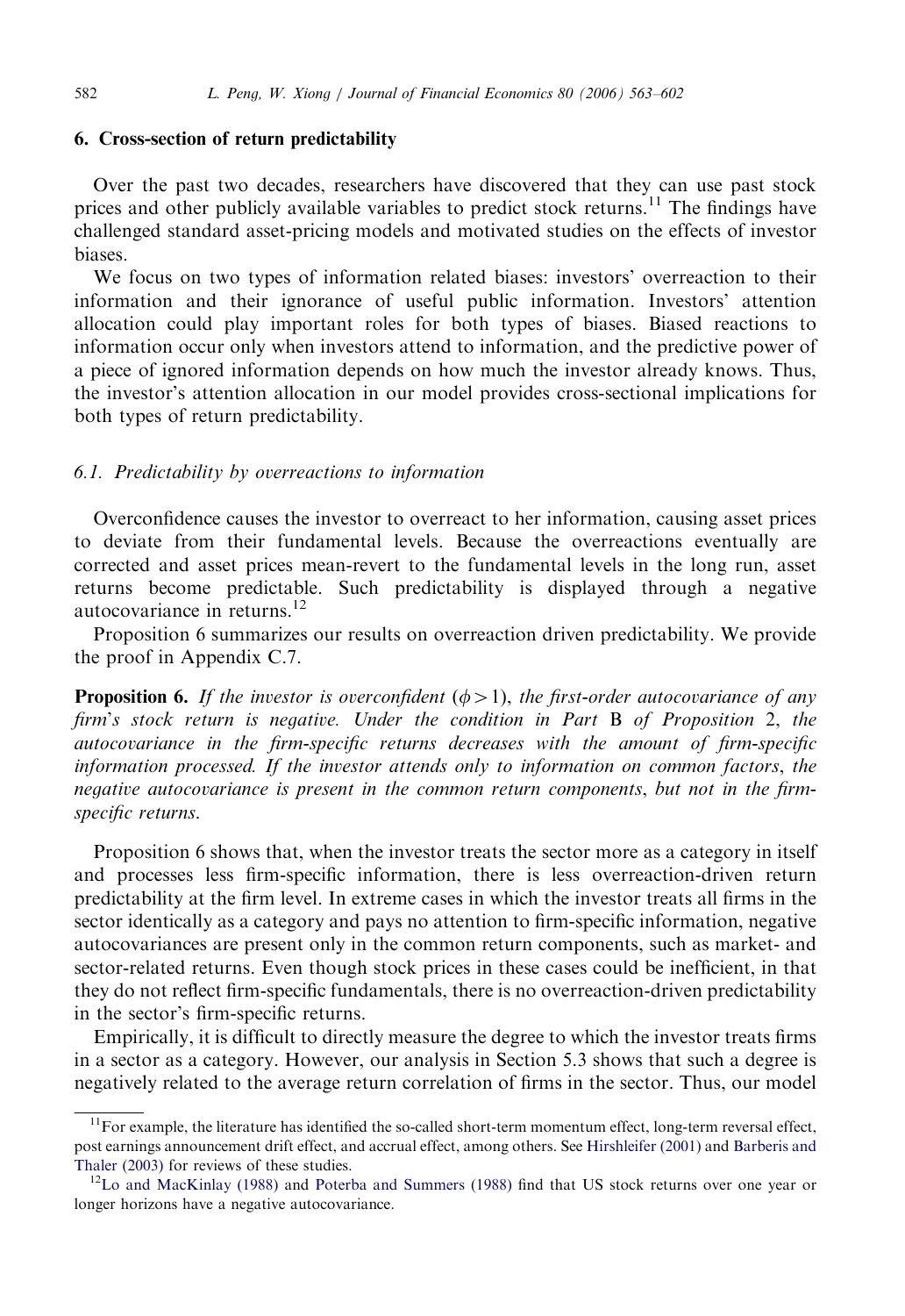provides a new testable implication for overreaction-driven return predictability and return comovement. We expect that, after controlling for the degree of investor overconfidence, a sector with a lower average return correlation exhibits more pronounced firm-level return predictability driven by investors' overreaction, such as long-run reversals in asset prices.

Although our model incorporates only return predictability generated by investor overconfidence, we expect the cross-sectional patterns driven by investors' attention allocation to be applicable to other information-related biases. For example, [Daniel et al.](#page-37-0) [\(1998\)](#page-37-0) show that self-attribution bias can lead to price momentum. Self-attribution bias causes investors to attribute success to themselves but failure to external forces. Thus, investors become more overconfident about their information–processing ability after good performance and react even more strongly to their information, creating price momentum. Given investors' attention allocation and the resulting information structure, an extension of our model incorporating self-attribution bias could generate a negative relation between momentum in firm-specific returns and average return correlation in a sector.

#### 6.2. Predictive power of ignored information

Limited attention also causes the investor to ignore certain useful information in the public domain. As a result, this information can be used to predict future asset returns. We expand our model to discuss the cross-sectoral pattern in the return predictive power of ignored information.

We consider a specific public signal,  $v_{i,j,t}$ , that is ignored by the investor at time t:

$$
v_{i,j,t} = g_{i,j,t+1} + \varepsilon_{v,i,j,t},\tag{53}
$$

where  $g_{i,j,t+1}$  is a firm's fundamental factor and  $\varepsilon_{v,i,j,t} \sim N(0, \sigma_v^2)$  is an independent signal noise. This signal could be the cash flow component of the firm's earnings, which is often ignored by investors and thus has the ability to predict future stock returns (see, for example, [Sloan, 1996](#page-38-0) and [Hirshleifer et al., 2003\)](#page-38-0).

The information value of an ignored signal depends on how much information the investor has already processed from other sources, which in turn is determined by the attention she allocates to the firm. Take the EntreMed example ([Huberman and Regev,](#page-38-0) [2001](#page-38-0)). While investors could have missed the article in *Nature* about the company's new cancer-curing drug, they could have obtained this same information if they had paid enough attention to the company information available through other channels. Proposition 7 explicitly describes such a relationship. We provide the proof in Appendix C.8.

**Proposition 7.** The return predictive power of an ignored signal about a firm decreases with the amount of firm-specific information processed by the investor.

Proposition 7 confirms that an investor's allocation of more attention to a firm and processing of more information decreases the remaining uncertainty, which makes the ignored signal less important. Although it can be difficult to measure the investor's attention to an individual firm, our analysis in Section 5.3 shows that the investor's attention to individual firms in a sector is negatively related to the average return correlation of firms in the sector. Thus, our model provides another testable implication. In a sector with a higher average return correlation, a variable that captures ignored firm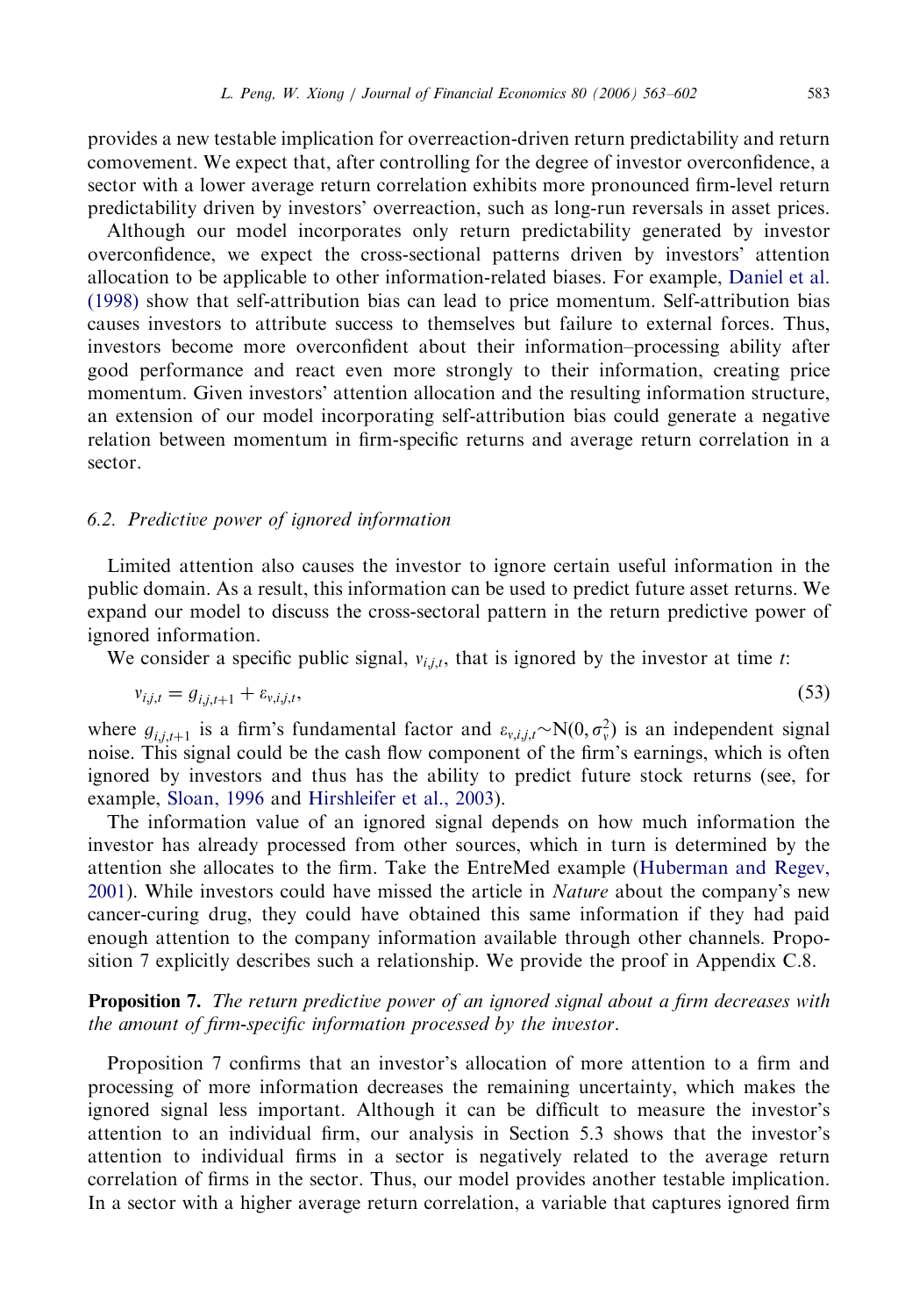information should have a higher predictive power for firm-specific returns, after we control for the precision of the variable and the degree of investor overconfidence.

## 7. Conclusion

In this paper, we provide a theoretical model for studying investors' attention allocation in learning about asset fundamentals. Our model shows that limited attention generates an endogenous structure of information that reflects the investor's category-learning behavior, i.e., the investor tends to focus more on market- and sector-level information than on firm-specific information. When we combine this endogenous information structure with investor overconfidence, we generate several implications for asset-return comovement. We show that return correlation between firms is higher than their fundamental correlation; stock prices in a sector with a lower average return correlation tend to be more informative; and return correlations decrease over time with the development of information technology. These results are supported by recent empirical findings, which would otherwise be difficult to explain using standard rational expectations models.

In addition, our model demonstrates new implications for the cross-sectional patterns of return predictability. After controlling for the degree of investor overconfidence, firms in a sector with a lower average return correlation tend to have more pronounced overreaction-driven return predictability, such as long-run price reversals and short-term price momentum. However, ignored information in public domain, such as certain variables in firms' financial statements, is less effective in predicting the future returns of these firms.

## Appendix A. The entropy measure of information

This Appendix provides a brief introduction to the entropy concept. According to information theory, the uncertainty of a random variable  $\tilde{v}$  with a continuous probability density function  $f(y)$  can be measured by its entropy ([Cover and Thomas, 1991,](#page-37-0) [Chapter 2](#page-37-0)):

$$
H(\tilde{y}) \equiv -E \log[f(\tilde{y})] = -\int (\log f(y))f(y) \, dy. \tag{54}
$$

Entropy provides a lower bound for the average number of bits needed to transmit the random variable.

The entropy of a random variable that follows a Gaussian distribution,  $N(\bar{y}, \sigma^2)$ , depends only on its variance:

$$
H(\tilde{y}) = \frac{1}{2}\log \sigma^2 + 0.5\log(2\pi e). \tag{55}
$$

This expression is intuitive, because, for a normally distributed random variable, more uncertainty is associated with a larger variance.

Information theory defines the conditional entropy of  $\tilde{y}$ , given another random variable s, as the expected value of the conditional distributions' entropies, averaged over the conditioning random variable s. Let  $f(\tilde{y},s)$  be the joint probability density function of  $\tilde{y}$ and s,  $f(y|s)$  be the conditional distribution of  $\tilde{y}$  conditional on s, and  $g(s)$  be the marginal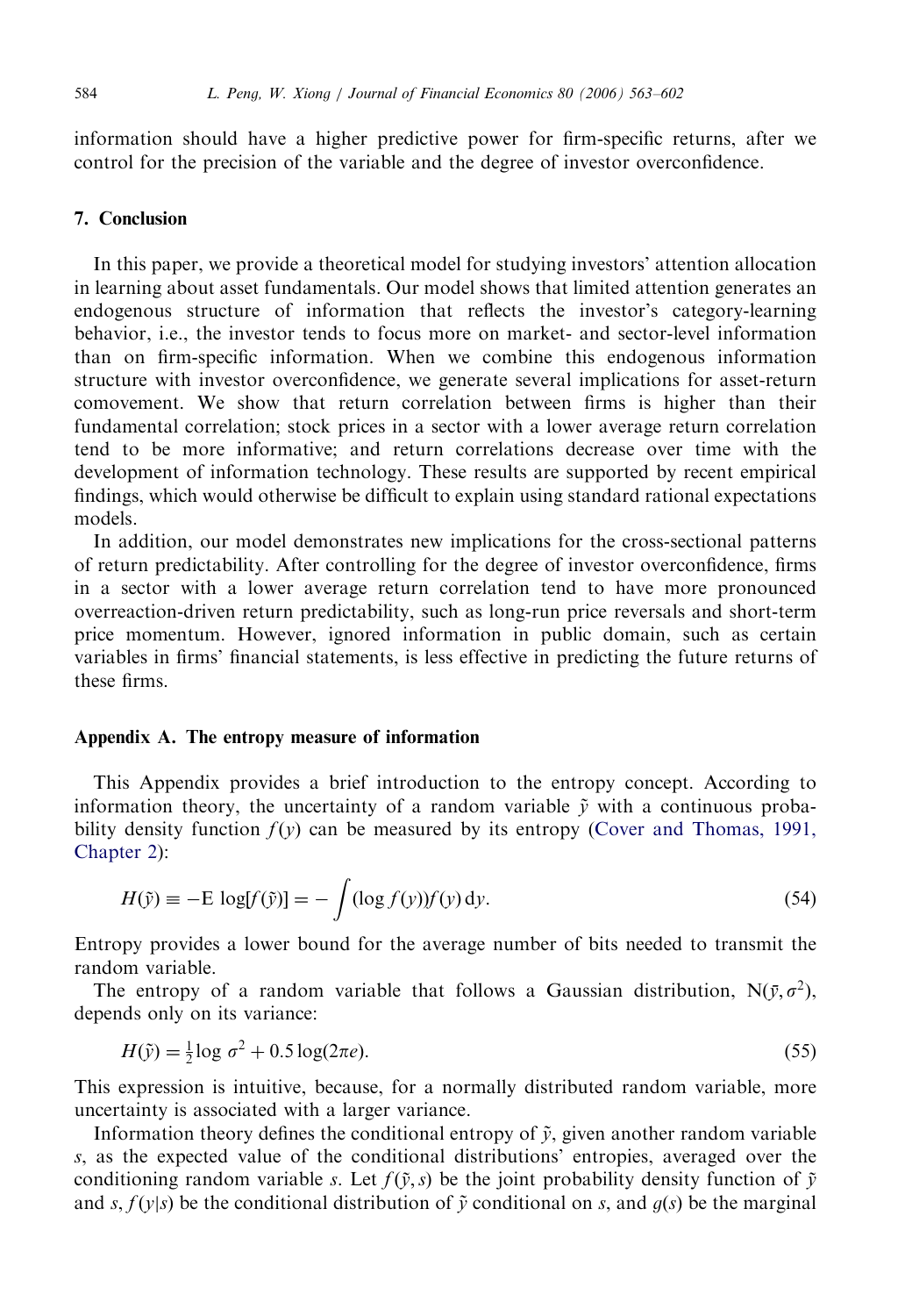density function of s. The conditional entropy of  $\tilde{v}$  given s is

$$
H(\tilde{y}|s) \equiv \int H(\tilde{y}|s)g(s) ds = -\iint (\log f(y|s))f(y,s) dy ds.
$$
 (56)

The amount of information that s contains about  $\tilde{v}$  is the amount of uncertainty reduction in  $\tilde{v}$  stemming from the knowledge of s:

$$
I(\tilde{y}; s) \equiv H(\tilde{y}) - H(\tilde{y}|s) = \iint f(y, s) \log \frac{f(y, s)}{f(y)g(s)} dy ds.
$$
 (57)

A property of this information measure is that it is invariant to any linear transformations of  $\tilde{v}$  and s.

**Lemma 1.** If random variables  $\tilde{y}$  and s are transformed by any nonzero constants a and b, respectively, the amount of information contained in bs about  $a\tilde{y}$  is identical to the amount of information contained in s about  $\tilde{y}$ :  $I(a\tilde{y}; bs) = I(\tilde{y}; s)$ .

**Proof.** Define  $\tilde{y}' = a\tilde{y}$  and  $s' = bs$ . The joint density function of  $\tilde{y}'$  and  $s'$  is

$$
f_{\tilde{y}'s}(y',s') = \frac{1}{ab}f(y'/a,s'/b).
$$
\n(58)

The marginal density functions of  $\tilde{y}'$  and s' are

$$
f_{\tilde{y}}(y') = \frac{1}{a}f(y'/a)
$$
 and  $f_{s}(s') = \frac{1}{b}g(s'/b).$  (59)

Then the amount of information of bs to  $a\tilde{y}$  is given by

$$
I(a\tilde{y};bs) = I(\tilde{y}';s') = \iint f_{\tilde{y}'s'}(y',s') \log \frac{f_{\tilde{y}'s'}(y',s')}{f_{\tilde{y}'}(y')g_{\tilde{y}'}(s')} dy' ds'
$$
  
= 
$$
\iint_{\overline{ab}} f(y'/a, s'/b) \log \frac{f(y'/a, s'/b)}{f(y'/a)g(s'/b)} dy' ds'
$$
  
= 
$$
\iint f(y,s) \log \frac{f(y,s)}{f(y)g(s)} dy ds = I(\tilde{y};s). \square
$$
 (60)

This property establishes entropy reduction as a measure of information that is independent of the scale of the underlying variables. Other measures of information have been used in the related literature. For example, [Verrecchia \(1982\)](#page-39-0) uses the precision (the inverse of variance) of noisy signals with Gaussian distributions to measure information. However, signal precision is not invariant to the scale of the underlying variable to be inferred.

## Appendix B. The investor's optimization problem and equilibrium prices

We solve the investor's optimization problem in Eq. (31) using backward induction. We first derive the investor's consumption decision given her information about the nextperiod asset fundamentals and the objective function of the investor's attention allocation. We then solve the equilibrium asset prices from the pricing kernel determined by the investor's marginal utility of consumption.

Given the investor's belief about asset fundamentals, her optimization problem is a standard one, as in [Merton \(1971\)](#page-38-0). Because the investor has an exponential utility and a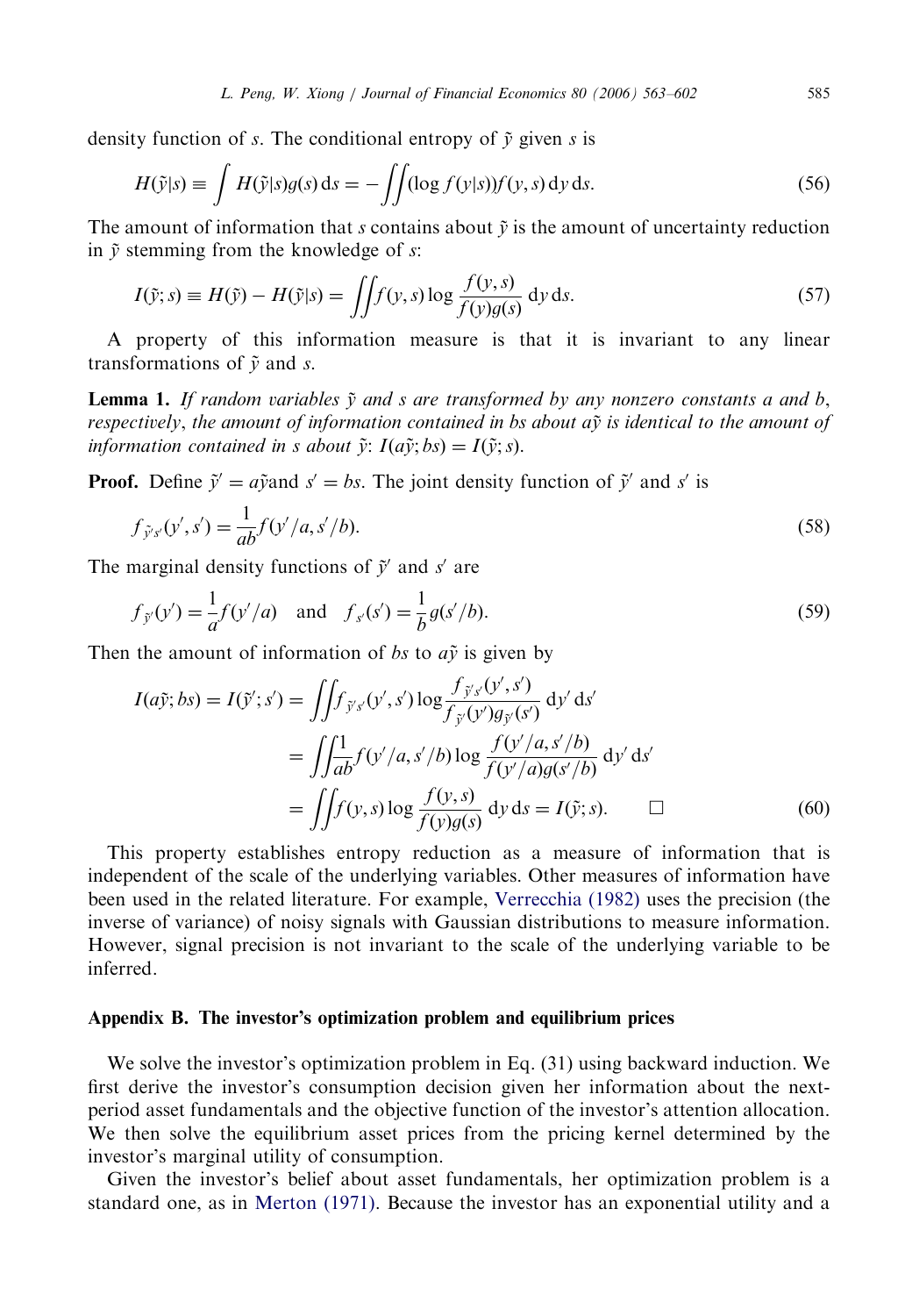Gaussian wealth distribution, her value function takes the form

$$
J_t(K_t) = -\frac{1}{\gamma} e^{-a_t K_t - b_t},
$$
\n(61)

where  $a_t$  and  $b_t$  are deterministic coefficients. Given the investor's signals  $S_t$  in period t, she determines her consumption by solving the following optimization problem [inside the curly bracket of Eq. (31)]:

$$
J_t(K_t, S_t) \equiv \max_{c_t} u(c_t) + \delta E_t[J_{t+1}(K_{t+1})|S_t]
$$
  
= 
$$
\max_{c_t} -\frac{1}{\gamma} e^{-\gamma c_t} - \frac{\delta}{\gamma} E_t\{e^{-a_{t+1}[(K_t - c_t)(1+r) + \sum_{i=1}^m \sum_{j=1}^n d_{i,j,t+1}] - b_{t+1}} |S_t\},
$$
 (62)

where the last equation is derived by substituting in  $J_{t+1}(K_{t+1})$  from Eq. (61) and  $K_{t+1}$ from Eq. (32). The first-order condition is

$$
u'(c_t) = \delta(1+r)E_t[J'_{t+1}(K_{t+1})|S_t],
$$
\n(63)

or equivalently,

$$
e^{-\gamma c_t} = \frac{\delta(1+r)a_{t+1}}{\gamma} e^{-(1+r)a_{t+1}(K_t - c_t) - b_{t+1} - a_{t+1}E_t(\sum_{i=1}^m \sum_{j=1}^n d_{i,j,t+1}|S_t) + \frac{a_{t+1}^2}{2}Var_t\left(\sum_{i=1}^m \sum_{j=1}^n d_{i,j,t+1}|S_t\right)}.
$$
(64)

From this equation, we can derive that

$$
c_{t} = \frac{1}{\gamma + (1+r)a_{t+1}} \left\{ (1+r)a_{t+1}K_{t} + b_{t+1} + a_{t+1}E_{t} \left( \sum_{i=1}^{m} \sum_{j=1}^{n} d_{i,j,t+1} | S_{t} \right) - \frac{a_{t+1}^{2}}{2} Var_{t} \left( \sum_{i=1}^{m} \sum_{j=1}^{n} d_{i,j,t+1} | S_{t} \right) - \ln[\delta(1+r)a_{t+1}/\gamma] \right\}.
$$
 (65)

By substituting  $c_t$  back to Eq. (62), we obtain

$$
J_{t}(K_{t}, S_{t}) = -\frac{\gamma + (1+r)a_{t+1}}{\gamma(1+r)a_{t+1}} \times \exp\left\{-\frac{\gamma}{\gamma + (1+r)a_{t+1}} \left[ (1+r)a_{t+1}K_{t} + a_{t+1}E_{t} \left( \sum_{i=1}^{m} \sum_{j=1}^{n} d_{i,j,t+1} | S_{t} \right) - \frac{a_{t+1}^{2}}{2}Var_{t} \left( \sum_{i=1}^{m} \sum_{j=1}^{n} d_{i,j,t+1} | S_{t} \right) + b_{t+1} - \ln[\delta(1+r)a_{t+1}/\gamma] \right] \right\}.
$$
(66)

From Eq. (31), the investor's attention allocation is determined by solving the optimization problem

$$
J_t(K_t) = \max_{A_t} E[J_t(K_t, S_t)].
$$
\n(67)

The expectation on the right-hand side of Eq. (67) is based on the investor's prior belief at t. Because the investor determines the attention allocation before she processes any information about the next-period dividends, and because of the assumption that dividends across periods are independent and identically distributed, she chooses her attention allocation to maximize the unconditional expectation of  $J_t(K_t, S_t)$ .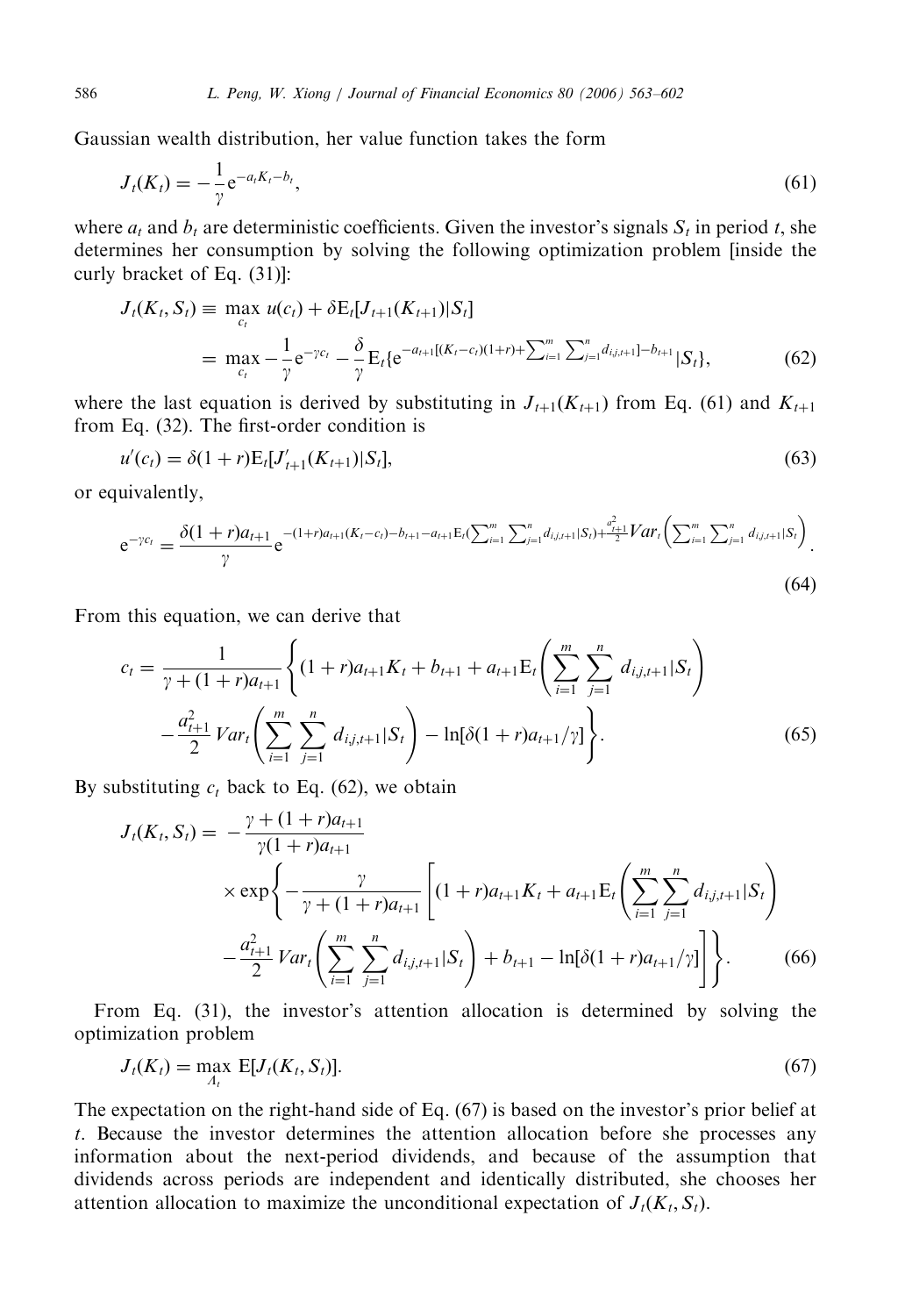After substituting  $J_t(K_t, S_t)$  from Eq. (66) into Eq. (67) and deriving the expectation, the objective of the investor's attention allocation is to

$$
\min_{A_t} \text{Var}_t \left( \sum_{i=1}^m \sum_{j=1}^n d_{i,j,t+1} | S_t \right). \tag{68}
$$

This term is the only one affected by the investor's attention allocation on the right-hand side of Eq. (67). Intuitively, the objective is to minimize the total uncertainty about the next-period dividend payments in the investor's portfolio. In achieving such an objective, the investor is able to make an efficient intertemporal consumption decision.

The exact values of the coefficients  $a_t$  and  $b_t$  are not critical for our discussion. They are determined by a recursive Bellman equation. By substituting Eqs. (61) and (66) into the two sides of Eq. (67), respectively, and by matching the corresponding terms, we obtain two backward-induction equations that determine  $a_t$  and  $b_t$ :

$$
a_{t} = \frac{\gamma (1+r) a_{t+1}}{\gamma + (1+r) a_{t+1}},
$$
\n(69)

$$
e^{-b_t} = \frac{\gamma + (1+r)a_{t+1}}{(1+r)a_{t+1}} E\left\{ exp\left\{ -\frac{\gamma}{\gamma + (1+r)a_{t+1}} \left[ a_{t+1}E_t \left( \sum_{i=1}^m \sum_{j=1}^n d_{i,j,t+1} | S_t \right) + b_{t+1} - \frac{a_{t+1}^2}{2} Var_t \left( \sum_{i=1}^m \sum_{j=1}^n d_{i,j,t+1} | S_t \right) - \ln[\delta(1+r)a_{t+1}/\gamma] \right] \right\} \right\}.
$$
 (70)

Following [Lucas \(1978\),](#page-38-0) the investor's marginal utility of consumption determines the asset prices

$$
P_{t} = \mathcal{E}_{t} \bigg[ \delta \frac{u'(c_{t+1})}{u'(c_{t})} (P_{t+1} + D_{t+1}) |S_{t} \bigg]. \tag{71}
$$

Because the dividends are independent across periods, we conjecture the linear price function

$$
P_t = \frac{1}{1+r} [E_t(D_{t+1}|S_t) + L_t],
$$
\n(72)

where  $L_t$  is a deterministic vector.  $L_t$  can be determined through backward induction by substituting Eq. (72) into Eq. (71):

$$
P_{t} = \delta e^{\gamma c_{t}} E_{t} \left\{ e^{-\gamma c_{t+1}} \left[ \frac{1}{1+r} [E_{t+1}(D_{t+2}|S_{t+1}) + L_{t+1}] + D_{t+1} \right] \middle| S_{t} \right\}
$$
  
\n
$$
= \delta e^{\gamma c_{t}} \{ E_{t} [e^{-\gamma c_{t+1}}] (\bar{D} + L_{t+1}) / (1+r) + E_{t} [e^{-\gamma c_{t+1}} D_{t+1} |S_{t}] \}
$$
  
\n
$$
= [(\bar{D} + L_{t+1}) / (1+r) + E_{t} (D_{t+1}) - Cov_{t} (\gamma c_{t+1}, D_{t+1})] E_{t} \left[ \delta \frac{u'(c_{t+1})}{u'(c_{t})} \right].
$$
\n(73)

Eq. (73) uses Lemma 2, given below. The envelope condition implies that

$$
J'_{t}(K_{t}) = u'(c_{t}).
$$
\n(74)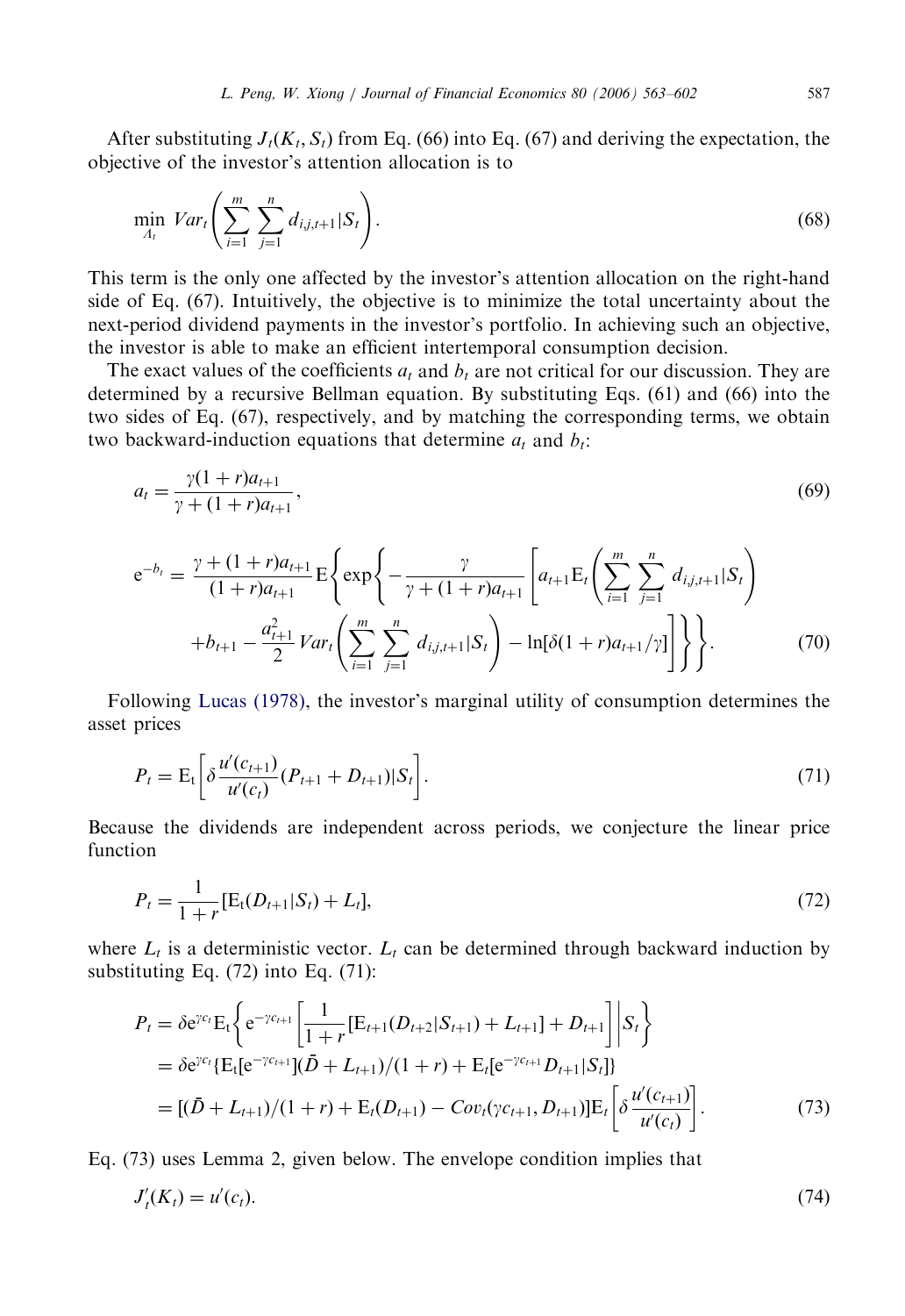Combining this condition with the first-order condition in Eq. (63), we obtain

$$
\mathcal{E}_t\left[\delta \frac{u'(c_{t+1})}{u'(c_t)}\right] = \frac{1}{1+r}.\tag{75}
$$

By substituting this expression into Eq. (73), we obtain a recursive equation that determines the deterministic vector  $L_t$ :

$$
L_t = \frac{1}{1+r}(\bar{D} + L_{t+1}) - Cov_t(\gamma c_{t+1}, D_{t+1}).
$$
\n(76)

Thus, the conjectured price function in Eq. (72) holds in equilibrium.

**Lemma 2.** Let x and y be two normally distributed random variables. Then,

$$
E[ye^{x}] = [E(y) + Cov(x, y)]E(e^{x}).
$$
\n(77)

**Proof.** Denote  $x \sim N(\bar{x}, \sigma_x^2)$  and  $y \sim N(\bar{y}, \sigma_y^2)$ , and their correlation as  $\rho$ . Then,

$$
E[\mathbf{y}e^{x}] = \int_{-\infty}^{\infty} \int_{-\infty}^{\infty} dx \, dy \frac{\mathbf{y}e^{x}}{2\pi\sigma_{x}\sigma_{y}\sqrt{1-\rho^{2}}} e^{-\frac{1}{2(1-\rho^{2}}[(\frac{x-\bar{x}}{\sigma_{x}})^{2} - 2\rho(\frac{x-\bar{x}}{\sigma_{x}})(\frac{y-\bar{y}}{\sigma_{y}}) + (\frac{y-\bar{y}}{\sigma_{y}})^{2}]}
$$
  
\n
$$
= \int_{-\infty}^{\infty} dx \frac{e^{x-\frac{1}{2}(\frac{x-\bar{x}}{\sigma_{x}})^{2}}}{2\pi\sigma_{x}} \int_{-\infty}^{\infty} dy \frac{y}{\sigma_{y}\sqrt{1-\rho^{2}}} e^{-\frac{1}{2(1-\rho^{2})}(\frac{y-\bar{y}}{\sigma_{y}} - \rho\frac{x-\bar{x}}{\sigma_{x}})^{2}}
$$
  
\n
$$
= \int_{-\infty}^{\infty} dx \frac{e^{x-\frac{1}{2}(\frac{x-\bar{x}}{\sigma_{x}})^{2}}}{2\pi\sigma_{x}} \left[\bar{y} + \frac{\rho\sigma_{y}}{\sigma_{x}}(x-\bar{x})\right] = (\bar{y} + \rho\sigma_{x}\sigma_{y})e^{\bar{x} + \sigma_{x}^{2}/2}. \quad \Box \qquad (78)
$$

## Appendix C. Other proofs

This appendix provides proofs to the remaining theorems and propositions.

## C.1. Proof to Theorem 2

Because the objective function to be minimized is continuous and the feasible set of variables is compact, there must exist at least one minima for the optimization problem, as directly implied by the Weierstrass Theorem. Because the objective function is strictly convex, the minima must also be unique.

# C.2. Proof to Proposition 1

Because all sector factors are symmetric with an identical prior variance and information–efficiency parameter, and because these parameters stay constant over time, they receive identical constant attention allocations:  $\lambda_{f,1} = \cdots = \lambda_{f,m}$ , which we denote by  $\lambda_f$ . By construction,  $\lambda_f \leq 1/m$ . All firm-specific factors also receive an identical attention allocation, which we denote by  $\lambda_q$ . In addition, we denote the investor's attention allocation to the market factor as  $\lambda_h$ .

We first show that if  $n^2\sigma_f^2 > \sigma_g^2$ , then  $\lambda_f \ge \lambda_g$ . We prove this statement by contradiction. We suppose that  $0 \le \lambda_f < \lambda_g$ . Because of the stationary setting, we can rewrite the first-order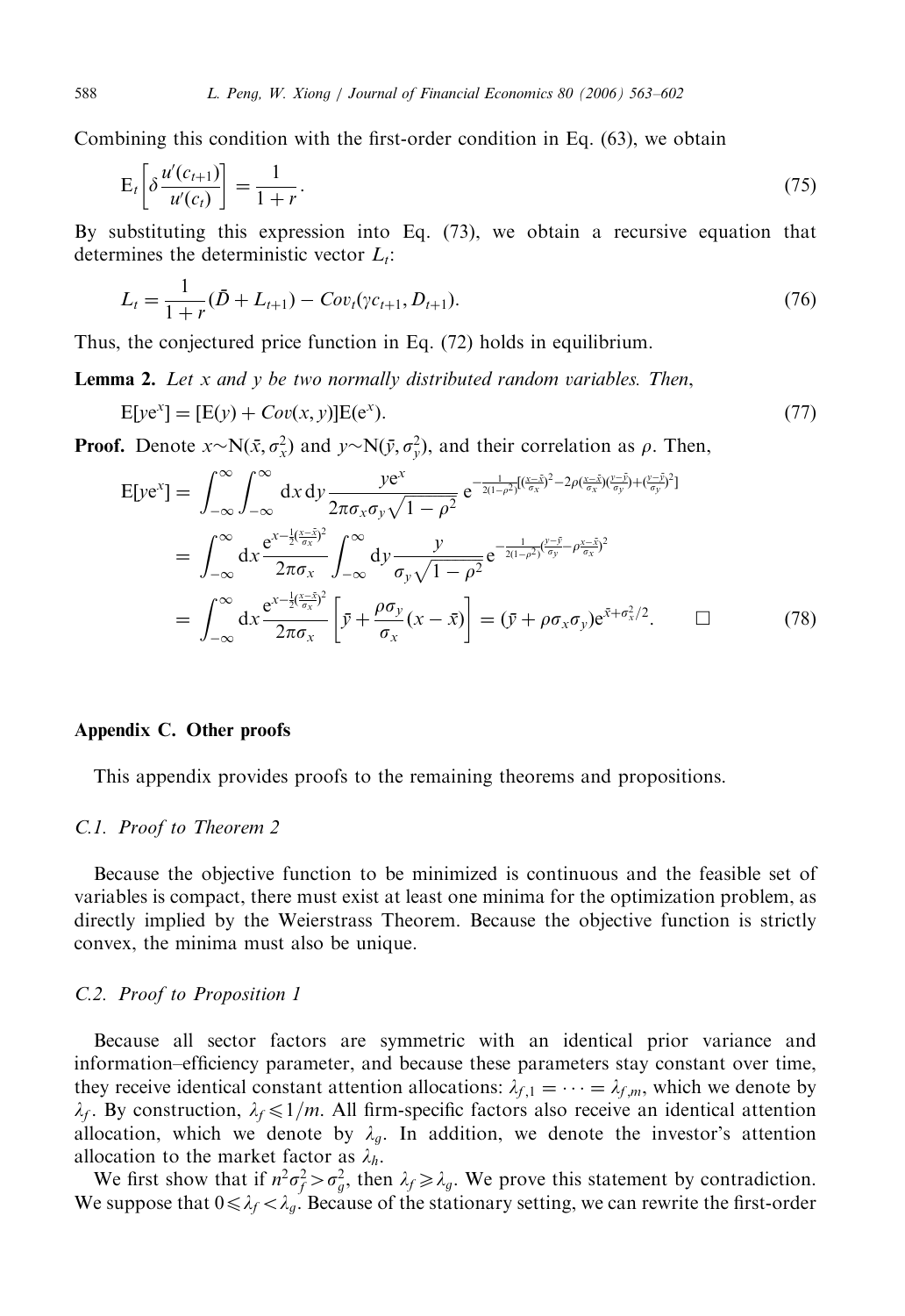conditions in Eqs. (42) and (43) as

$$
\mu_{\kappa} = \theta \phi \kappa (n^2 \sigma_f^2) e^{-\lambda_f \theta \phi \kappa} \quad \text{if } \lambda_f > 0,
$$
  

$$
\mu_{\kappa} > \theta \phi \kappa (n^2 \sigma_f^2) \quad \text{if } \lambda_f = 0, \quad \text{and}
$$
 (79)

$$
\mu_{\kappa} = \theta \phi \kappa \sigma_g^2 e^{-\lambda_g \theta \phi \kappa} \quad \text{if } \lambda_g > 0, \n\mu_{\kappa} > \theta \phi \kappa \sigma_g^2 \quad \text{if } \lambda_g = 0.
$$
\n(80)

 $\lambda_q$  must be positive. Then the first-order conditions imply that

$$
\mu_{\kappa} \ge \theta \phi \kappa (n^2 \sigma_f^2) e^{-\lambda_f \theta \phi \kappa} \quad \text{and} \tag{81}
$$

$$
\mu_{\kappa} = \theta \phi \kappa \sigma_g^2 e^{-\lambda_g \phi \kappa}.
$$
\n(82)

Thus,  $n^2 \sigma_f^2 e^{-\lambda_f \theta \phi \kappa} \leq \sigma_g^2 e^{-\lambda_g \theta \phi \kappa}$ . However, because  $n^2 \sigma_f^2 > \sigma_g^2$  and  $\lambda_f < \lambda_g$  by assumptions,  $n^2\sigma_f^2 e^{-\lambda_f \theta \phi \kappa} > \sigma_g^2 e^{-\lambda_g \theta \phi \kappa}$ . This result is a contradiction. Therefore,  $\lambda_f \ge \lambda_g$ .

By following the logic as above, we can also show that if  $m^2\sigma_h^2 > \sigma_f^2$ , then  $\lambda_h \ge \lambda_f$ .

If  $\kappa < (m/\phi\theta) \log(n^2 \sigma_f^2/\sigma_g^2)$ , we can further show that  $\lambda_g$  must be zero. First we note that the assumption implies that

$$
(n^2 \sigma_f^2) e^{-\theta \phi \kappa/m} > \sigma_g^2. \tag{83}
$$

Starting from the first-order conditions in Eq. (79), we obtain

$$
\mu_{\kappa} \ge \theta \phi \kappa (n^2 \sigma_f^2) e^{-\lambda_f \theta \phi \kappa} \ge \theta \phi \kappa (n^2 \sigma_f^2) e^{-\theta \phi \kappa / m} > \theta \phi \kappa \sigma_g^2, \tag{84}
$$

where we derive the second inequality above from the fact that  $\lambda_f \leq 1/m$  and the third inequality from Eq. (83). The first-order condition in Eq. (80) then implies that  $\lambda_q = 0$ .

## C.3. Proof to Proposition 2

Define

$$
v_p(x,\phi) \equiv (1 - e^{-\phi x})^2 \frac{1}{1 - e^{-x}}
$$
\n(85)

and

$$
v_d(x,\phi) \equiv e^{-2\phi x} + (1 - e^{-\phi x})^2 \frac{e^{-x}}{1 - e^{-x}}.
$$
\n(86)

Lemma 3 derives the two parts of return variance in Eq. (46),  $Var(\hat{f}_{i,t})$  and  $Var(f_{i,t} - \hat{f}_{i,t-1})$ , based on these two functions.

**Lemma 3.** Var $(\hat{f}_{i,t})$  is determined by the amount of information processed by the investor,  $\lambda_{f,i,t}\theta_i\kappa$ , about the value of the factor in the next period,  $f_{i,t+1}$ :

$$
Var(\hat{f}_{i,t}) = v_p(\lambda_{f,i,t}\theta_i\kappa, \phi)\sigma_f^2.
$$
\n(87)

 $Var(f_{i,t} - \hat{f}_{i,t-1})$  is determined by  $\lambda_{f,i,t-1}\theta_i\kappa$ , the amount of information processed in the previous period about  $f_{i,t}$ , which affects the remaining uncertainty in  $f_{i,t}$ :

$$
Var(f_{i,t} - \hat{f}_{i,t-1}) = v_d(\lambda_{f,i,t-1}\theta_i\kappa, \phi)\sigma_f^2.
$$
\n(88)

 $v_d(x, \phi)$  is a monotonically decreasing function of x for any  $x \geq 0$  and  $\phi \geq 1$ .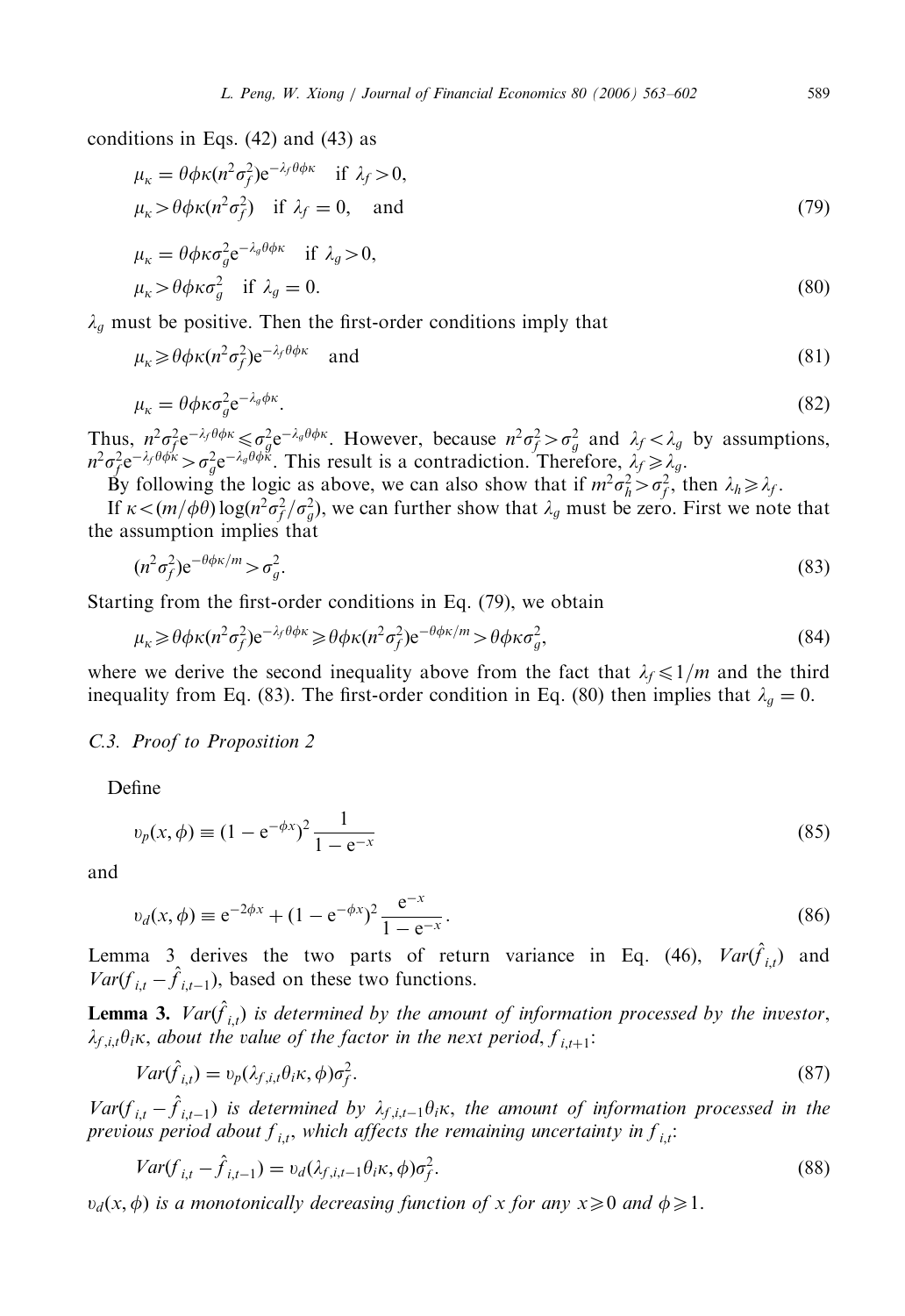Proof. According to Eq. (26),

$$
Var(\hat{f}_{i,t}) = (1 - e^{-\lambda_{f,i,t}\theta_i \phi_K})^2 Var(s_{f,i,t})
$$
  
=  $(1 - e^{-\lambda_{f,i,t}\theta_i \phi_K})^2 [Var(f_{i,t+1}) + Var(\varepsilon_{f,i,t})]$   
=  $(1 - e^{-\lambda_{f,i,t}\theta_i \phi_K})^2 \frac{\sigma_f^2}{1 - e^{-\lambda_{f,i,t}\theta_i \kappa}}$   
=  $v_p(\lambda_{f,i,t}\theta_i \kappa, \phi)\sigma_f^2$ , (89)

where the second equation above is obtained through Eq. (11), and the third equation is derived through Eq. (20). Similarly,

$$
Var(f_{i,t} - \hat{f}_{i,t-1}) = Var\{f_{i,t} - [\bar{f} + (1 - e^{-\lambda_{f,i,t-1}\theta_i\phi_K})(s_{f,i,t-1} - \bar{f})]\}
$$
  
\n
$$
= Var\{f_{i,t} - [\bar{f} + (1 - e^{-\lambda_{f,i,t-1}\theta_i\phi_K})(f_{i,t} + s_{f,i,t-1} - \bar{f})]\}
$$
  
\n
$$
= Var[e^{-\lambda_{f,i,t-1}\theta_i\phi_K}(f_{i,t} - \bar{f})] + Var[(1 - e^{-\lambda_{f,i,t-1}\theta_i\phi_K})\varepsilon_{f,i,t-1}]
$$
  
\n
$$
= \left[e^{-2\lambda_{f,i,t-1}\theta_i\phi_K} + (1 - e^{-\lambda_{f,i,t-1}\theta_i\phi_K})^2 \frac{e^{-\lambda_{f,i,t-1}\theta_i\kappa}}{1 - e^{-\lambda_{f,i,t-1}\theta_i\kappa}}\right] \sigma_f^2
$$
  
\n
$$
= v_d(\lambda_{f,i,t-1}\theta_i\kappa, \phi)\sigma_f^2.
$$
\n(90)

For any  $x>0$ ,

$$
\frac{\partial v_d(x,\phi)}{\partial x} = -\frac{1}{(1 - e^{-x})^2} \{ 2\phi e^{-\phi x} (1 - e^{-x}) [e^{-\phi x} - e^{-(\phi + 1)x}] + [1 - (\phi + 1)e^{-\phi x} + \phi e^{-(\phi + 1)x}] [e^{-x} - e^{-(\phi + 1)x}] \} < 0.
$$
\n(91)

Thus,  $v_d(x, \phi)$  always decreases with x.  $\Box$ 

We consider a stationary equilibrium in which the amount of information processed in each period about a factor f; is identical:  $\lambda_{f,i,t} \theta_i \kappa = \lambda_{f,i,t-1} \theta_i \kappa = x$ . Define

$$
v(x, \phi) = \frac{1}{(1+r)^2} v_p(x, \phi) + v_d(x, \phi).
$$
 (92)

The total return variance generated by a factor can be represented by

$$
Var\left(\frac{1}{1+r}\hat{f}_{i,t} + f_{i,t} - \hat{f}_{i,t-1}\right) = v(x,\phi)\sigma_f^2.
$$
\n(93)

In the remaining part of the proof, we focus on the relation between the amount of information about a sector factor,  $f_i$ , and the associated return variance. The same result applies to all other factors.

We first prove Part A of Proposition 2. When the investor uses perfect Bayesian updating  $(\phi = 1)$ , we can directly verify that  $v_p(x, 1) + v_d(x, 1) = 1$ .  $v_p(x, 1)$  is the fraction of uncertainty that is resolved early through information processing, and it increases with x.  $v_d(x, 1)$  is the remaining unresolved fraction, and it decreases with x. Thus, if the investor processes more information, much uncertainty is resolved earlier, leaving less to be resolved later through dividends.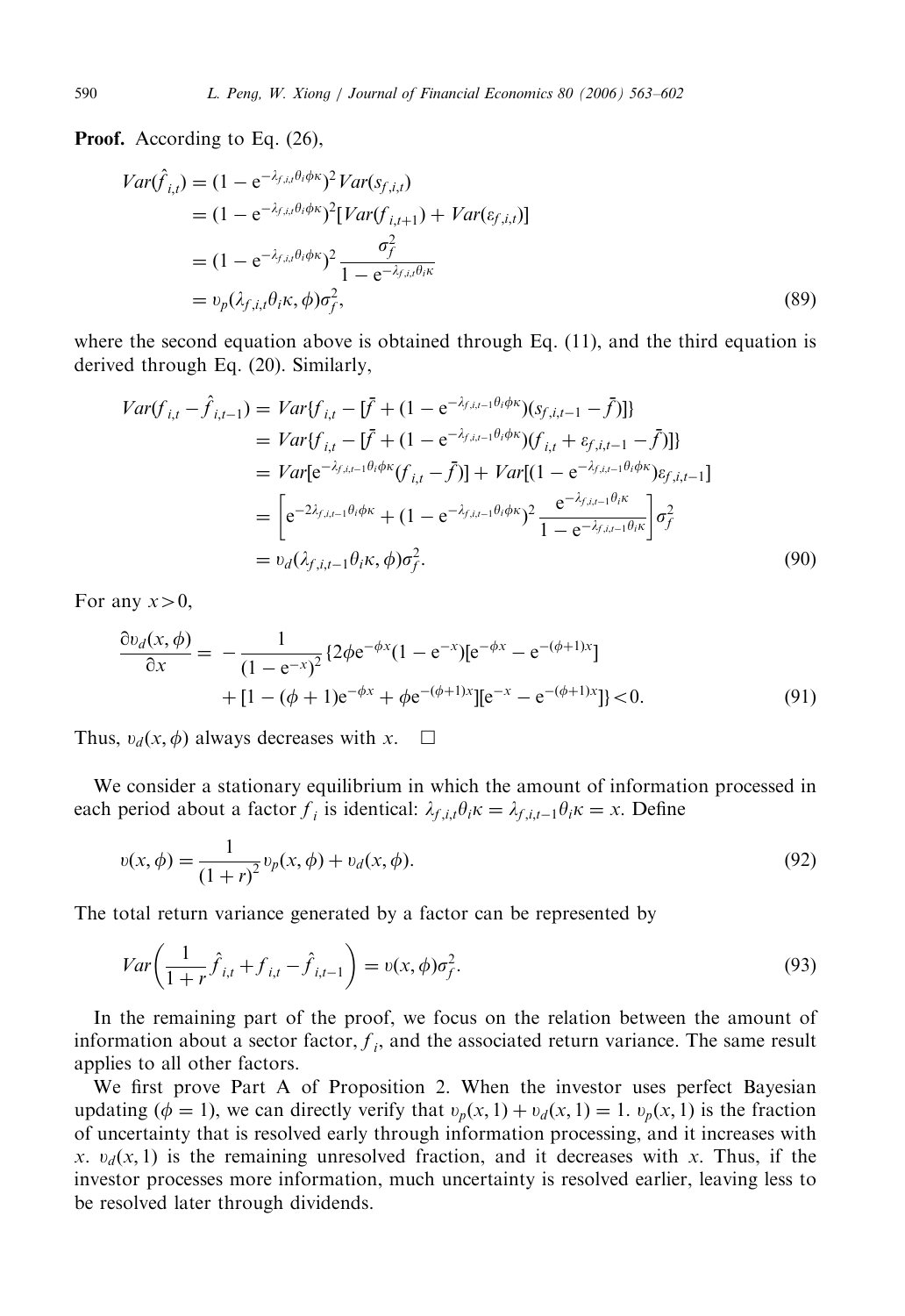The total return variance generated by the factor

$$
Var\left(\frac{1}{1+r}\hat{f}_{i,t} + f_{i,t} - \hat{f}_{i,t-1}\right) = \left[\frac{1}{(1+r)^2}v_p(x,1) + v_d(x,1)\right]\sigma_f^2\tag{94}
$$

is determined by a weighted sum of the earlier resolution of uncertainty through information processing and the later resolution through the realization of dividends. A discount factor,  $1/(1 + r)^2$ , has been multiplied to the earlier resolution of uncertainty  $v_p(x, 1)$ , reflecting that early resolution of future uncertainty creates less return variation. Once we substitute out  $v_d(x, 1)$  by  $1 - v_p(x, 1)$ , we obtain

$$
Var\left(\frac{1}{1+r}\hat{f}_{i,t} + f_{i,t} - \hat{f}_{i,t-1}\right) = \left[1 - \frac{r(2+r)}{(1+r)^2}v_p(x,1)\right]\sigma_f^2.
$$
\n(95)

This expression equals to  $\sigma_f^2$  if  $r = 0$  and decreases with the amount of information, x, if  $r>0$ . This result is summarized in Part A of Proposition 2.

We prove Part B of Proposition 2 as follows. By the definition of  $v$  in Eq. (92),

$$
v(x,\phi) = \frac{1}{(1+r)^2} \frac{(1-e^{-\phi x})^2}{1-e^{-x}} + e^{-2\phi x} + (1-e^{-\phi x})^2 \frac{e^{-x}}{1-e^{-x}}.
$$
(96)

We analyze the properties of  $v(x, \phi)$  around  $x = 0$ . Direct differentiation provides

$$
\left. \frac{\partial v(x, \phi)}{\partial x} \right|_{x=0} = \frac{\phi}{(1+r)^2} [(\phi - 2)(1+r)^2 + \phi] \text{ and } (97)
$$

$$
\left. \frac{\partial^2 v(x, \phi)}{\partial x^2} \right|_{x=0} = -\frac{\phi^2}{(1+r)^2} [2(\phi - 2)(1+r)^2 + (1+r)^2 + 2\phi - 1]. \tag{98}
$$

In the derivation of these derivatives, we used the L'Hopital's rule.

If  $\phi > 1 + ((1+r)^2 - 1) / ((1+r)^2 + 1)$ , we can verify that

$$
\left. \frac{\partial v(x, \phi)}{\partial x} \right|_{x=0} > 0 \quad \text{and} \quad \left. \frac{\partial^2 v(x, \phi)}{\partial x^2} \right|_{x=0} < 0. \tag{99}
$$

Because v is a smooth function, there must exist a critical level,  $\bar{x} > 0$ , such that  $v(x)$  is strictly increasing and concave for  $\forall x \in [0, \bar{x})$ . We determine  $\bar{x}$  as the root to the equation

$$
\partial v(x,\phi)/\partial x = 0. \tag{100}
$$

An analytical solution to this equation is not available. We numerically demonstrate the values of  $\bar{x}$  in Appendix D for a wide range of model parameters.

Direct differentiation also provides that

$$
\frac{\partial v(x,\phi)}{\partial \phi} = \frac{2x}{(1+r)^2(1-e^{-x})} [e^{-\phi x} - e^{-2\phi x} + (1+r)^2 (e^{-(1+\phi)x} - e^{-2\phi x})] > 0.
$$
 (101)

Thus, v increases with  $\phi$  for any  $x \ge 0$ .

## C.4. Proof to Proposition 3

We denote  $x_h = \lambda_h \theta_h \kappa$  as the amount of market-level information processed by the investor,  $x_{f,i} = \lambda_{f,i} \theta_{i} \kappa$  as the amount of information processed for sector i, and  $x_{g,i,j} = \lambda_{f,i} \theta_{i} \kappa$  $\lambda_{q,i,j}\theta_i\kappa$  as the amount of information processed about firm *j* in sector *i*.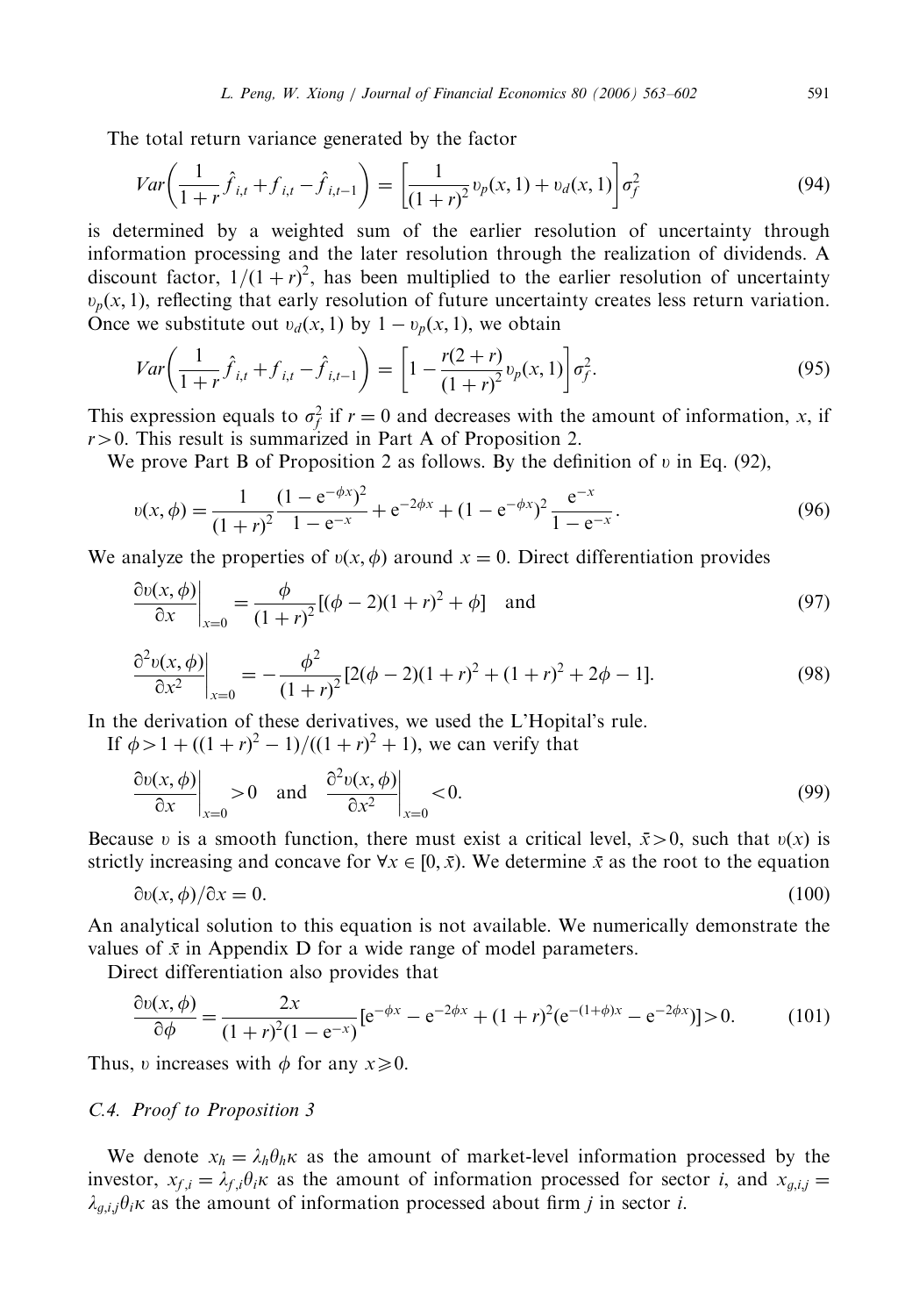From Eq. (49), the return correlation between two firms from different sectors is

$$
\rho = \frac{Var(1/(1+r)\hat{h}_t + h_t - \hat{h}_{t-1})}{Var(1/(1+r)\hat{h}_t + h_t - \hat{h}_{t-1}) + Var(\hat{f}_{i,t}/(1+r) + f_{i,t} - \hat{f}_{i,t-1}) + Var(\hat{g}_{i,j,t}/(1+r) + g_{i,j,t} - \hat{g}_{i,j,t-1})}
$$
\n
$$
= \frac{v(x_h, \phi)\sigma_h^2}{v(x_h, \phi)\sigma_h^2 + v(x_{f,i}, \phi)\sigma_f^2 + v(x_{g,i,j}, \phi)\sigma_g^2},
$$
\n(102)

where the function v is defined in Eq. (92). From the factor structure in Eq. (4), the fundamental correlation between them is

$$
\rho^D = \frac{\sigma_h^2}{\sigma_h^2 + \sigma_f^2 + \sigma_g^2}.\tag{103}
$$

By rearranging the terms in Eq. (102), we obtain

$$
\frac{\rho}{1-\rho} = \frac{v(x_h, \phi)\sigma_h^2}{v(x_{f,i}, \phi)\sigma_f^2 + v(x_{g,i,j}, \phi)\sigma_g^2}.
$$
\n(104)

According to Proposition 1, because  $m^2\sigma_h^2 > \sigma_f^2$  and  $n^2\sigma_f^2 > \sigma_g^2$ , we have that  $x_h > x_{f,i} > x_{g,i,j}$ . Furthermore, under the conditions in Part B of Proposition 2,  $v(x, \phi)$  is an increasing function of x. Therefore,  $v(x_h, \phi) > v(x_{f,i}, \phi)$  and  $v(x_h, \phi) > v(x_{g,i,i}, \phi)$ . Thus,

$$
\frac{\rho}{1-\rho} > \frac{\sigma_h^2}{\sigma_f^2 + \sigma_g^2} = \frac{\rho^D}{1-\rho^D},
$$
\n(105)

and  $\rho > \rho^D$ .

Following Eq.  $(51)$ , the return correlation between any two firms in sector *i* is

$$
\rho_i = \frac{v(x_h, \phi)\sigma_h^2 + v(x_{f,i}, \phi)\sigma_f^2}{v(x_h, \phi)\sigma_h^2 + v(x_{f,i}, \phi)\sigma_f^2 + v(x_{g,i,j}, \phi)\sigma_g^2}.
$$
\n(106)

The fundamental correlation in the dividends of these two firms is

$$
\rho_i^D = \frac{\sigma_h^2 + \sigma_f^2}{\sigma_h^2 + \sigma_f^2 + \sigma_g^2}.
$$
\n(107)

Following a procedure similar to the one above, we can prove that  $\rho_i > \rho_i^D$ .

## C.5. Proof to Proposition 4

We denote  $x_{f,1} = \lambda_{f,1} \theta_1 \kappa$  as the amount of information processed by the investor about the sector factor of sector 1 and  $x_{f,1} = \lambda_{f,1} \theta_1 \kappa$  as the amount of information processed about the sector factor of sector 2. The first-order condition in Eq. (42) for the investor's attention allocation to sector factors implies that if all factors receive positive attention allocation, then

$$
\ln \mu_{\kappa} = \ln(\theta_1) + \ln(\phi \kappa n^2 \sigma_f^2) - \phi x_{f,1} \tag{108}
$$

and

$$
\ln \mu_{\kappa} = \ln(\theta_2) + \ln(\phi \kappa n^2 \sigma_f^2) - \phi x_{f,2}.
$$
 (109)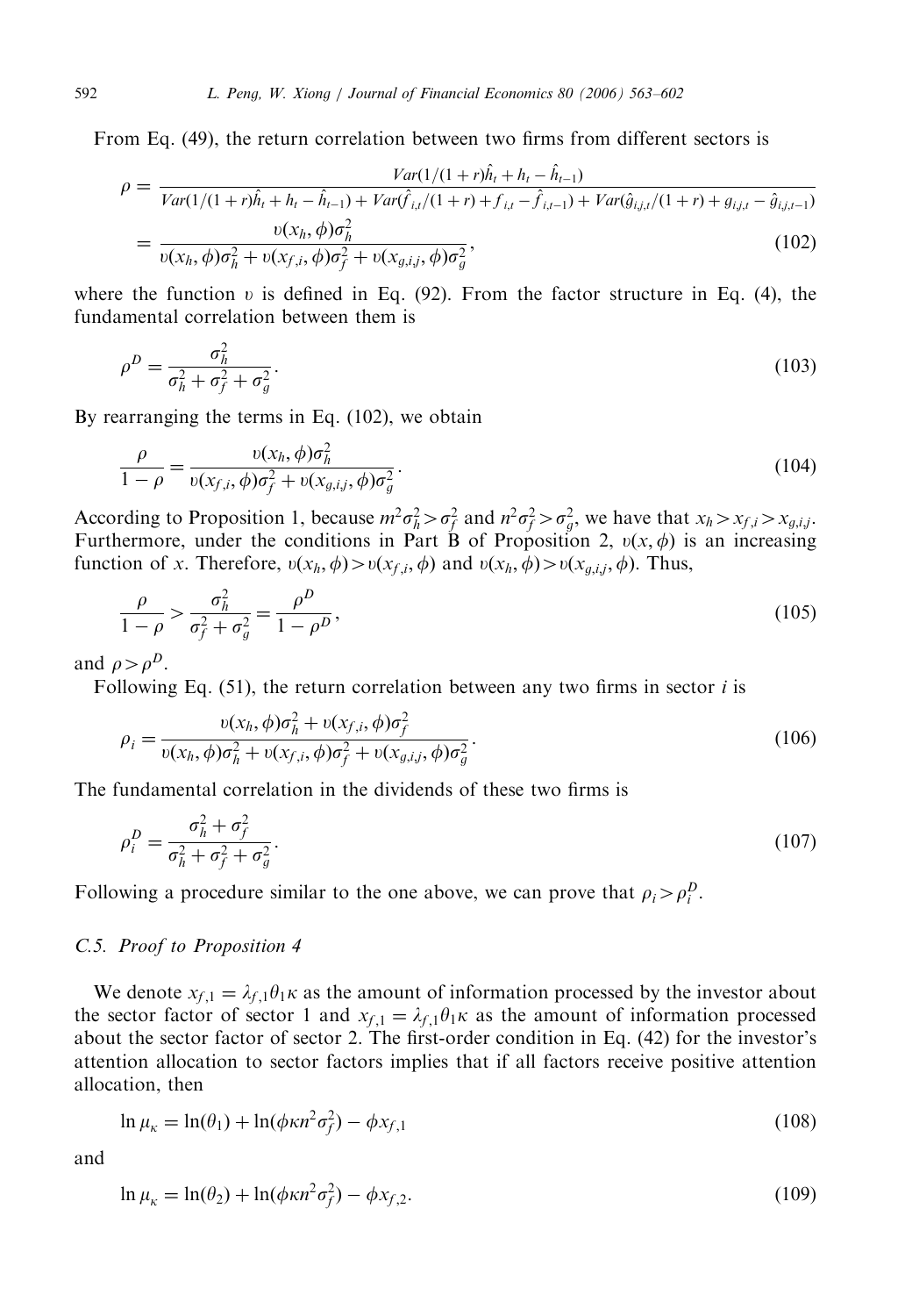By taking the difference between the two equations above, we obtain that

$$
x_{f,1} - x_{f,2} = \frac{1}{\phi} (\ln \theta_1 - \ln \theta_2) > 0.
$$
 (110)

We denote this difference by  $dx$ .

Because all the firm-specific factors in each sector have the same prior variance, they share the same amount of attention allocation. We denote  $x_{q,1,j} = \lambda_{q,1,j} \theta_{1,k}$  as the amount of information processed by the investor about a firm-specific factor in sector 1 and  $x_{q,2,j} = \lambda_{q,2,j} \theta_2 \kappa$  as the amount of information processed by the investor about a firmspecific factor in sector 2. The first-order condition in Eq. (43) for the investor's attention allocation to firm-specific factors implies that if all factors receive positive attention allocation, then

$$
\ln \mu_{\kappa} = \ln(\theta_1) + \ln(\phi \kappa \sigma_g^2) - \phi x_{g,1,j} \tag{111}
$$

and

$$
\ln \mu_{\kappa} = \ln(\theta_2) + \ln(\phi \kappa \sigma_g^2) - \phi x_{g,2,j}.
$$
\n(112)

By taking the difference between the two equations above, we show that

$$
x_{g,1,j} - x_{g,2,j} = \frac{1}{\phi} (\ln \theta_1 - \ln \theta_2) = x_{f,1} - x_{f,2} = dx > 0.
$$
 (113)

Relative to sector 2, the amount of information that the investor processes for the sector factor and any firm-specific factor in sector 1 increases by the same amount, dx. Because the amount of firm-specific information is smaller  $(x_f, z \ge x_a, z_i)$  from Proposition 1), its increase is relatively larger.

To prove that return correlation of firms in sector 1 is lower  $(\rho_1 < \rho_2)$ , we need only establish that

$$
\frac{\rho_1}{1 - \rho_1} < \frac{\rho_2}{1 - \rho_2},\tag{114}
$$

which, according to Eq. (106), is equivalent to

$$
\frac{v(x_h, \phi)\sigma_h^2 + v(x_{f,1}, \phi)\sigma_f^2}{v(x_{g,1,j}, \phi)\sigma_g^2} < \frac{v(x_h, \phi)\sigma_h^2 + v(x_{f,2}, \phi)\sigma_f^2}{v(x_{g,2,j}, \phi)\sigma_g^2}.\tag{115}
$$

By rearranging the terms, we can rewrite the inequality above as

$$
\frac{v(x_h, \phi)\sigma_h^2 + v(x_{f,1}, \phi)\sigma_f^2}{v(x_h, \phi)\sigma_h^2 + v(x_{f,2}, \phi)\sigma_f^2} - 1 < \frac{v(x_{g,1,j}, \phi)\sigma_g^2}{v(x_{g,2,j}, \phi)\sigma_g^2} - 1,\tag{116}
$$

which is further equivalent to

$$
\frac{v(x_{f,2} + dx, \phi) - v(x_{f,2}, \phi)}{v(x_h, \phi)\sigma_h^2/\sigma_f^2 + v(x_{f,2}, \phi)} < \frac{v(x_{g,2,j} + dx, \phi) - v(x_{g,2,j}, \phi)}{v(x_{g,2,j}, \phi)}.
$$
\n(117)

Because  $m^2\sigma_h^2 > \sigma_f^2$  and  $n^2\sigma_f^2 > \sigma_g^2$ , Proposition 1 implies that  $x_{g,2,j} < x_{f,2}$ . Under the conditions in Part B of Proposition 2, v is an increasing and concave function of x for  $x \in [0, \bar{x})$ . Thus, we have

$$
v(x_{g,2,j},\phi) < v(x_{f,2},\phi) \tag{118}
$$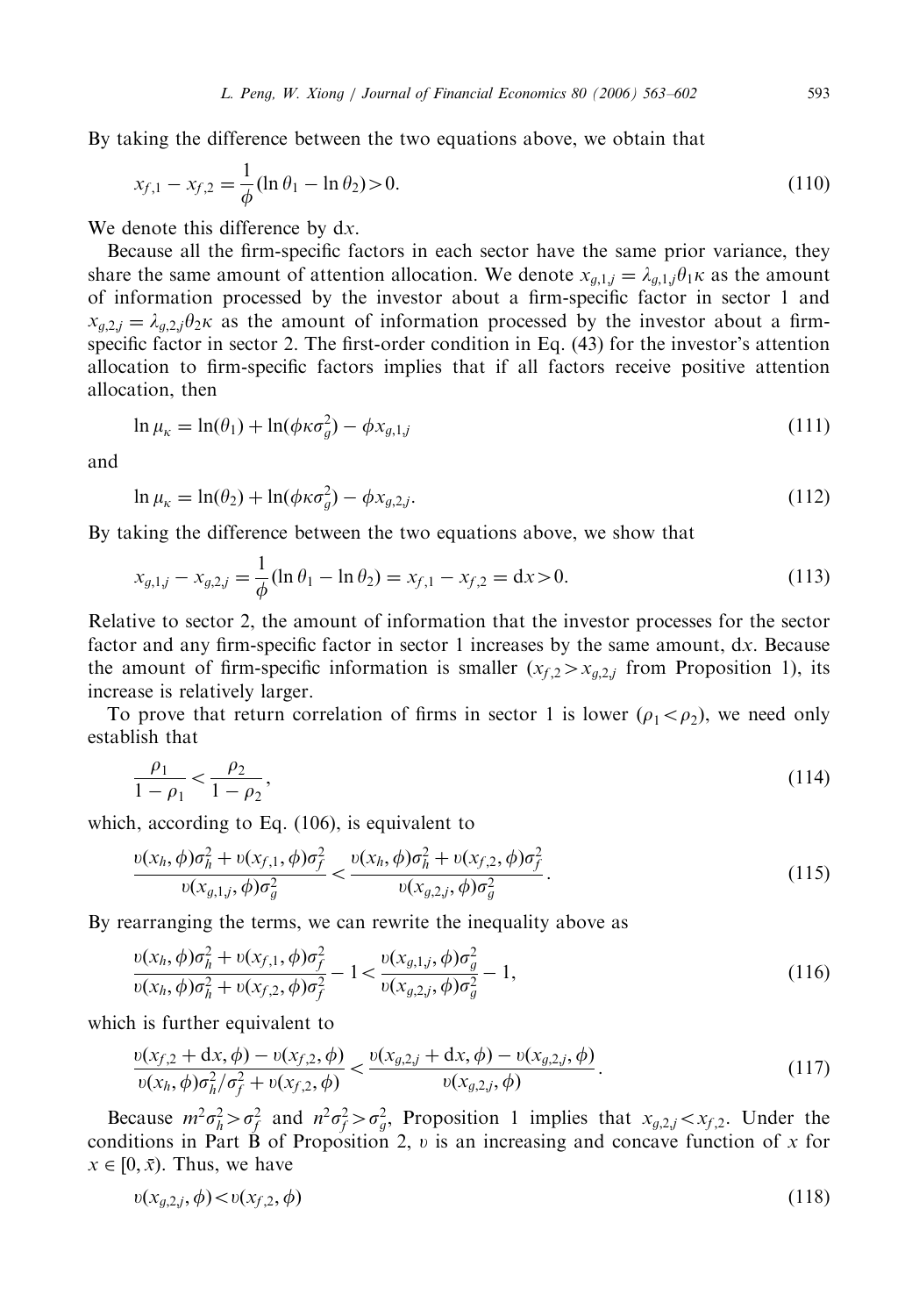and

$$
v(x_{g,2,j} + dx, \phi) - v(x_{g,2,j}, \phi) > v(x_{f,2} + dx, \phi) - v(x_{f,2}, \phi) > 0.
$$
\n(119)

These two inequalities directly imply that inequality Eq. (117) holds true. Thus, the return correlation of firms in sector 1 is lower. A key reason for this result is that in the more efficient sector, the investor not only processes more information for both sector- and firmspecific factors, but she also processes relatively more firm-specific information.

Next, we establish that stock prices in sector 1 are more informative. Using Lemma 3 in Section C.3, we can rewrite the inverse measures of stock price informativeness of firms in sectors 1 and 2, defined in Eq. (52), as

$$
v_d(x_h, \phi)\sigma_h^2 + v_d(x_{f,1}, \phi)\sigma_f^2 + v_d(x_{g,1,j}, \phi)\sigma_g^2
$$
\n(120)

and

$$
\upsilon_d(x_h, \phi)\sigma_h^2 + \upsilon_d(x_{f,2}, \phi)\sigma_f^2 + \upsilon_d(x_{g,2,j}, \phi)\sigma_g^2, \tag{121}
$$

respectively. Lemma 3 shows that  $v_d(x, \phi)$  is a decreasing function of x. Because  $x_{f,1} > x_{f,2}$ and  $x_{q,1,j} > x_{q,2,j}$  as in Eq. (113),  $v_d(x_{f,1}, \phi) < v_d(x_{f,2}, \phi)$  and  $v_d(x_{q,1,j}, \phi) < v_d(x_{q,2,j}, \phi)$ . Thus, the term in Eq. (120) is smaller than that in Eq. (121) and the stock prices of firms in sector 1 are more informative than those in Sector 2.

## C.6. Proof to Proposition 5

In period t, we denote the attention allocation to the market factor by  $\lambda_{h,t}$  and the amount of information processed by  $x_{h,t} = \lambda_{h,t} \theta_t \kappa$ . Because of the symmetry assumption, all the sector factors receive an identical attention allocation, which we denote by  $\lambda_{f,t}$ . Likewise, all firm-specific factors receive an identical attention allocation, denoted by  $\lambda_{a,t}$ . We specify  $x_{f,t} = \lambda_{f,t} \theta_t \kappa$  as the amount of information processed for a sector factor and  $x_{a,t} = \lambda_{a,t} \theta_t \kappa$  as the amount of information processed for a firm-specific factor. Furthermore, this symmetry implies that the return correlation between any two firms from different sectors is identical. We denote the return correlation as  $\rho_t$ .

To capture an increasing trend in  $\theta$ , we consider the case in which  $\theta_t$  rises on even dates and stays constant on odd dates. Thus,  $\cdots = \theta_{2t-1} < \theta_{2t} = \theta_{2t+1} < \theta_{2t+2} = \cdots$ . On odd dates the investor's attention allocations stay the same from the previous date, thus simplifying our exposition. To prove the proposition, we need to show that the return correlation between any two firms from different sectors decreases over time:

$$
\rho_{2t+1} < \rho_{2t-1}.\tag{122}
$$

The first-order condition in Eq. (41) for the investor's attention allocation to the market factor implies that if all factors receive positive attention allocation, then

$$
\ln \mu_{\kappa,2t+1} = \ln(\theta_{2t+1}) + \ln(\phi \kappa \sigma_h^2) - \phi x_{h,2t+1}
$$
\n(123)

and

$$
\ln \mu_{\kappa,2t-1} = \ln(\theta_{2t-1}) + \ln(\phi \kappa \sigma_h^2) - \phi x_{h,2t-1}.
$$
\n(124)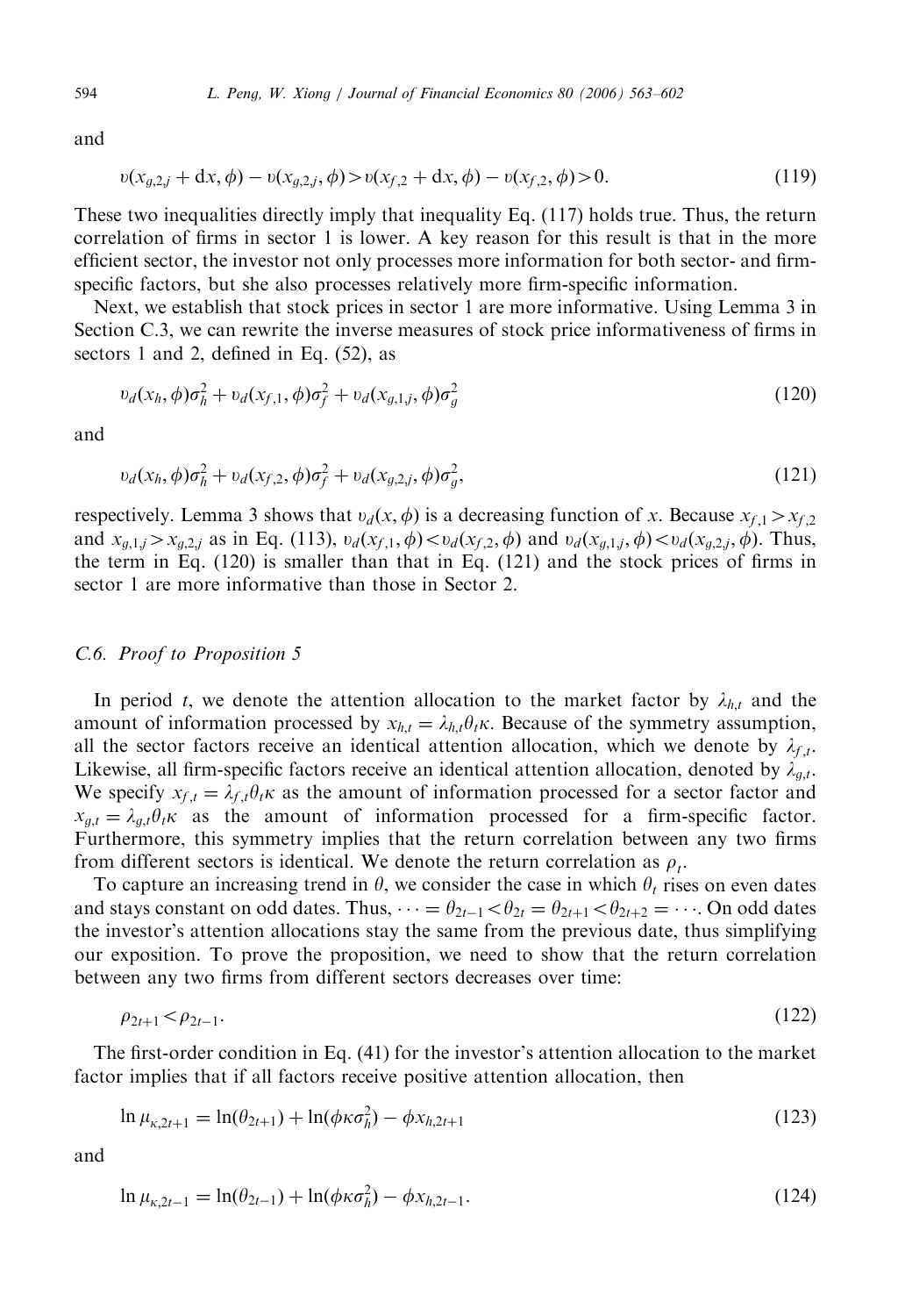By taking the difference of these two equations, we obtain that

$$
x_{h,2t+1} - x_{h,2t-1} = \frac{1}{\phi} [\ln(\theta_{2t+1}) - \ln(\theta_{2t-1}) - (\ln \mu_{\kappa,2t+1} - \ln \mu_{\kappa,2t-1})]. \tag{125}
$$

We denote the difference by dx.

Following a similar procedure, by using the first-order conditions in Eqs. (42) and (43), we verify that if all factors receive positive attention allocation, then

$$
x_{f,2t+1} - x_{f,2t-1} = x_{g,2t+1} - x_{g,2t-1} = x_{h,2t+1} - x_{h,2t-1} = dx.
$$
\n(126)

This result suggests that the changes in the amount of information processed for all factors are identical. Because all the attention allocations each period should sum up to one,

$$
\lambda_{h,2t+1} + m\lambda_{f,2+1} + mn\lambda_{g,2t+1} = 1 \tag{127}
$$

and

$$
\lambda_{h,2t-1} + m\lambda_{f,2t-1} + mn\lambda_{g,2t-1} = 1. \tag{128}
$$

These equations further imply that

$$
x_{h,2t+1} + mx_{f,2+1} + mn x_{g,2t+1} = \kappa \theta_{2t+1}
$$
\n(129)

and

$$
x_{h,2t-1} + mx_{f,2t-1} + mn x_{g,2t-1} = \kappa \theta_{2t-1}.
$$
\n(130)

By taking the difference of these two equations above and substituting in dx from Eq. (126), we can solve for  $dx$ :

$$
dx = \frac{\kappa}{1 + m + mn} (\theta_{2t+1} - \theta_{2t-1}) > 0.
$$
\n(131)

Thus, the changes in the amount of information processed for all factors over time are positive and identical. Because the amount of information processed for firm-specific factors is smaller than that of common factors, its percentage increase is larger.

To verify inequality Eq. (122), we need only establish that

$$
\frac{\rho_{2t+1}}{1-\rho_{2t+1}} < \frac{\rho_{2t-1}}{1-\rho_{2t-1}},\tag{132}
$$

which, according to Eq. (104), is equivalent to

$$
\frac{v(x_{h,2t+1}, \phi)\sigma_h^2}{v(x_{f,2t+1}, \phi)\sigma_f^2 + v(x_{g,2t+1}, \phi)\sigma_g^2} < \frac{v(x_{h,2t-1}, \phi)\sigma_h^2}{v(x_{f,2t-1}, \phi)\sigma_f^2 + v(x_{g,2t-1}, \phi)\sigma_g^2}.
$$
\n(133)

By rearranging terms, we can rewrite the inequality above as

$$
\frac{v(x_{h,2t+1}, \phi)\sigma_h^2}{v(x_{h,2t-1}, \phi)\sigma_h^2} - 1 < \frac{v(x_{f,2t+1}, \phi)\sigma_f^2 + v(x_{g,2t+1}, \phi)\sigma_g^2}{v(x_{f,2t-1}, \phi)\sigma_f^2 + v(x_{g,2t-1}, \phi)\sigma_g^2} - 1,\tag{134}
$$

which is equivalent to

$$
\frac{v(x_{h,2t-1} + dx, \phi) - v(x_{h,2t-1}, \phi)}{v(x_{h,2t-1}, \phi)}
$$
\n
$$
< \frac{[v(x_{f,2t-1} + dx, \phi) - v(x_{f,2t-1}, \phi)]\sigma_f^2/\sigma_g^2 + v(x_{g,2t-1} + dx, \phi) - v(x_{g,2t-1}, \phi)}{v(x_{f,2t-1}, \phi)\sigma_f^2/\sigma_g^2 + v(x_{g,2t-1}, \phi)}.
$$
\n(135)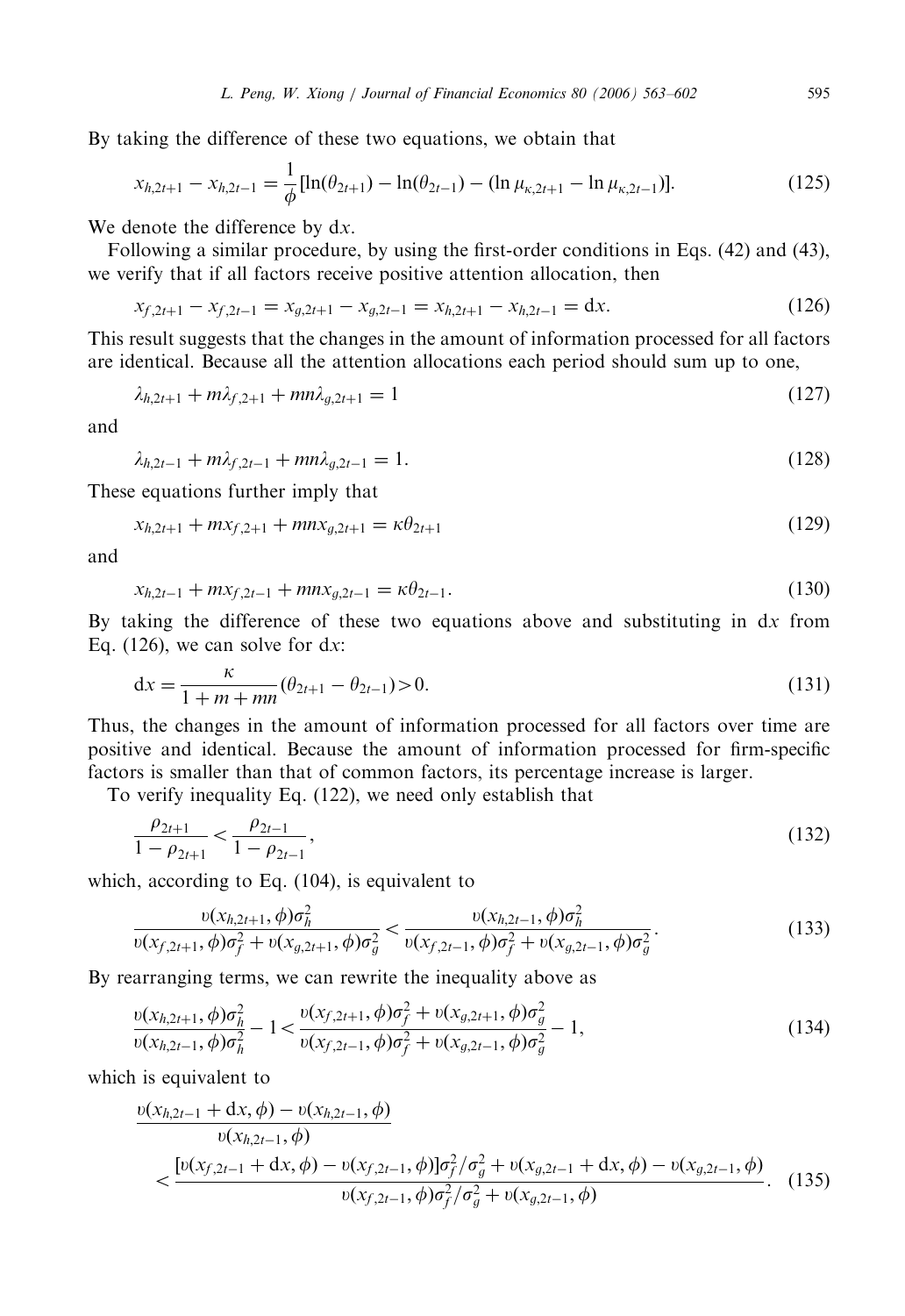Because  $m^2\sigma_h^2 > \sigma_f^2$  and  $n^2\sigma_f^2 > \sigma_g^2$ , Proposition 1 implies that  $x_{h,2t-1} > x_{f,2t-1} > x_{g,2t-1}$ . Furthermore, under the conditions in Part B of Proposition 2,  $v$  is an increasing and concave function of x for  $x \in [0, \bar{x})$ . Thus, we have

$$
v(x_{h,2t-1},\phi) > v(x_{f,2t-1},\phi) > v(x_{g,2t-1},\phi),
$$
\n(136)

$$
0 < v(x_{h,2t-1} + dx, \phi) - v(x_{h,2t-1}, \phi) < v(x_{f,2t-1} + dx, \phi) - v(x_{f,2t-1}, \phi),\tag{137}
$$

and

$$
0 < v(x_{f,2t-1} + dx, \phi) - v(x_{f,2t-1}, \phi) < v(x_{g,2t-1} + dx, \phi) - v(x_{g,2t-1}, \phi). \tag{138}
$$

Inequality Eqs. (137) and (138) suggest that, over time, return variances related to the investor's information processing for all factors are increased, but the magnitudes of these increases are different. In particular, the increase in the component related to firm-specific factors is largest, followed by the increase related to sector factors. The increase related to the market factor is smallest. This order determines the decrease in return correlation over time.

Inequality Eq. (138) implies that the right-hand side of inequality Eq. (135) is larger than

$$
\frac{[v(x_{f,2t-1} + dx, \phi) - v(x_{f,2t-1}, \phi)]\sigma_f^2/\sigma_g^2 + v(x_{f,2t-1} + dx, \phi) - v(x_{f,2t-1}, \phi)}{v(x_{f,2t-1}, \phi)\sigma_f^2/\sigma_g^2 + v(x_{g,2t-1}, \phi)}
$$
\n
$$
= [v(x_{f,2t-1} + dx, \phi) - v(x_{f,2t-1}, \phi)] \frac{\sigma_f^2/\sigma_g^2 + 1}{v(x_{f,2t-1}, \phi)\sigma_f^2/\sigma_g^2 + v(x_{g,2t-1}, \phi)}
$$
\n
$$
> \frac{v(x_{f,2t-1} + dx, \phi) - v(x_{f,2t-1}, \phi)}{v(x_{f,2t-1}, \phi)},
$$
\n(139)

where the last inequality is derived from inequality Eq. (136) that  $v(x_{f,2t-1}, \phi)$  $v(x_{a,2t-1}, \phi)$ . Further applying inequality Eqs. (137) and (136) for the numerator and denominator of Eq. (139), respectively, we can verify that the right-hand side term in Eq. (139) is larger than the left-hand side of inequality Eq. (135). Thus, inequality Eq. (135) holds, as well as inequality Eq. (122).

Using a similar method, we can also prove that the return correlation between any two firms in the same sector also decreases over time as the parameter  $\theta$  increases.

## C.7. Proof to Proposition 6

By substituting the linear price function in Theorem 1 and the factor structure in Eq. (4) into an asset's excess return in Eq. (44), we can divide the first-order autocovariance of the asset's return into three components corresponding to the three fundamental factors involved:

$$
Cov(q_{i,j,t}, q_{i,j,t+1}) = Cov\left(\frac{\hat{h}_t}{1+r} + h_t - \hat{h}_{t-1}, \frac{\hat{h}_{t+1}}{1+r} + h_{t+1} - \hat{h}_t\right) + Cov\left(\frac{\hat{f}_{i,t}}{1+r} + f_{i,t} - \hat{f}_{i,t-1}, \frac{\hat{f}_{i,t+1}}{1+r} + f_{i,t+1} - \hat{f}_{i,t}\right) + Cov\left(\frac{\hat{g}_{i,j,t}}{1+r} + g_{i,j,t} - \hat{g}_{i,j,t-1}, \frac{\hat{g}_{i,j,t+1}}{1+r} + g_{i,j,t+1} - \hat{g}_{i,j,t}\right).
$$
(140)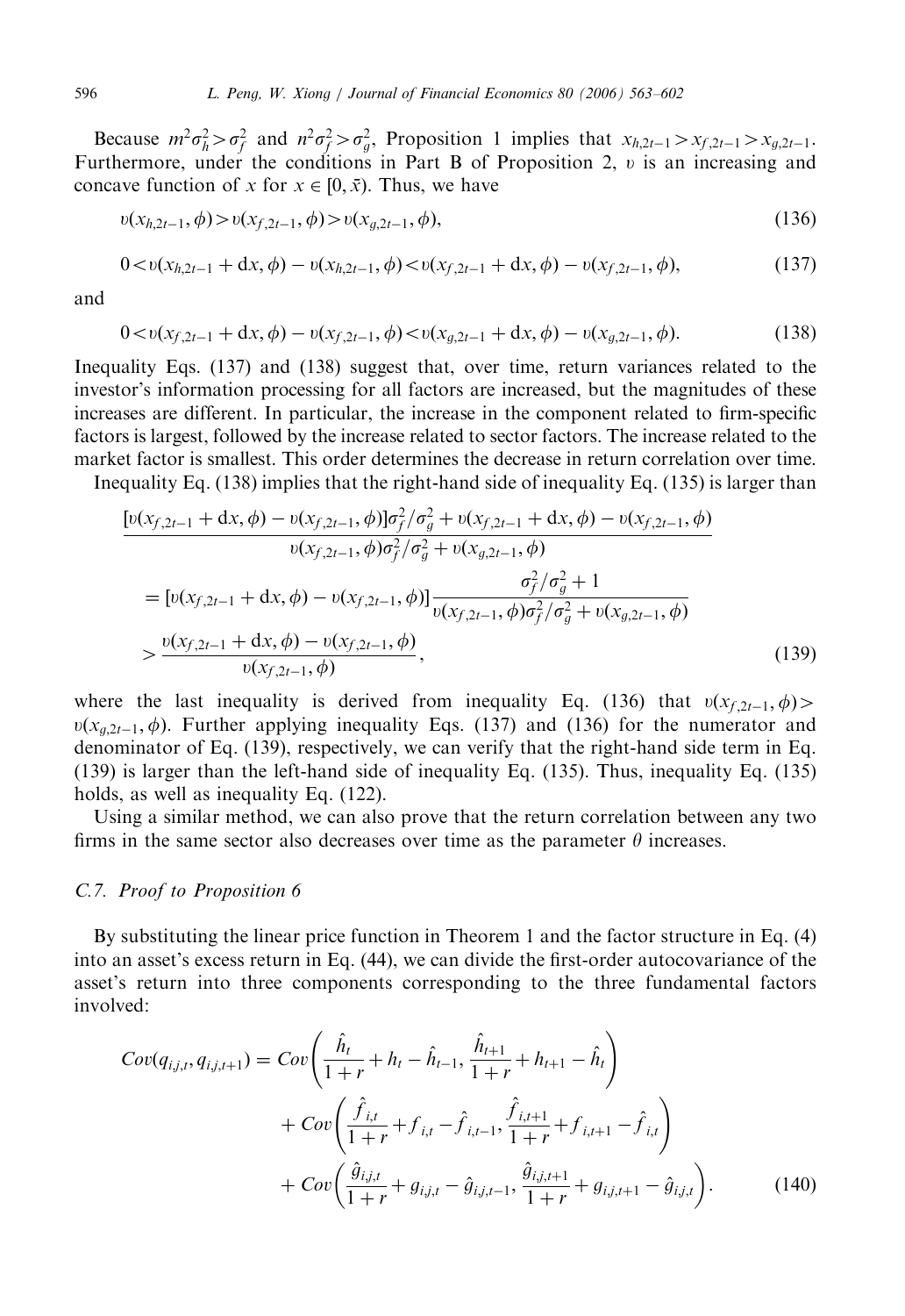We analyze the component related to the firm-specific factor as an illustration. We can derive the other two components using the same method.

From the independence assumption of the fundamental factors across periods and the associated Bayesian learning processes,  $g_{i,j,t} - \hat{g}_{i,j,t-1}$  is independent of  $\hat{g}_{i,j,t+1}$  and  $g_{i,i,t+1} - \hat{g}_{i,i,t}$ , and  $\hat{g}_{i,i,t}$  is independent of  $\hat{g}_{i,i,t+1}$ . Thus, we obtain

$$
Cov\left(\frac{\hat{g}_{i,j,t}}{1+r} + g_{i,j,t} - \hat{g}_{i,j,t-1}, \frac{\hat{g}_{i,j,t+1}}{1+r} + g_{i,j,t+1} - \hat{g}_{i,j,t}\right)
$$
  
=  $Cov\left(\frac{\hat{g}_{i,j,t}}{1+r}, g_{i,j,t+1} - \hat{g}_{i,j,t}\right)$   
=  $\frac{1}{1+r} Cov(\hat{g}_{i,j,t}, g_{i,j,t+1} - \hat{g}_{i,j,t})$   
=  $\frac{1}{2(1+r)} [Var(\hat{g}_{i,j,t} + g_{i,j,t+1} - \hat{g}_{i,j,t}) - Var(\hat{g}_{i,j,t}) - Var(g_{i,j,t+1} - \hat{g}_{i,j,t})]$  (141)  
=  $\frac{1}{2(1+r)} \{Var(g_{i,j,t+1}) - [Var(\hat{g}_{i,j,t}) + Var(g_{i,j,t} - \hat{g}_{i,j,t-1})]\}.$ 

In deriving Eq. (141), we use the formula

$$
Cov(x, y) = \frac{1}{2}[Var(x + y) - Var(x) - Var(y)].
$$
\n(143)

 $Var(g_{i,j,t+1}) = \sigma_g^2$ . Based on Appendix C.3,  $Var(\hat{g}_{i,j,t}) + Var(g_{i,j,t} - \hat{g}_{i,j,t-1})$  is the return variance related to the firm-specific factor when the discount rate is zero. If we rewrite  $\nu$ defined in Eq. (92) as a function  $v(x, \phi, r)$ , where x is the amount of information processed about a factor,  $\phi$  is the investor's overconfidence parameter, and r is the discount rate, we have

$$
Var(\hat{g}_{i,j,t}) + Var(g_{i,j,t} + \hat{g}_{i,j,t-1}) = \sigma_g^2 v(x_{g,i,j}, \phi, 0),
$$
\n(144)

where  $x_{q,i,j}$  is the amount of information that the investor processes about the firm-specific factor. Thus,

$$
Cov\left(\frac{\hat{g}_{i,j,t}}{1+r}+g_{i,j,t}-\hat{g}_{i,j,t-1},\frac{\hat{g}_{i,j,t+1}}{1+r}+g_{i,j,t+1}-\hat{g}_{i,j,t}\right)=\frac{\sigma_g^2}{2(1+r)}[1-v(x_{g,i,j},\phi,0)].
$$
\n(145)

The source of the autocovariance is the investor's overreaction to her information. Using Eq. (96), we have

$$
v(x, \phi, 0) = 1 + \frac{2(1 - e^{-\phi x})}{1 - e^{-x}} (e^{x} - e^{-\phi x}) \ge 1,
$$
\n(146)

and that the equality holds only when  $x = 0$ . Thus, if the investor does not attend to any information related to the factor, there is no overreaction and therefore no autocovariance in the return related to the factor, either. According to Eq. (43), this situation occurs when  $\theta_i \leq \mu_\kappa/(\phi \kappa \sigma_g^2)$ .

Furthermore, under the conditions in Part B of Proposition 2,  $v(x, \phi, r)$  increases with x. Thus, Eq.  $(145)$  implies that, in this region, the negative autocovariance caused by the investor's overreaction decreases with the amount of firm-specific information processed.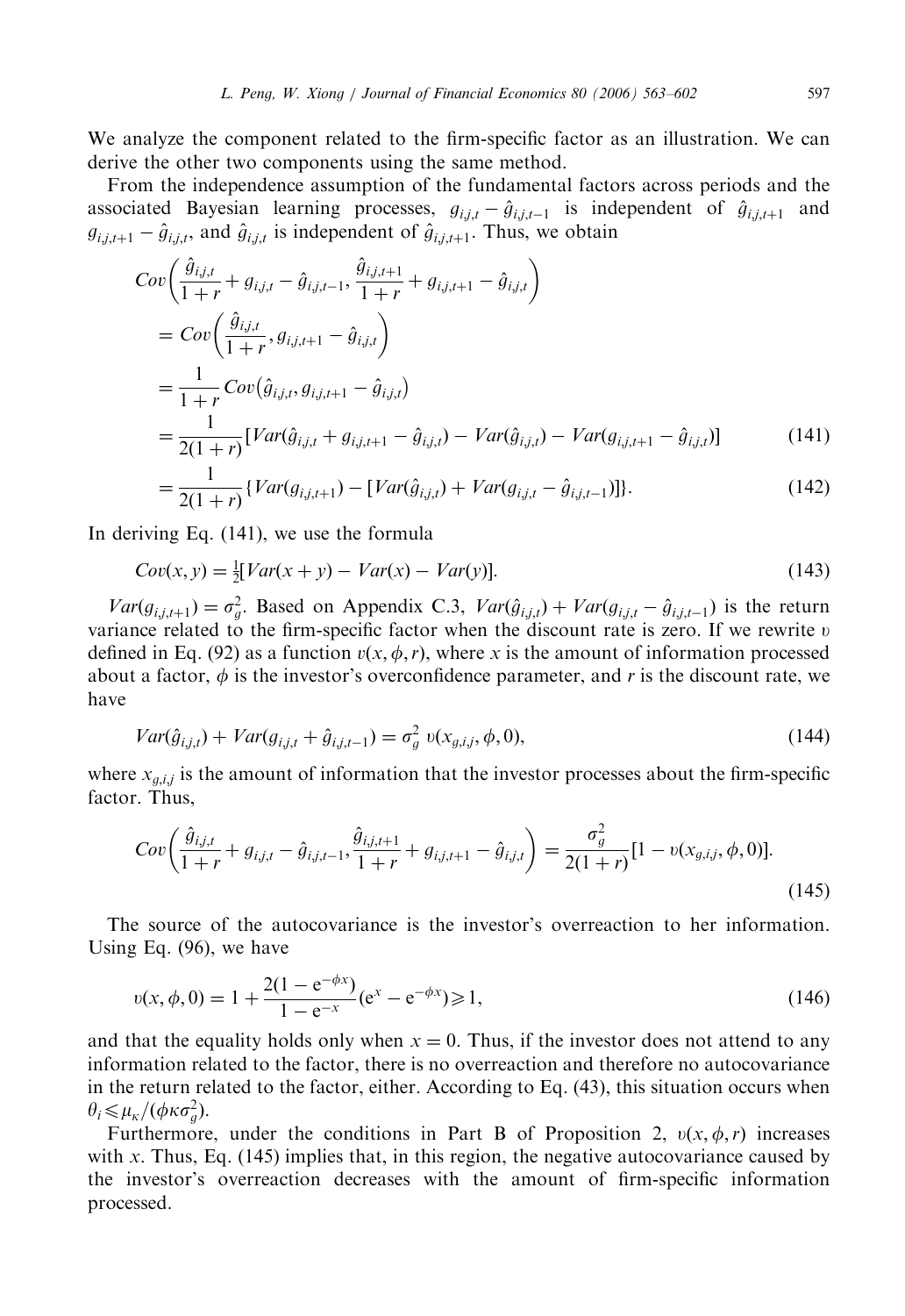## C.8. Proof to Proposition 7

The information value of the ignored signal,  $v_{i,i,t}$ , depends on its ability to resolve the remaining uncertainty in prices. Thus, we can measure it by its correlation with  $g_{i,i,t+1} - \hat{g}_{i,i,t}$ , the remaining uncertainty in the firm's fundamental factor. We denote  $x =$  $\lambda_{q,i,j,t} \theta_i \kappa$  as the amount of firm-specific information processed by the investor. By substituting in  $\hat{g}_{i,j,t}$  from Eq. (29), we obtain

$$
g_{i,j,t+1} - \hat{g}_{i,j,t} = e^{-\phi x} (g_{i,j,t+1} - \bar{g}) - (1 - e^{-\phi x}) \varepsilon_{g,i,j,t},
$$
\n(147)

where  $\varepsilon_{q,i,j,t}$  is the noise in the information processed by the investor in Eq. (12), and it is independent of  $\varepsilon_{v,i,j,t}$ , the noise in the ignored signal. Then, we can compute the correlation between  $v_{i,j,t}$  in Eq. (53) and  $g_{i,i,t+1} - \hat{g}_{i,i,t}$  as

$$
Corr = \frac{e^{-\phi x} \sigma_g^2}{\sqrt{[e^{-2\phi x} \sigma_g^2 + (1 - e^{-\phi x})^2 \eta_g^2](\sigma_g^2 + \sigma_v^2)}},
$$
\n(148)

where  $\eta_g^2 = \sigma_g^2/(\mathbf{e}^x - 1)$  is the variance of  $\varepsilon_{g,i,j,t}$ . We rearrange the correlation as

$$
Corr = \frac{\sigma_g}{\sqrt{[1 + \frac{(e^{\phi x} - 1)^2}{e^x - 1}](\sigma_g^2 + \sigma_v^2)}}.
$$
\n(149)

Direct differentiation shows that  $(e^{\phi x} - 1)^2/(e^x - 1)$  is a strictly increasing function of x. Thus, Corr decreases with the amount of firm-specific information processed by the investor.

## Appendix D. Numerical illustration of relation between return variance and information

In Section 5.1, we discuss the relation between return variance and the amount of information processed by the investor about a certain fundamental factor. Part B of Proposition 2 shows that, when the investor is sufficiently overconfident, the return variance increases with the amount of processed information when it is below a threshold. In this appendix, we illustrate this relation and the threshold using several numerical examples.

According to Eq. (93), the return variance related to a factor is determined by the factor's fundamental variance multiplied by a function  $v(x, \phi)$ , which captures the return variance amplification caused by the investor's overreaction to her information.  $x =$  $\lambda_{f,i,t}\theta_{i}$  is the amount of information processed about the factor and  $\phi$  is the investor's overconfidence parameter.

[Fig. D.1](#page-36-0) demonstrates a typical shape of the v function based on  $\phi = 2$  and a discount rate  $r = 5\%$ . v increases with the amount of information when it is below a threshold  $\bar{x}$ , which has a value of 0.521 in this example, and then becomes decreasing with the amount of information when it passes above  $\bar{x}$ . For the main part of our analysis, we restrict the amount of information processed by the investor to be below the threshold level. Based on Eqs. (15) and (16), the economic interpretation of  $\bar{x}$  corresponds to a threshold level in the logarithmic reduction in the variance of the investor's belief about the underlying fundamental factor:

$$
\bar{x} = \log(\sigma_{\text{prior}}^2 / \sigma_{\text{posterior}}^2). \tag{150}
$$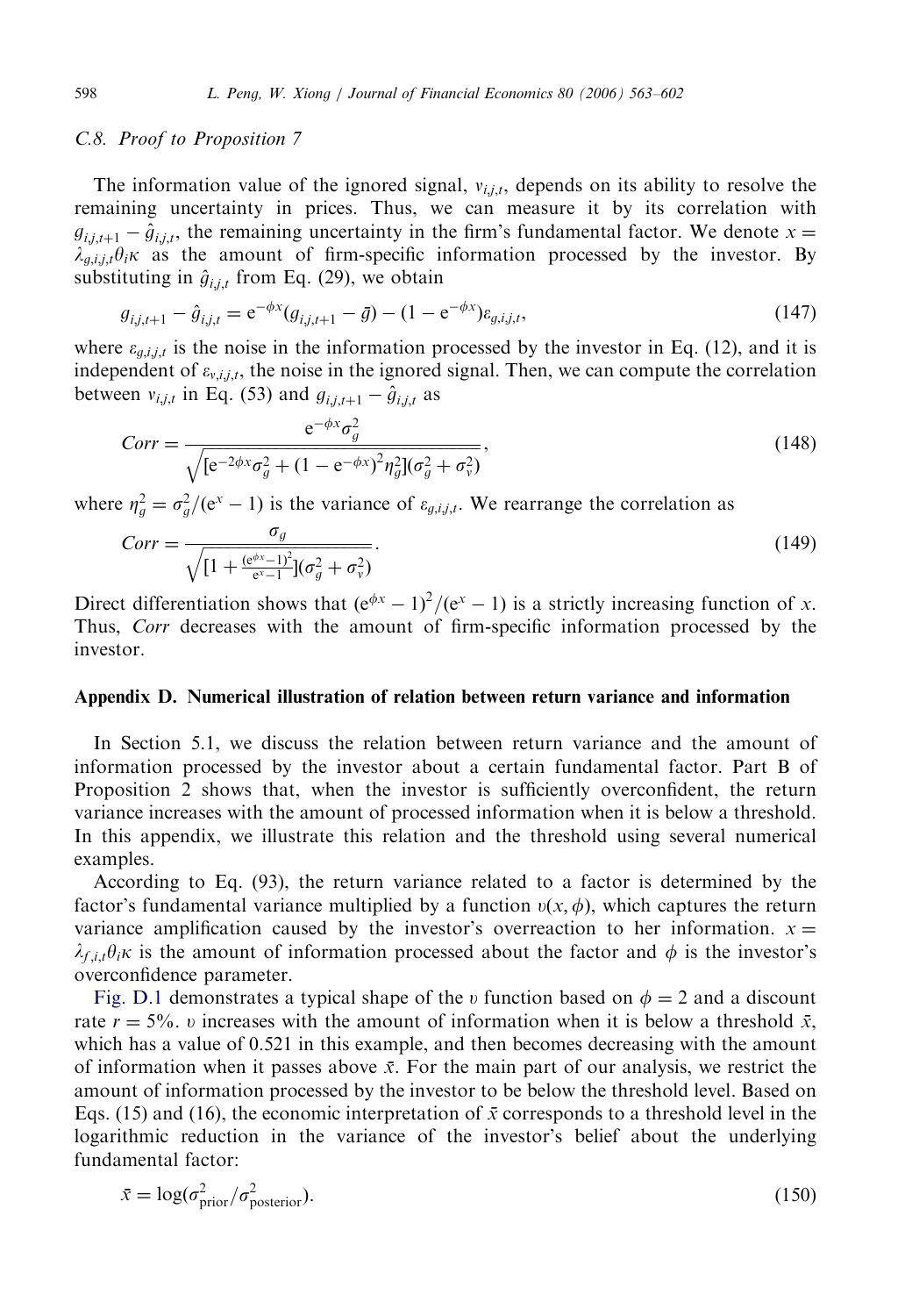<span id="page-36-0"></span>

Fig. D.1. The relation between return variance amplification,  $v(x, \phi)$ , and the amount of processed information, x. In the figure, the investor's overconfidence parameter  $\phi$  is 2 and the interest rate r is 5%.

Table D.1 The threshold in amount of information

| $\phi$             | $\bar{x}$ | $\Delta \sigma^2 / \sigma^2$ (%) |
|--------------------|-----------|----------------------------------|
| Panel A. $r = 0$   |           |                                  |
| 1.2                | 0.857     | $-57.6$                          |
| 1.4                | 0.751     | $-52.8$                          |
| 1.6                | 0.669     | $-48.8$                          |
| 1.8                | 0.603     | $-45.3$                          |
| 2.0                | 0.549     | $-42.2$                          |
| 2.2                | 0.504     | $-39.6$                          |
| 2.4                | 0.466     | $-37.2$                          |
| Panel B. $r = 5\%$ |           |                                  |
| 1.2                | 0.646     | $-47.6$                          |
| 1.4                | 0.657     | $-48.2$                          |
| 1.6                | 0.613     | $-45.8$                          |
| 1.8                | 0.565     | $-43.2$                          |
| 2.0                | 0.521     | $-40.6$                          |
| 2.2                | 0.483     | $-38.3$                          |
| 2.4                | 0.449     | $-36.2$                          |

The table provides the values of the threshold  $(\bar{x})$  in the amount of information and the corresponding percentage reduction in the variance of investor belief  $(\Delta \sigma^2/\sigma^2)$  for different values of the investor's overconfidence parameter  $(\phi)$  and the discount rate  $(r)$ .

A value of 0.521 represents a percentage reduction in the variance of investor belief by

$$
\Delta \sigma^2 / \sigma^2 \equiv \frac{\sigma_{\text{posterior}}^2 - \sigma_{\text{prior}}^2}{\sigma_{\text{prior}}^2} = e^{-\bar{x}} - 1 = -40.6\%,\tag{151}
$$

which is a substantial amount to be achieved by individual investors' learning processes.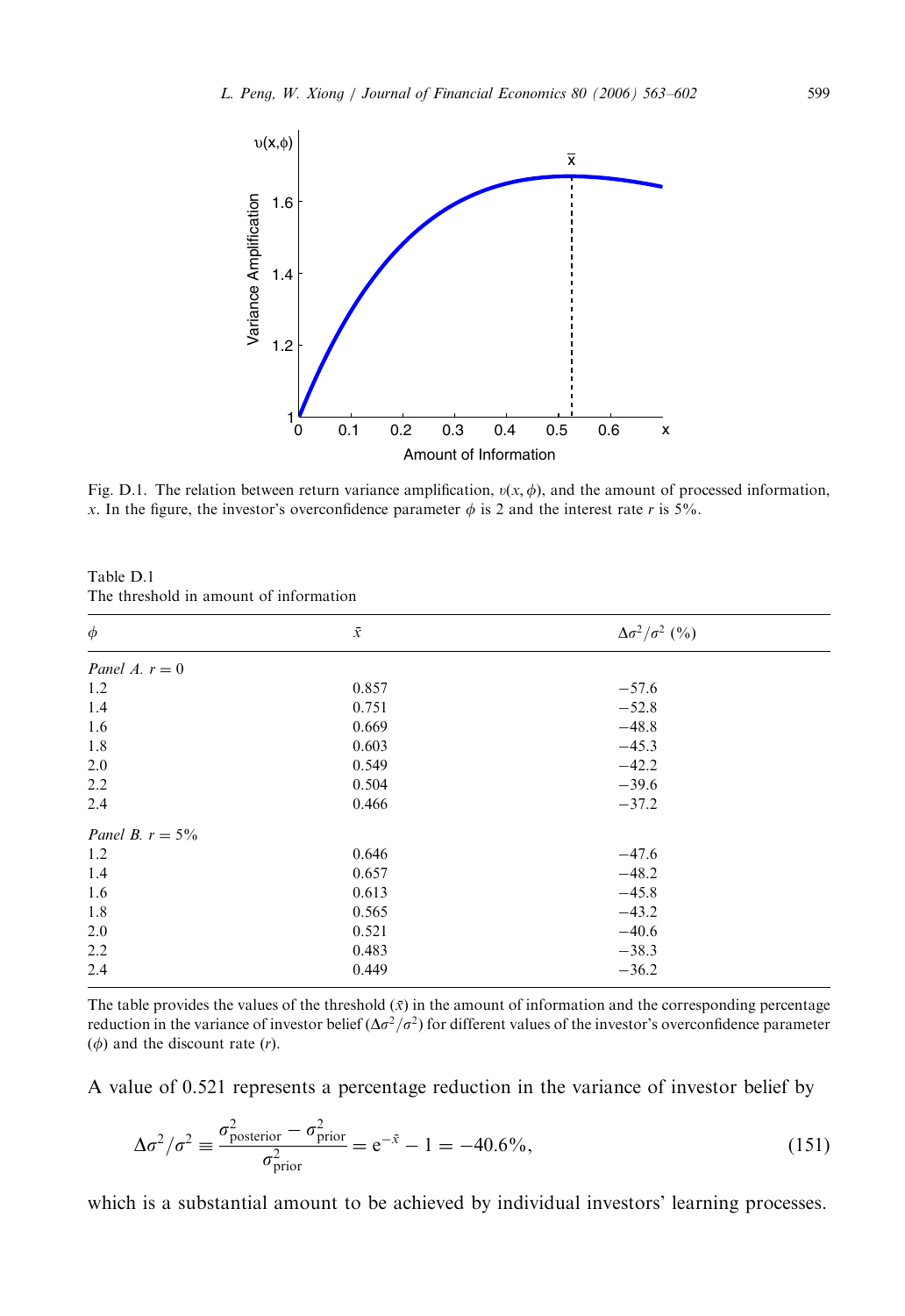<span id="page-37-0"></span>[Table D.1](#page-36-0) provides the values of the threshold  $(\bar{x})$  and the corresponding percentage reduction in the variance of investor belief  $(\Delta \sigma^2/\sigma^2)$  by varying the values of the investor's overconfidence parameter  $\phi$  and the discount rate  $\phi$ . Panel A shares a discount rate  $r = 0$ , and Panel B shares a discount rate  $r = 5\%$ . For the investor's overconfidence parameter, we choose a wide range of values from 1.2 to 2.4. Doing so implies that the investor exaggerates her information-processing ability by these multiples. Across all the values, the threshold  $\overline{x}$  stays between 0.449 and 0.857, and the corresponding reduction in belief variance is between 36% and 58%. All the values are high for individual investors' learning processes.

Also, the lower bound for the investor's overconfidence parameter  $\phi$  in Part B of Proposition 2, inequality Eq. (47), is modest. For example, when the discount rate  $r = 5\%$ , the lower bound of  $\phi$  corresponds to a value of 1.049.

#### **References**

- Barber, B., Odean, T., 2003. All that glitters: the effect of attention and news on the buying behavior of individual and institutional investors. Unpublished working paper. University of California, Davis and University of California, Berkeley.
- Barber, B., Odean, T., Zhu, N., 2003. Systematic noise. Unpublished working paper. University of California, Davis and University of California, Berkeley.
- Barberis, N., Shleifer, A., 2003. Style investing. Journal of Financial Economics 68, 161–199.
- Barberis, N., Thaler, R., 2003. A survey of behavioral finance. In: Constantinides, G., Harris, M., Stulz, R. (Eds.), Handbook of the Economics of Finance. North-Holland, Amsterdam.
- Barberis, N., Shleifer, A., Vishny, R., 1998. A model of investor sentiment. Journal of Financial Economics 48, 307–343.
- Barberis, N., Shleifer, A., Wurgler, J., 2005. Comovement. Journal of Financial Economics 75, 283–317.
- Bernardo, A., Welch, I., 2001. On the evolution of overconfidence and entrepreneurs. Journal of Economics and Management Strategy 10, 301–330.
- Boyer, B., 2004. Style investing and co-movement among stocks with similar book-to-market ratios. Unpublished working paper. Brigham Young University, Provo, UT.
- Campbell, J., Lettau, M., Malkiel, B., Xu, Y., 2001. Have individual stocks become more volatile? An empirical exploration of idiosyncratic risk. Journal of Finance 56, 1–43.
- Cooper, M., Dimitrov, O., Rau, R., 2001. A rose.com by any name. Journal of Finance 56, 2371–2388.
- Corwin, S., Coughenour, J., 2005. Limited attention and the allocation of effort in securities trading. Unpublished working paper. University of Notre Dame.
- Cover, T., Thomas, J., 1991. Elements of Information Theory. Wiley, New York.
- Daniel, K., Hirshleifer, D., Subrahmanyam, A., 1998. Investor psychology and security market under- and overreactions. Journal of Finance 53, 1839–1885.
- Della Vigna, S., Pollett, J., 2003. Attention, demographics, and the stock market. Unpublished working paper. University of California at Berkeley and Harvard University, Cambridge, MA.
- Durnev, A., Morck, R., Yeung, B., Zarowin, P., 2003. Does greater firm-specific return variation mean more or less informed stock pricing? Journal of Accounting Research 41, 797–836.
- Durnev, A., Morck, R., Yeung, R., 2004. Value-enhancing capital budgeting and firm-specific stock return variation. Journal of Finance 59, 65–105.
- Einhoen, H., 1980. Overconfidence in judgement. New Directions For Methodology of Social and Behavioral Science 4, 1–16.
- French, K., Roll, R., 1986. Stock return variances: the arrival of information and the reaction of traders. Journal of Financial Economics 17, 5–26.
- Gabaix, X., Laibson, D., 2003. Bounded rationality and directed cognition. Unpublished working paper. Massachusetts Institute of Technology and Harvard University, Cambridge, MA.
- Gabaix, X., Laibson, D., Moloche, G., Weinberg, S., 2003. The allocation of attention: theory and evidence. Unpublished working paper. Massachusetts Institute of Technology and Harvard University, Cambridge, MA.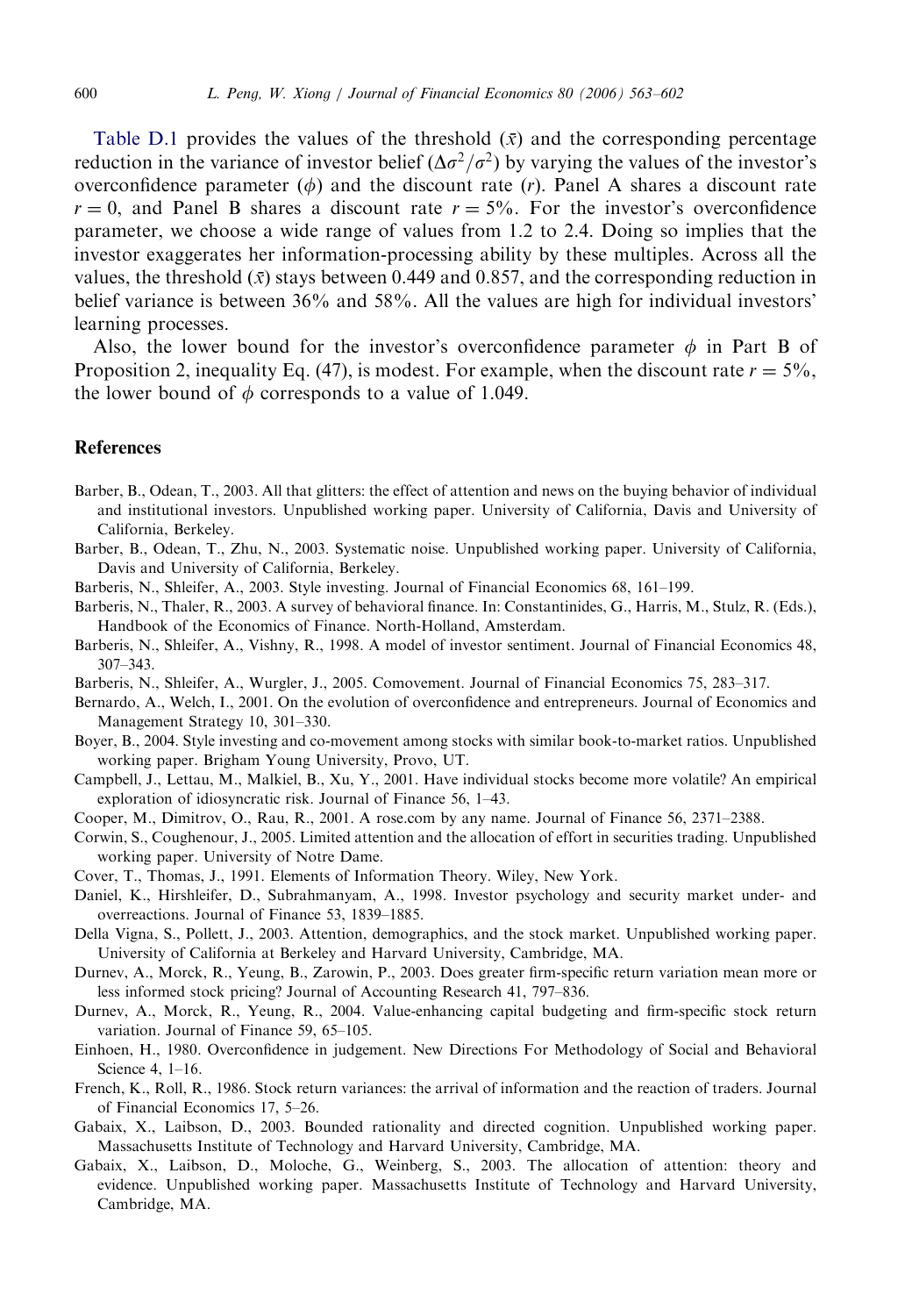- <span id="page-38-0"></span>Gervais, S., Odean, T., 2001. Learning to be overconfident. Review of Financial Studies 14, 1–27.
- Grossman, S., Stiglitz, J., 1980. On the impossibility of informationally efficient markets. American Economic Review 70, 393–408.
- Hirshleifer, D., 2001. Investor psychology and asset pricing. Journal of Finance 56, 1533–1597.
- Hirshleifer, D., Teoh, S.H., 2003. Limited attention, financial reporting, and disclosure. Journal of Accounting and Economics 36, 337–386.
- Hirshleifer, D., Teoh, S.H., 2004. Limited investor attention and earnings-related under- and over-reactions. Unpublished working paper. Ohio State University, Columbus, OH.
- Hirshleifer, D., Lim, S., Teoh, S.H., 2003. Disclosure to a credulous audience: the role of limited attention. Unpublished working paper. Ohio State University, Columbus, OH.
- Hirshleifer, D., Hou, K., Teoh, S.H., Zhang, Y., 2004. Do investors overvalue firms with bloated balance sheets? Journal of Accounting and Economics 38, 297–331.
- Hong, H., Stein, J., 1999. A unified theory of underreaction, momentum trading, and overreaction in asset markets. Journal of Finance 54, 2143–2184.
- Hong, H., Stein, J., 2003. Simple models and paradigm shifts. Unpublished working paper. Princeton University, Princeton, NJ.
- Hong, H., Torous, W., Valkanov, R., 2005. Do industries lead the stock market? Journal of Financial Economics, forthcoming.
- Hou, K., Moskowitz, T., 2005. Market frictions, price delay, and the cross-section of expected returns. Review of Financial Studies 18, 981–1020.
- Huberman, G., Regev, T., 2001. Contagious speculation and a cure for cancer: a non-event that made stock prices soar. Journal of Finance 56, 387–396.
- Kahneman, D., 1973. Attention and Effort. Prentice-Hall, Englewood Cliffs, NJ.
- Kaniel, R., Saar, G., Titman, S., 2004. Individual investor sentiment and stock returns. Unpublished working paper. Duke University, Durham, NC.
- Kumar, A., Lee, C., 2003. Mass psychology and return co-movement: the case of retail trades. Unpublished working paper. University of Notre Dame, South Bend, IN.
- Kyle, A., Wang, A., 1997. Speculation duopoly with agreement to disagree: can overconfidence survive the market test? Journal of Finance 52, 2073–2090.
- Lo, A., MacKinlay, C., 1988. Stock market prices do not follow random walks: evidence from a simple specification test. Review of Financial Studies 1, 41–66.
- Lucas, R., 1978. Asset prices in an exchange economy. Econometrica 46, 1429–1445.
- Merton, R., 1971. Optimum consumption and portfolio rules in a continuous-time model. Journal of Economic Theory 3, 373–413.
- Morck, R., Yeung, B., Yu, W., 2000. The information content of stock markets: why do emerging markets have synchronous stock price movements? Journal of Financial Economics 58, 215–260.
- Mullainathan, S., 2002. Thinking through categories. Unpublished working paper. Massachusetts Institute of Technology, Cambridge, MA.
- Odean, T., 1998. Volume, volatility, price, and profit when all traders are above average. Journal of Finance 53, 1887–1934.
- Pashler, H., Johnston, J., 1998. Attentional limitations in dual-task performance. In: Pashler, H. (Ed.), Attention. Psychology Press, Hove, UK.
- Peng, L., 2005. Learning with information capacity constraints. Journal of Financial and Quantitative Analysis 40, 307–330.
- Pindyck, R., Rotemberg, J., 1993. The comovement of stock prices. Quarterly Journal of Economics 108, 1073–1104.
- Poterba, J., Summers, L., 1988. Mean reversion in stock returns: evidence and implications. Journal of Financial Economics 22, 27–59.
- Roll, R., 1988.  $R^2$ . Journal of Finance 43, 541–566.
- Scheinkman, J., Xiong, W., 2003. Overconfidence and speculative bubbles. Journal of Political Economy 111, 1183–1219.
- Shiller, R., 1989. Co-movement in stock prices and co-movement in dividends. Journal of Finance 44, 719–729. Shleifer, A., Vishny, R., 1997. The limits of arbitrage. Journal of Finance 52, 35–55.
- Sims, C., 2003. Implications of rational inattention. Journal of Monetary Economics 50, 665–690.
- Sloan, R., 1996. Do stock prices fully reflect information in accruals and cash flows about future earnings? Accounting Review 71, 289–315.